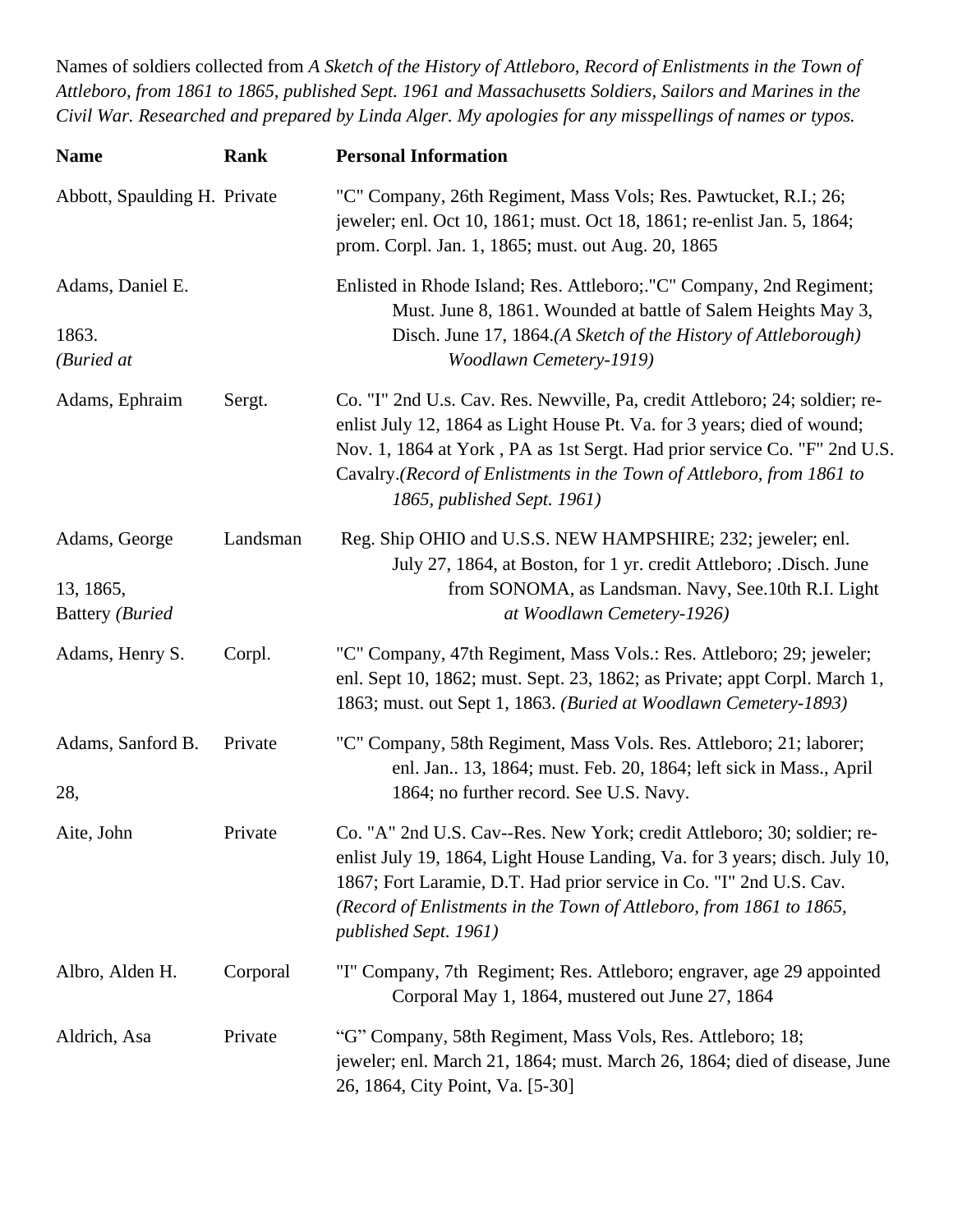| Aldrich, James H.            | Private     | "C" Company, 47th Regiment, Mass Vols.: Res. Attleboro; 25;<br>lapidary; enl. Aug. 16, 1862; must. Sept. 23, 1862; discharged June 23,<br>1863, at U.S. Genl. Hospl., New Orleans, La.                                                                                                                                                                           |
|------------------------------|-------------|------------------------------------------------------------------------------------------------------------------------------------------------------------------------------------------------------------------------------------------------------------------------------------------------------------------------------------------------------------------|
| Alfred, George R.            |             | (Buried at Woodlawn Cemetery-1907) Company I 18th Mass                                                                                                                                                                                                                                                                                                           |
| Altrieth, Leonard            | Private     | "C" Company, 24th Regiment, MA Vols.; Res. North Attleboro; 27;<br>tailor; enl. Sept. 14, 1861; must Sept. 14, 1861; disch. for disability, May<br>24, 1862, Newbern, N.C.                                                                                                                                                                                       |
| Amsbury, Samuel J.           |             | (Name listed in Record of Enlistments in the Town of Attleboro, from<br>1861 to 1865, published Sept. 1961)(Buried at Woodlawn Cemetery-1904)                                                                                                                                                                                                                    |
| Anderson, William H. Private |             | "I" Company, 5th U.S. Cav.-Res. Newark, Ohio; credit Attleboro; 28;<br>soldier; re-enlist, July 11, 1864, Light House Point, Va. for 3 yrs; disch.<br>July 11, 1867, as Sergeant. Had prior service in Co. "I" 5th U.s. Cavalry.<br>(Record of Enlistments in the Town of Attleboro, from 1861 to 1865,<br>published Sept. 1961)                                 |
| Arnold, Reynolds             | Private     | "F" Company, 17th Regiment, Mass. Vols: Res. Cumberland, R.I. 36;<br>Laborer; transf. from 2d Mass Hy Art. by order dated Dec, 1864; disch.<br>June 30, 1865 at Greensboro, N.C. See Co. T" 2d Mass Hy. Arty.                                                                                                                                                    |
| Ashley, John F.              | Captain     | "I" Company, 7th Regiment; Res. Attleboro; clergyman, age 29,<br>commissioned June 15, 1861, resigned and discharged Aug. 1, 1861. See<br>also 53rd Reg. Co. G                                                                                                                                                                                                   |
| Atwood, Albert<br>must.      | Private     | "M" Company 3rd R.I. Hy Arty; Res. Attleboro; enrolled and must Feb.<br>15, 1862; re-must. Feb. 16, 1864; trans. to Co. "D", Feb. 24, 1865;<br>out Aug 27, 1865                                                                                                                                                                                                  |
| Bacon, Julius                | Private     | Co. "G. 5th U.S. Cav. Res. Germany; credit Attleboro; 26; soldier; re-<br>enlist July 8, 1864, Light House Landing Va. for three years. disch July 5,<br>1867, as Sergeant. Had prior service in Co. "G" 5h. U.s. Cavalry. (Record<br>of Enlistments in the Town of Attleboro, from 1861 to 1865,                                                                |
| published                    |             | Sept. 1961)                                                                                                                                                                                                                                                                                                                                                      |
| Bailey, Augustus             | <b>Band</b> | "I" Company, 7th Regiment, jeweler, age 27, discharged Aug. 11, 1862                                                                                                                                                                                                                                                                                             |
| Bailey Ed. Z                 |             | (Name listed in Record of Enlistments in the Town of Attleboro, from 1861)<br>to $1865$ , published Sept. 1961)                                                                                                                                                                                                                                                  |
| Bailey, Henry                |             | Enlisted in Rhode Island; Res. Attleboro. 10th Rhode Island Light Battery.<br>Must. May 26, 1862. Must out Aug. 30, 1862. Re-enlisted Feb. 4, 1864, in<br>Company F. Seventh Rhode Island Cavalry. Sergeant. Wounded in the eye<br>April 23, 1864, on Red River, La. Disch. Sept. 5, 1864, on surgeon's<br>certificate.(A Sketch of the History of Attleborough) |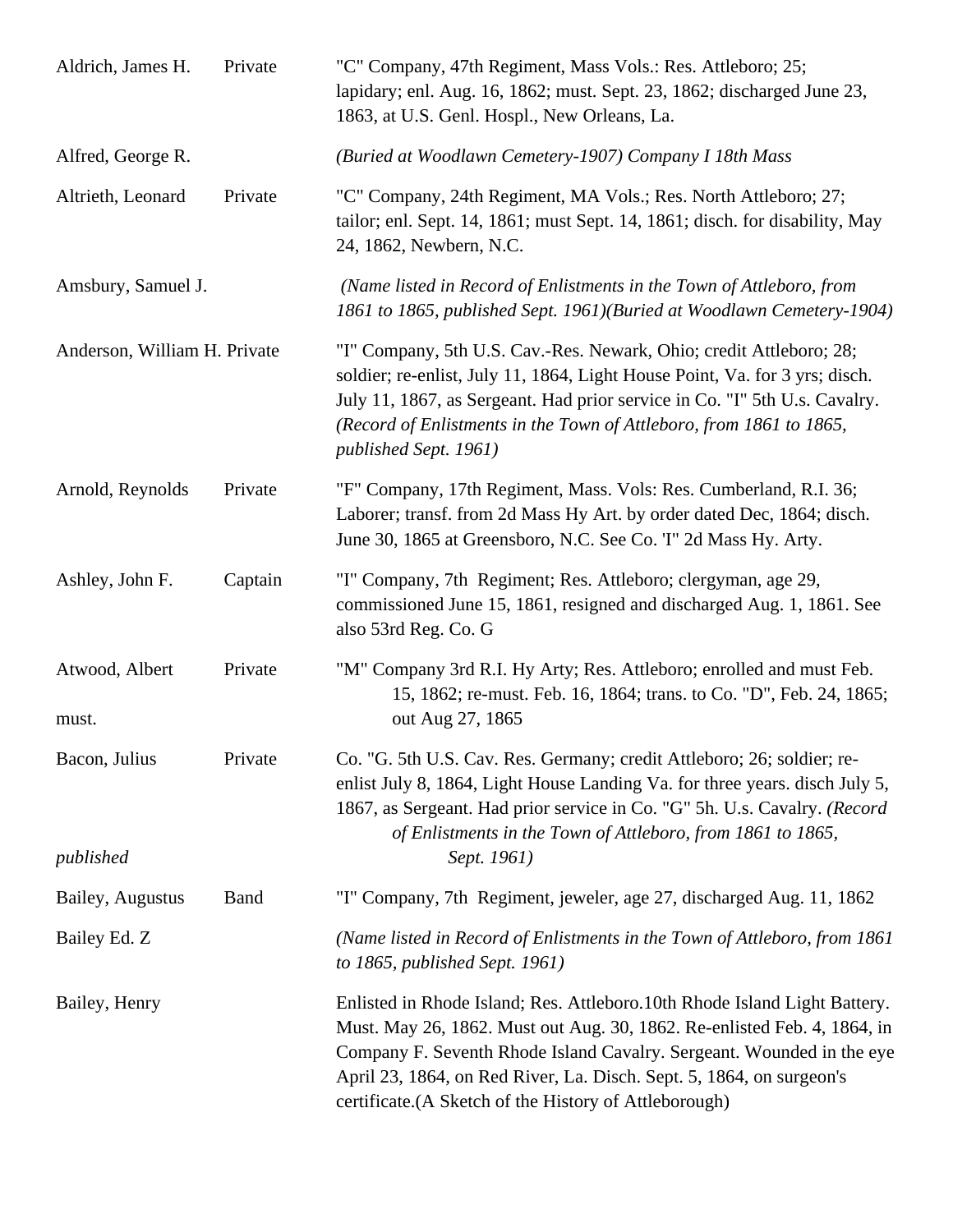| Bailey, Varanus S.                                        | Private | "A" Calvary, 3rd Regiment; Res. Attleboro; 18; farmer; enl. and must.<br>Jan. 5, 1864; must. out Sept 28, 1865, as of Co. A                                                                                                                                                                                                          |
|-----------------------------------------------------------|---------|--------------------------------------------------------------------------------------------------------------------------------------------------------------------------------------------------------------------------------------------------------------------------------------------------------------------------------------|
| Baker, Charles H.                                         | Private | "F" Battery, 1st R.I. Lt. Art; Res. Attleboro: enrolled Oct. 22, 1861; must.<br>Oct. 29, 1861; must. out Oct. 28, 1864, at Chapin's Farm, Va.                                                                                                                                                                                        |
| Balcom, George W. Private                                 |         | "H" Company, 14th Regiment, Mass Vols; Res. Attleboro; 20; farmer; enl.<br>Aug. 9, 1862; must. Sept. 1, 1862; trans. Sept 1, 1863 to V.R.C.; disch.<br>July 3, 1865, as Co. "A" 20th V.R.C.                                                                                                                                          |
| Ballouf, Christopher Private                              |         | "C" Company, 58th Regiment, Mass Vols; Res. Attleboro; 26;<br>laborer; enl. Jan 2, 1864; must. Feb. 20, 1864; died of disease, Aug. 10,<br>1864, Washington, DC. [5-12]                                                                                                                                                              |
| Ballou, James A.                                          | Music   | "C" Company, 58th Regiment, Mass Vols. Res. Attleboro; 18; farmer;<br>enl. Feb. 1, 1864; must. Feb. 20, 1864; must out July 14, 1865.                                                                                                                                                                                                |
| Ballou, Perry A.<br>prisoner, May<br>May 26, 1865,<br>Md. | Private | "H" Company, 40th Regiment, Mass Vols: Res. Attleboro; 19; jeweler<br>enl. Aug. 9, 1862; must. Sept. 1, 2862; wounded and taken<br>16, 1864, Drury's Bluff, VA; paroled Nov. 20, 1864; disch.<br>from U.S. Genl. Hospl. Patterson Park, Baltimore,                                                                                   |
| Ballou, Stephen                                           | Private | "D" Battery, 1st R. I Lt. Arty; Res. Attleboro; enrolled and must Sept. 4,<br>1861; must. out Sept. 3, 1864.                                                                                                                                                                                                                         |
| Barber, John                                              | Private | "I" Company 5th U.S. Cav--Res. Wilkes-Barre, Pa; credit Attleboro; 28;<br>soldier; re-enlist July 11, 1864, Light House Point, Va, for 3 years; disch.<br>July 11, 1867, as Sergeant. Had prior service in Co. "I' 5th U.S. Cavalry.<br>(Record of Enlistments in the Town of Attleboro, from 1861 to 1865,<br>published Sept. 1961) |
| Barker, John                                              | Private | "I" Company, 58th Regiment, Mass Vols; Res. Attleboro; 42; hotel<br>keeper; enl. April 23, 1864; must. May 13, 1864; wounded June 18, 1864,<br>Petersburg, Va.; died of wounds, June 27, 1864, Washington, D. C. [5-39]                                                                                                              |
| Bassett G. Samuel                                         | Corpl.  | "C" Company, 47th Regiment, Mass Vols; Res. Attleboro; teamster;<br>39; enl. Sept. 6, 1862; must. Sept. 23, 1862; died June 29, 1863, at<br>Hospl New Orleans, La. [4-398]                                                                                                                                                           |
| Beezer, L. L.                                             |         | (Name listed in Record of Enlistments in the Town of Attleboro, from 1861<br>to $1865$ , published Sept. 1961)                                                                                                                                                                                                                       |
| Bimetus, Farandus<br>1,                                   | Private | "C" Company, 26th Regiment, Mass Vols; Res. Attleboro; 23; occu.--;<br>enl. and must. July 18, 1862; re-enlist. Jan. 1, 1864; must. out June<br>1865.                                                                                                                                                                                |
| Bish, William W. Jr.                                      |         | (Name listed in Record of Enlistments in the Town of Attleboro, from 1861<br>to 1865, published Sept. 1961)                                                                                                                                                                                                                          |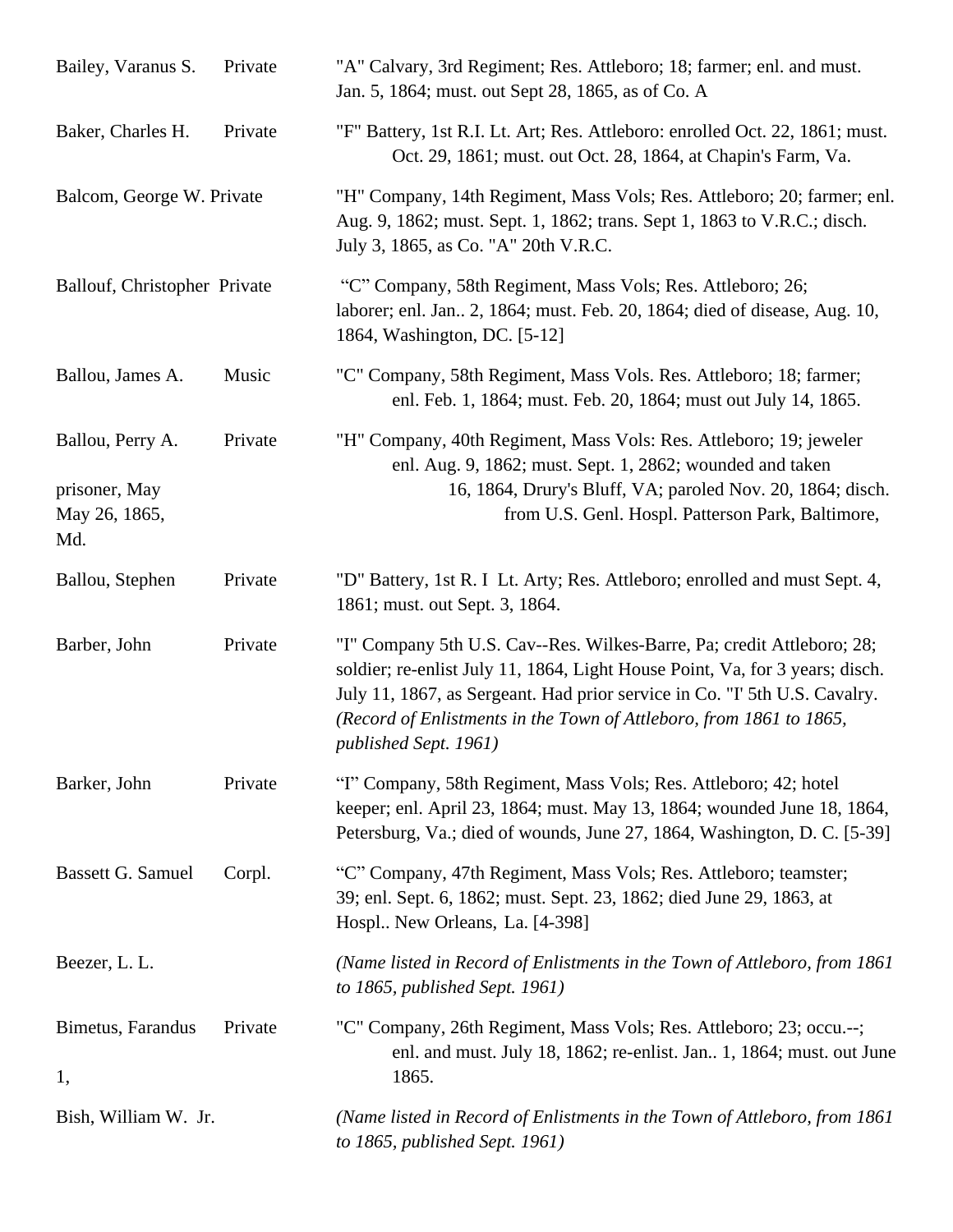| Bishop, John H.                 | Private  | 29th Unattached Company-Heavy Artillery-Rees. Attleboro; 18; jeweler;<br>enl. and must. Sept 16, 1864; must out June 16, 1865, (Record of<br>Enlistments in the Town of Attleboro, from 1861 to 1865, published Sept.<br>1961)            |
|---------------------------------|----------|-------------------------------------------------------------------------------------------------------------------------------------------------------------------------------------------------------------------------------------------|
| Bishop, William W. Private      |          | "I" Company, 7th Regiment; Res. Attleboro; undertaker, age 35,<br>discharged for disability on Aug. 15, 1861                                                                                                                              |
| Blackinton, Henry A. Private    |          | "C" Company, 26th Regiment, Mass Vols. Res. Attleboro; 33:<br>Laborer; enl. Sept. 28, 1861; must. Oct. 18, 1861; must. out Nov. 7, 1864.                                                                                                  |
| Blackinton, Allen W.            |          | Enlisted in Rhode Island; Res. Attleboro. 1st Light Artillery, Must. Oct.<br>29, 1861. Corporal. Must. out Sept 3, 1864. (Sketch of the History of<br>Attleboro)                                                                          |
| Blake, Julius S.<br>disability, | Private  | "H" Company, 40th Regiment, Mass Vols: Res. Attleboro; 18; farmer;<br>enl Aug. 9, 1862; must. Sept. 1, 1862; disch. Feb. 26, 1863 for<br>at Miner's Hill, VA                                                                              |
| Blake, William A                | Private  | "I" Company, 18th Regiment, Mass Vols; Res. North Attleboro; 20;<br>jeweler, enl. Aug. 7, 1861; must. Aug. Aug. 24, 1861; wounded Aug. 30.<br>1862 at 2nd Bull Run, VA; disch. for wounds, Nov. 29, 1862                                  |
| Blanding, Joseph E.             | Private  | "I" Company, 7th Regiment; Res. Attleboro; carpenter, age 20, wounded<br>at Malvern Hill, VA on July 1, 1862, died of wounds on Sept. 11, 1862                                                                                            |
| Bliss, Charles H.               |          | Enlisted in Rhode Island, Res. Attleboro; 1st Regiment, Company D.;<br>Must. May 2, 1861. Discharged Aug. 2, 1861(Sketch of the History of<br>Attleboro)                                                                                  |
| Bliss, Everett B.               | Private  | "H" Company, 40th Regiment, Mass Vols: Res. Attleboro; 22; jeweler;<br>enl. Aug. 9, 1862; must. Sept 1, 1862; slightly wounded, May 20, 1864,<br>near Bermuda Hundred, Va.; must. out June 16, 1865 (Buried at<br>Woodlawn Cemetery-1906) |
| Bliss, Frederick D.             | Landsman | Age. 20 jeweler; enl. July 27, 1864, at Boston, for 1 yr. credit Attleboro.<br>Served on Rec. Ship OHIO and U.S.S. SARATOGA. Disch. May 12,<br>1865, from Recg Ship, VERMONT (Buried at Woodlawn Cemetery-1873)                           |
| Bliss, Harlan P.                | Sergeant | "I" Company, 7th Regiment; Res. Attleboro; jeweler, age 21, wounded at<br>Wilderness, VA May 5 or 6, 1864, mustered out June 27, 1864                                                                                                     |
| Bliss, Samuel P.                | Private  | "I" Company, 7th Regiment; Res. Attleboro; jeweler, age 18, mustered<br>out June 27, 1864                                                                                                                                                 |
| Bott, John A.<br>disch. July    | Private  | "I" Company 24th U.S. Cav-Res. Holland; credit Attleboro; 44; soldier;<br>re-enlist July 10, 1864, Light House Landing, Va (for 3 years);<br>10, 1867; as Farrier. Had prior service in Co. "I" 2nd U.s.                                  |
|                                 |          |                                                                                                                                                                                                                                           |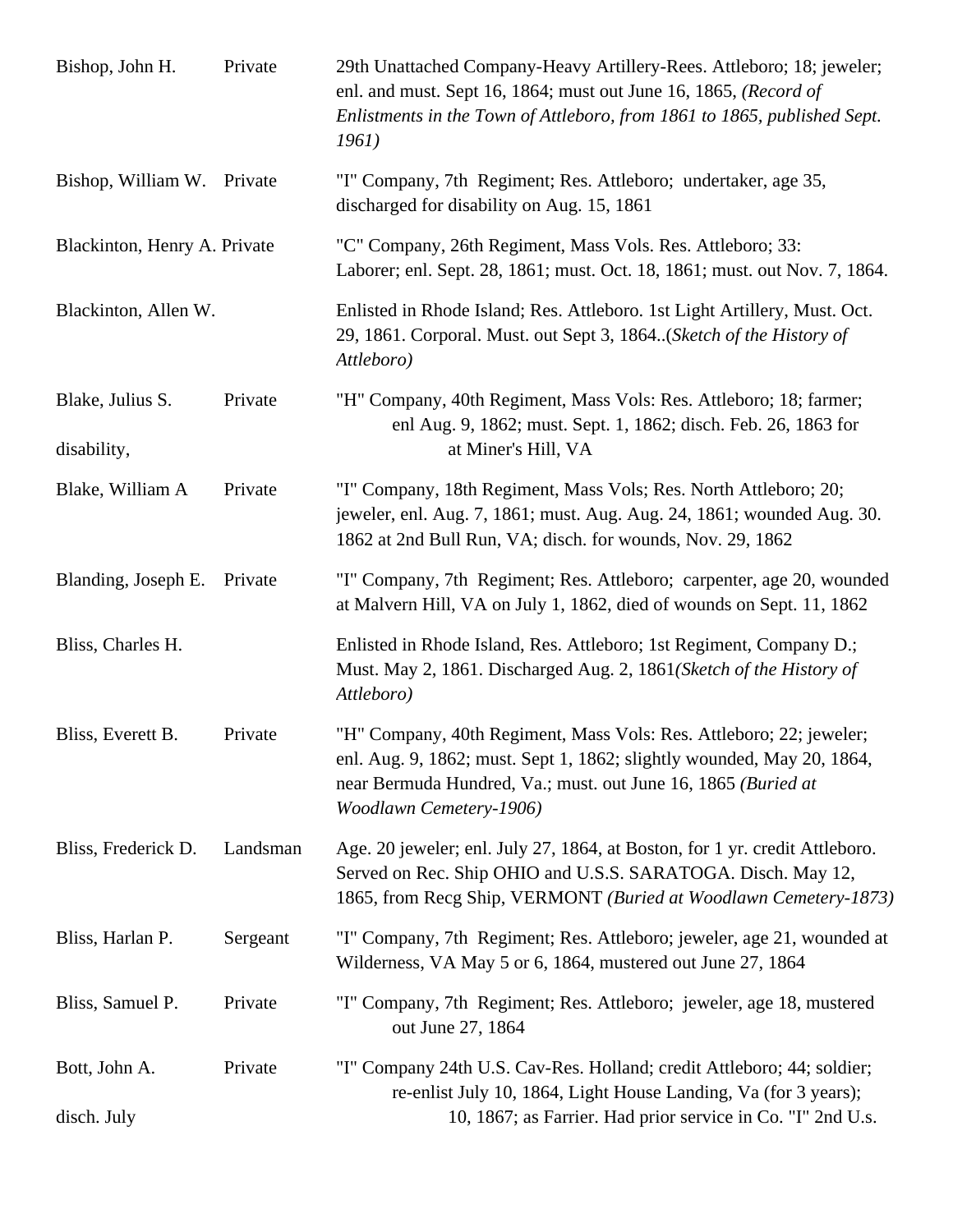| Cav. (Record of<br>1865, published Sept. |         | Enlistments in the Town of Attleboro, from 1861 to<br>1961)                                                                                                                                                                                                                                |
|------------------------------------------|---------|--------------------------------------------------------------------------------------------------------------------------------------------------------------------------------------------------------------------------------------------------------------------------------------------|
| Bowen, Thomas                            | Private | "C" Company, 47th Regiment, Mass Vols.: Res. Attleboro; 44; printer;<br>enl. Sept 8, 1862; must. Sept. 23, 1862; must. out Sept 1, 1863                                                                                                                                                    |
| Bradford, William A. Private             |         | "H" Company, 40th Regiment, Mass Vols: Res. Attleboro; 36; jeweler;<br>enl. Aug. 9, 1862, must. Sept. 1, 1862; transf. Sept. 1, 1863 to V.R.C.;<br>disch. July 7, 1865 as Co "B" 21st V.R.C. at Trenton, N.J. (Buried at<br>Woodlawn Cemetery-1873)                                        |
| Bragg, Charles W.                        | Private | "I" Company, 7th Regiment; Res. Attleboro; jeweler, age 21, wounded at<br>Wilderness, VA May 5 or 6, 1864, mustered out June 27, 1864                                                                                                                                                      |
| Bragg, Edwin C.                          | Private | "C" Company 24th Regiment Mass. Vols.; Res. North Attleboro; 21;<br>farmer; enl. Sept 14, 1861; must Sept. 23, 1861; re-enlist Jan 4, 1864;<br>lost on Steamer "Genl. Lyon", March 28, 1865.                                                                                               |
| Bragg, William A.                        |         | Enlisted in Rhode Island; Res. Attleboro.19th Rhode Island Light Battery,<br>Must. May 26, 1862. Discharged Aug. 30, 1862. (Sketch of the History of<br>Attleboro)                                                                                                                         |
| Bragshaw, John                           |         | "F" Company, Light Artillery; Res. Attleboro. Mustered into service<br>March 22, 1864. A Sketch of the History of Attleborough)                                                                                                                                                            |
| Briggs, Albert F.                        | Wagoner | "H" Company, 40th Regiment, Mass Vols: Res. Attleboro; 33; jeweler;<br>enl. Aug. 9, 1862; must. Sept. 1, 1862; disch. Sept 28, 1863 for disability<br>at Alexandria, Va.                                                                                                                   |
| Briggs, Arthur F.                        |         | Navy. Mustered into service July 27, 1864. Assigned to gunboat Harvest<br>Moon which was destroyed by a torpedo. Disch. June 3, 1865. Died May<br>9, 1871. Buried at Woodlawn Cemetery .(A Sketch of the History of<br>Attleborough) (Buried at Woodlawn Cemetery-1871)                    |
| Briggs, Charles H.                       | Sergt.  | "H" Company, 40th Regiment, Mass Vols: Res. Attleboro; 25; bonnet<br>presser; enl. Aug 9, 1862; must. Sept 1, 1862; comm. 24 Lieut. Aug. 26,<br>1863 from 1st Sergt.; must Jan., 8,1864; comm. 1st Lieut., June 4, 1864;<br>must. Oct 3, 1864; comm. Captain, Feb. 18, 1865; must. May 17, |
| 1865;<br>Woodlawn                        |         | must. out June 16, 1865, as Captain of Co. "H"" (Buried at<br>Cemetery-1888)                                                                                                                                                                                                               |
| Briggs, Edward E.<br>(Buried at          | Private | "H" Company, 24th Regiment, Mass. Vols; Res. Attleboro; 21; farmer;<br>enl. and must. Oct 4, 1861; disch. Oct. 8, 1864, Richmond, Va.<br><b>Woodlawn Cemetery-1927)</b>                                                                                                                    |
| Bronkhurst, Henry                        |         | (Name listed in Record of Enlistments in the Town of Attleboro, from 1861<br>to 1865, published Sept. 1961)                                                                                                                                                                                |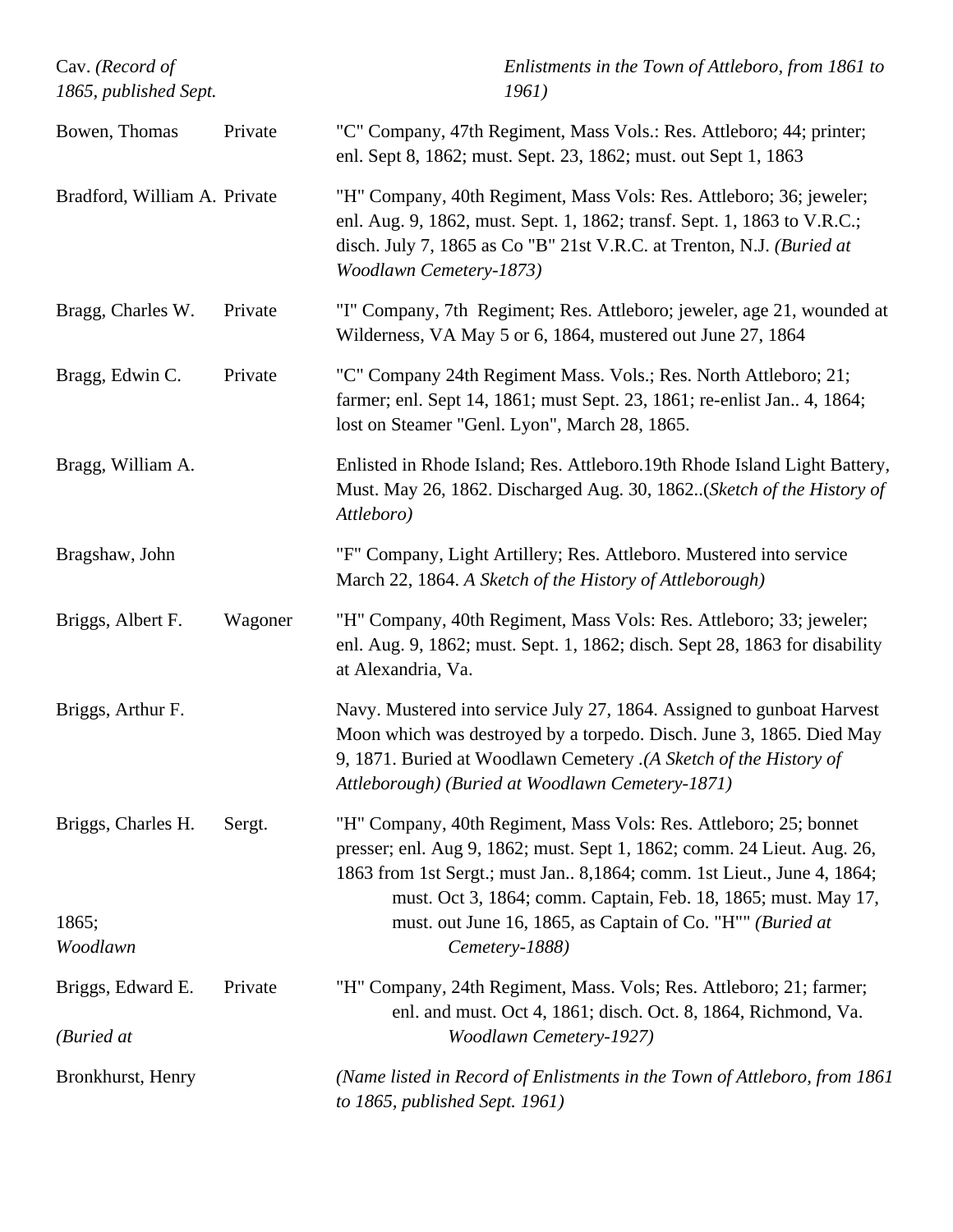| Brotherton, Charles H. Private<br>Sept. 30, 1864, |             | "C" Company, 58th Regiment, Mass Vols; Res. Attleboro;<br>28;<br>seaman; enl. Jan 26, 1864; must. Feb. 20, 1864; missing                                                                                                                                                                        |
|---------------------------------------------------|-------------|-------------------------------------------------------------------------------------------------------------------------------------------------------------------------------------------------------------------------------------------------------------------------------------------------|
|                                                   |             | Poplar Grove Church, Va.; no further record. [5-13]                                                                                                                                                                                                                                             |
| Brown, Henry C.                                   | Sergeant    | Enlisted in Rhode Island; Res. Attleboro; 1st. Regiment, "E" Company,<br>Must. May 2, 1861. Disch, Aug. 2, 1861. (A Sketch of the History of<br>Attleborough)                                                                                                                                   |
| Brown, John                                       | Private     | "C" Company, 26th Regiment, Mass Vols; Res. Attleboro; 22; occup.--;<br>enl. June 2, 1863, must. June 9, 1863                                                                                                                                                                                   |
| Brown, John<br>in Old                             | Corpl.      | Enlisted in Rhode Island; Res. Attleboro; Must. May 2, 1861; disch. Aug.<br>2, 1861. Reenlisted Dec. 14, 1861 in Company "B" 1st Rhode Island<br>Cavalry. Corporal-Sergeant. Killed in battle Oct. 14, 1863. Buried<br>Kirk Yard.(A Sketch of the History of Attleborough)                      |
| Brown, William N.<br>in genl.<br>New Berne,       | Private     | "E" Company, 5th R.I. Hy Arty; Res. Attleboro; enrolled Oct 10, 1861;<br>must. Dec. 16, 1861; as Priv. Co. E; on detached services as nurse<br>Hospl. from April 1863 until Nov. 29, 1864, when disch. at<br>N.C.                                                                               |
| Burlingame, Joseph H. Private                     |             | "I" Company, 7th Regiment; Res. Attleboro; jeweler, age 28, mustered<br>out June 27, 1864                                                                                                                                                                                                       |
| Bullock, John D.                                  | Private     | "H" Company, 40th Regiment, Mass Vols: Res. Attleboro; 32;<br>Blacksmith; enl. Aug. 9, 1862; must. Sept. 1, 1862; must. out June 16,<br>1865. (Buried at Woodlawn Cemetery-1882)                                                                                                                |
| Burchard, Davis A.                                | Private     | "C" Company, 47th Regiment, Mass Vols.: Res. Attleboro; 18;<br>operative; enl. Sept 11, 1862; must. Sept. 23, 1862; must. out Sept 1,<br>1863. See Co. "F" 42d Mass Inf. (100 days)                                                                                                             |
| Burchard, Henry A.                                | 1st. Sergt. | "C" Company, 47th Regiment, Mass. Vols; Res. Attleboro; 21;<br>jeweler; enl. Sept. 1, 1862; must. Sept. 23, 1862; must. out Sept 1, 1863.<br>See Co. "F" 3R. I. Cav.                                                                                                                            |
| Burt, George W.                                   | Private     | "C" Company, 26th Regiment, Mass Vols; Res. Olneyville, R.I.;18;<br>tinsmith; col. enl and must. May 6, 1864                                                                                                                                                                                    |
| Cady, Walter F.                                   | Private     | "C" Company, 26th Regiment, Mass Vols; Res. Attleboro; 26; jeweler; enl.<br>Sept. 28, 1861; must. Oct. 18, 1861; prom. Corpl. Feb. 1, 1862; disch. for<br>disability, Oct 7. 1862, New Orleans, La.                                                                                             |
| Callahan, Thomas                                  | Private     | "I" 2d U.S. Cav. -res-?; credit Attleboro; 29; soldier; re-enlist July 23,<br>1864, Light House Landing, Va, for 3 yrs; disch July 23, 1867 as Sergt.<br>Had prior service in Co. "I" 2d U.S. Cav. (Record of Enlistments in the<br>Town of Attleboro, from 1861 to 1865, published Sept. 1961) |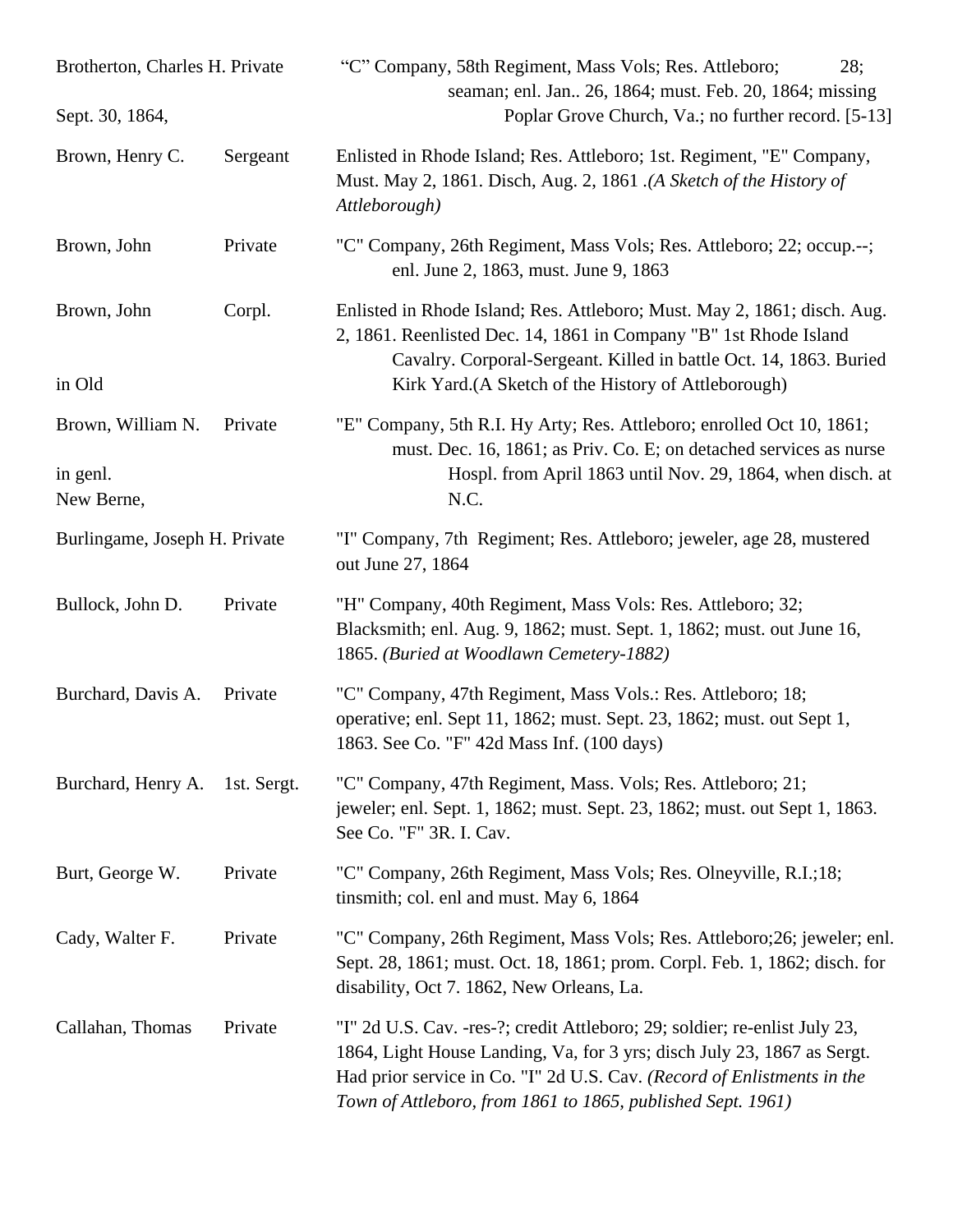| Callard, Elijah T.                                             | Private | "C" Company, 58th Regiment, Mass Vols. Res. Attleboro; 30; laborer;<br>enl. Feb 16, 1864; must. Feb. 20, 1864; wounded May 12, 1864,<br>Spotsylvania, VA; must. out July 14, 1865 as Corpl.                                                                                                                                                                                                       |
|----------------------------------------------------------------|---------|---------------------------------------------------------------------------------------------------------------------------------------------------------------------------------------------------------------------------------------------------------------------------------------------------------------------------------------------------------------------------------------------------|
| Carey, Maurice                                                 | Private | "E" Company 2nd U.S. Cav--Res. East Indies; credit Attleboro; 31;<br>soldier; re-enlist July 11, 1864 Light House Landing, Va for 3 years; disch<br>July 11, 1867 as Sergt. Had prior service in Co "E" 2nd U.S. Cav.<br>(Record of Enlistments in the Town of Attleboro, from 1861 to 1865,<br>published Sept. 1961)                                                                             |
| Carney, Hugh                                                   | Private | "C" Company, 58th Regiment, Mass Vols. Res. Attleboro; 18;<br>shoemaker; enl. Jan 29, 1864; must. Feb. 20, 1864; wounded May 12,<br>1864, Spotsylvania, VA; disch. for disability, Aug. 10, 1865.                                                                                                                                                                                                 |
| Carnes, William                                                | Private | C" Company, 47th Regiment, Mass Vols.: Res. Attleboro;39;<br>carpenter; enl. Sept 8, 1862; must. Sept. 23, 1862; must. out Sept 1, 1863<br>(Buried at Woodlawn Cemetery-1905)                                                                                                                                                                                                                     |
| Carpenter, Charles F. Private<br>to<br>Private of<br>Died Dec. |         | "E" Company, 12th Regiment, Mass. Vols; Res. Attleboro; 26; farmer;<br>enl. and must. Aug. 24, 1864; prom Corpl. March 21, 1862. Sergt. Aug. 1,<br>1862; wounded July 3, 1863, Gettysburg, PA; trans. Jan. 10, 1864<br>V.R.C.: re-enlist, April 29, 1864; must. out Nov. 15, 1865 as<br>Co. "A" 24th V.R.C. Wounded in the face. Lost part of jaw.<br>23,1892. (Buried at Woodlawn Cemetery-1891) |
| Carpenter, Edward E. Private                                   |         | "C" Company, 3rd R.I. Hy. Arty; Res. Attleboro; enrolled Aug. 22, 1861;<br>must. Oct 5, 1861; prom Corpl. Jan. 12, 1864; re-must as Vet. Vol. 1st<br>Lieut. May 13, 1865; must. out June 9, 1865.                                                                                                                                                                                                 |
| Carpenter, William F. Private                                  |         | "I" Company, 7th Regiment ; Res. Attleboro; farmer age 18, enl. and<br>must. June 15, 1861; appt. Corpl. May 1, 1864; mustered out June 27,<br>1864                                                                                                                                                                                                                                               |
| Capron, Frank E.                                               | Private | "H" Company, 40th Regiment, Mass Vols: Res. Attleboro; 18; skirt<br>maker; enl. Aug. 9, 1862; must. Sept. 1, 1862; wounded May 16, 1864 at<br>Drury's Bluff, VA; disch. June 21, 1865, for disability caused from<br>wounds. (Buried at Woodlawn Cemetery-1889)                                                                                                                                   |
| Chadwick, Lurad H. Private                                     |         | "H" Company, 40th Regiment, Mass Vols: Res. Attleboro; 26;<br>carpenter; enl. Aug. 15, 1862; must. Sept. 1, 1862; wounded May 16,<br>1864, at Drury's Bluff, VA, as Sergt. comm. 2d Lieut., May 20, 1865,<br>from 1st Sergt.; not must; must. out June 16, 1865 as 1st Sergt. (Buried at<br><b>Woodlawn Cemetery-1902)</b>                                                                        |
| Cassidy, Thomas                                                | Private | "F" Company; 5th R.I Hy. Arty.; Res; Attleboro; reenrolled and must.<br>May 27, 1862; disch. May 19, 1865                                                                                                                                                                                                                                                                                         |
| Chaffee, Marshall J. Private                                   |         | "C" Company, 58th Regiment, Mass Vols. Res. Attleboro; 21; farmer;<br>enl. Feb. 10, 1864; must. Feb. 20, 1864; must. out July 14, 1865.                                                                                                                                                                                                                                                           |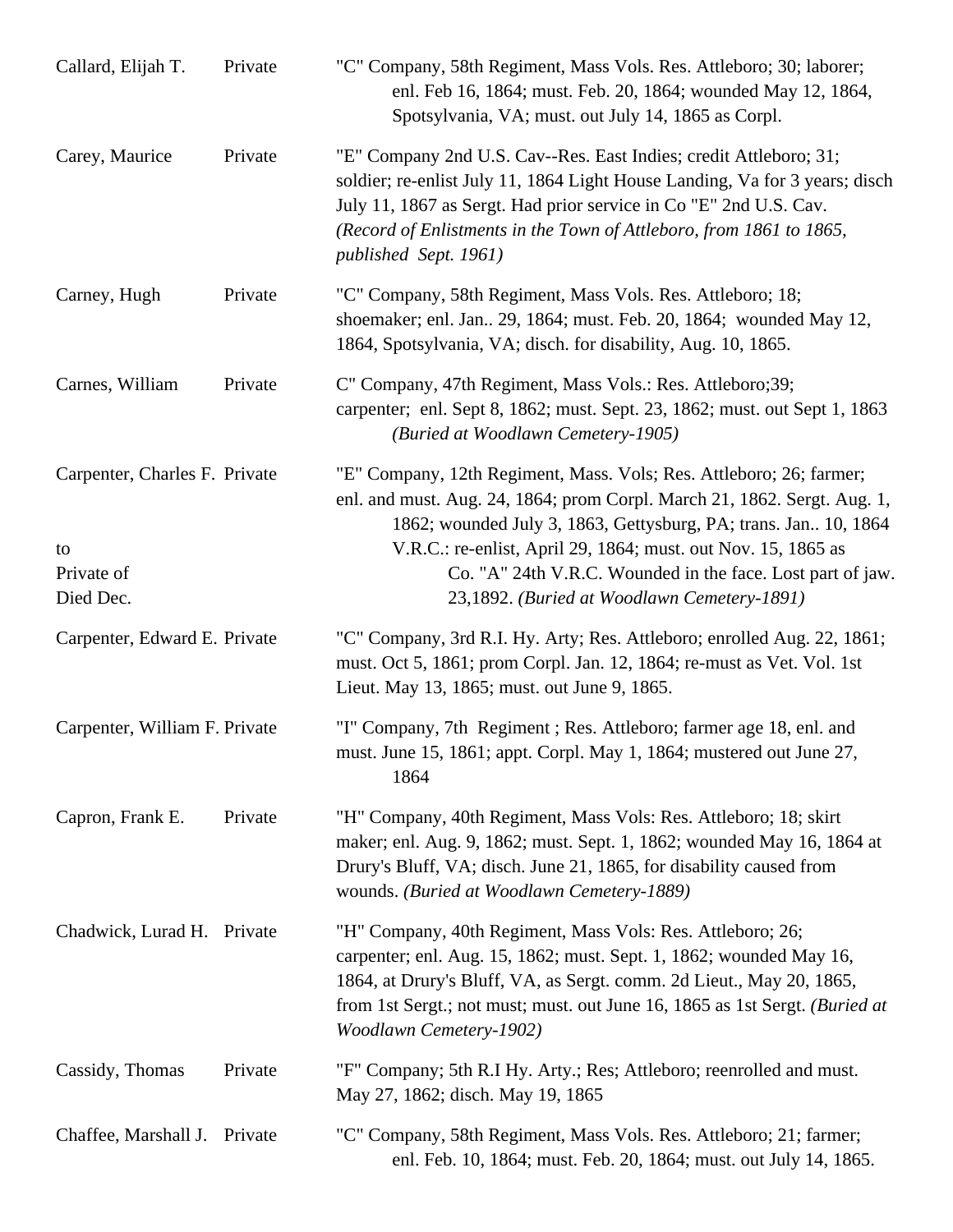| Chapman, William    | Private  | "C" Company, 58th Regiment, Mass Vols. Res. Attleboro; 43;<br>machinist; enl. Feb. 1, 1864; must. Feb. 20, 1864; disch. for disability,<br>July 15, 1864. (Record of Enlistments in the Town of Attleboro, from 1861<br>to $1865$ , published Sept. 1961)                                                     |
|---------------------|----------|---------------------------------------------------------------------------------------------------------------------------------------------------------------------------------------------------------------------------------------------------------------------------------------------------------------|
| Chase, Arah R.      | Private  | "C" Company, 47th Regiment, Mass Vols.: Res. Attleboro;38;<br>carpenter; enl. Sept 1, 1862; must. Sept. 23, 1862; must. out Sept 1, 1863                                                                                                                                                                      |
| Christy, George A.  | Private  | "I" Company, 7th Regiment; Res. Attleboro; mustered in Aug. 29, 1861,<br>age 27, transferred to Mississippi Flotilla on Feb. 20, 1862. See U.S. Navy                                                                                                                                                          |
| Claflin, Albanus D. |          | Enlisted in Rhode Island; Res. Attleboro."F" Company, 7th Rhode Island<br>Cavalry; Must. Feb. 4, 1864. Corporal. Disch. Nov. 29, 1865.(A Sketch of<br>the History of Attleboro)                                                                                                                               |
| Claflin, Albert F.  | Corporal | "I" Company, 7th Regiment; Res. Attleboro; carpenter, age 22; enl and<br>must. June 15, 1861; apptd. Corpl. date not shown; wounded July 3, 1863<br>at Gettysburg, PA and May 5 or 6, 1864 at Wilderness, VA, mustered out<br>June 27, 1864 (Buried at Woodlawn Cemetery-1924)                                |
| Clapp, Charles E.   | Private  | "H" Company, 14th Regiment, Mass Vols; Res. Attleboro; 19;<br>farmer; enl. Aug. 9, 1862; must. Sept. 1, 1862; died Dec. 5, 1863, of<br>disease, at Folly Island, S. C. [4-138]                                                                                                                                |
| Clark, Francis, P.  | Private  | "H" Company 5th U.s. Cav. Res. Baltimore, Md; credit Attleboro; 23;<br>soldier; re-enlist July 13, 1864, Light House Point, Va for 3 years; disch.<br>July 13, 1867. Had prior service in Co. H 5th U.S. Cav. (Record of<br>Enlistments in the Town of Attleboro, from 1861 to 1865, published Sept.<br>1961) |
| Clark, George W.    | Private  | "H" Company, 24th Regiment, Mass Vols; Res. Attleboro; 35; farmer;<br>enl. and must. Oct. 28, 1861; killed Aug. 16, 1864, Deep Run, Va. [2-818]<br>(Buried at Woodlawn Cemetery-1864)                                                                                                                         |
| Cobb, Henry N.      | Private  | "I" Company, 7th Regiment; Res. Attleboro; farmer, age 19; enl. and<br>must. June 15, 1861; mustered out June 27, 1864                                                                                                                                                                                        |
| Clark, James W.     | Private  | Genl. Service (Clerk, A.G.O.) Res?; credit Attleboro; 19; clerk; enl. Feb.<br>29, 1864, Washington, D.C.; disch Oct. 31, 1866, S.O. #524. Had prior<br>service in Co. "K" 100th Penna. Vols. (Record of Enlistments in                                                                                        |
| the Town            |          | of Attleboro, from 1861 to 1865, published Sept. 1961)                                                                                                                                                                                                                                                        |
| Coffin, Albert      | Private  | "C" Company, 58th Regiment, Mass Vols. Res. Attleboro; 31;<br>machinist; enl. Dec. 10, 1863; must. Feb. 20, 1864; must. out July 14,<br>1864 as 1st. Sergt. Also had services in co. "F" 12th R.I. Inf.                                                                                                       |
| Coffy, Stephen R.   | Private  | "D" 10th U.S. Inf--Res. Marion Ohio; credit Attleboro; 20; soldier; re-<br>enlist July 29, 1864 Petersburg, Va; disch July 30, 1867 as Sergt of Co.                                                                                                                                                           |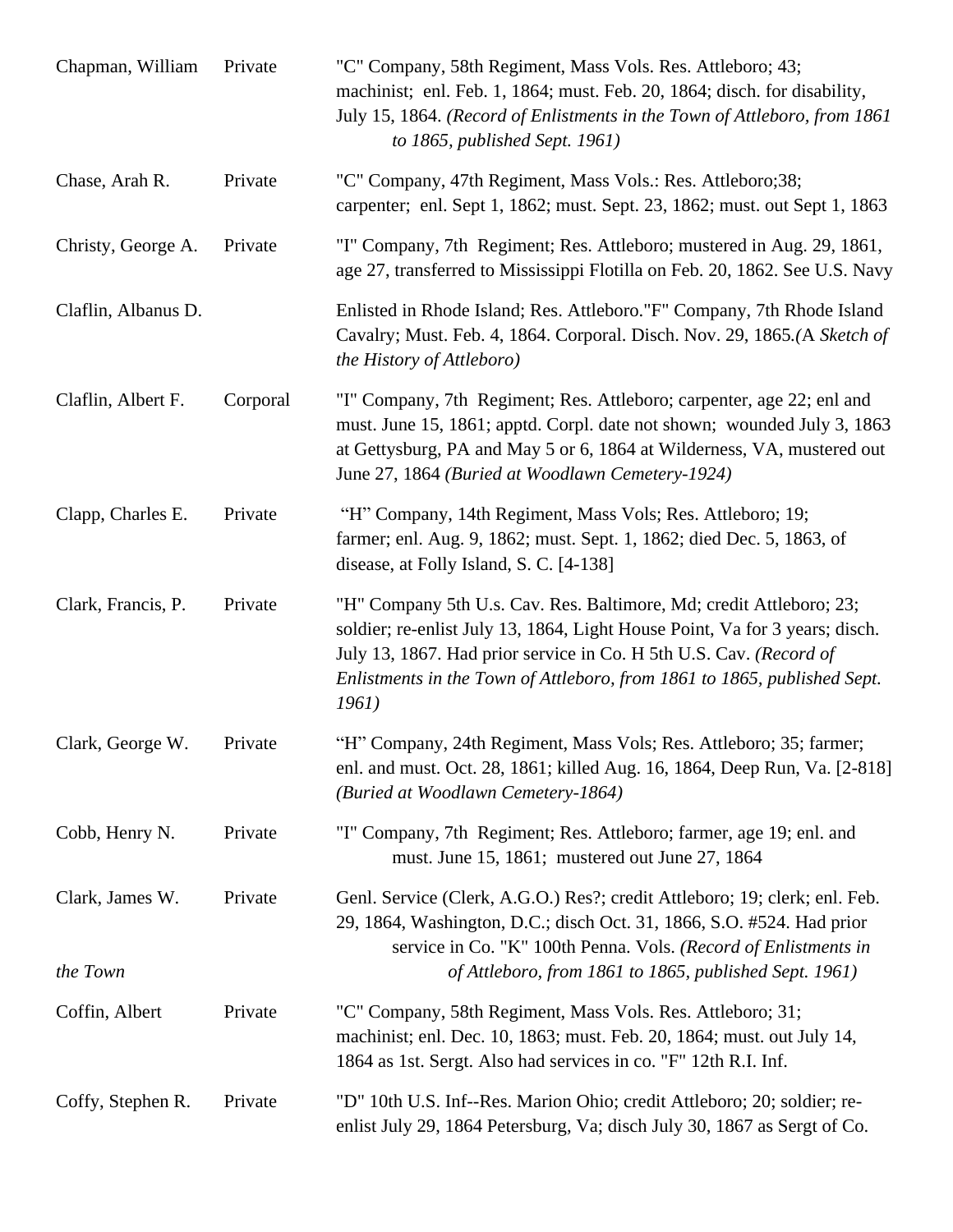| 1865,                  |         | "G", (Record of Enlistments in the Town of Attleboro, from 1861 to<br>published Sept. 1961)                                                                                                                                                                         |
|------------------------|---------|---------------------------------------------------------------------------------------------------------------------------------------------------------------------------------------------------------------------------------------------------------------------|
| Cole, Darius L.        |         | Enlisted in Rhode Island; Res. Attleboro; "I Company, 7th Regiment;<br>Killed in the battle of Spottsylvania, Court House, Va., May 13, 1865.<br>Sergeant and Second Lieutenant.(A Sketch of the History of Attleborough)                                           |
| Cole, Frank W.         | Private | "C" Company, 47th Regiment, Mass Vols.: Res. Attleboro; 18; jeweler;<br>enl. Sept 10, 1862; must. Sept. 23, 1862; must. out Sept 1, 1863. See co.<br>"C" 58th Mass Inf. prisoner May 11, 1864, Spotsylvania, VA; escaped<br>Dec. 10, 1864; must. out June 19, 1865; |
| Cole, Henry W.         | Private | "I" Company, 7th Regiment; Res. Attleboro; jeweler, age<br>18, discharged due to disability on Oc. 15, 1862 due to wound in leg<br>received in the Battle of Fair Oaks. See also 7th RI Cavalry Co. F.                                                              |
| Cole, John             | Private | "I" Company, 7th Regiment; Res. Attleboro; jeweler, age 22; enl. and<br>must. June 15, 1861;                                                                                                                                                                        |
| Cole, Loring           | Private | "C" Company, 47th Regiment, Mass Vols.: Res. Attleboro; 18; farmer;<br>enl. Sept 6, 1862; must. Sept. 23, 1862; must. out Sept 1, 1863 (Buried at<br><b>Woodlawn Cemetery-1892)</b>                                                                                 |
| Cole, William          | Private | "I" Company, 7th Regiment; Res. Attleboro; jeweler, age 19; enl. and<br>must. June 15, 1861; discharged for disability on March 4, 1863 at<br>Portsmouth Grove, RI. See VRC records.                                                                                |
| Coller, David          | Private | "C" Company, 58th Regiment, Mass Vols; Res. Attleboro; 44; farmer;<br>enl. Jan 5, 1864; must. Feb. 20, 1864; killed June 7, 1864, Cold Harbor,<br>Va. See Co. "C" 47th Mass. Inf. (9 mos.). [5-13]                                                                  |
| Collins, Joseph        | Private | "I" Company, 7th Regiment; Res. Abington; mustered in Aug. 24, 1861,<br>shoemaker, age 28 mustered out Aug. 23, 1864 at Boston, MA                                                                                                                                  |
| Colwell, Samuel G.     |         | Enlisted in Rhode Island; Res. Attleboro; 1st Regiment, 1st Regiment, "D"<br>Company; Must. May 2, 1861. Disch. Aug. 2, 1861. (A Sketch of the<br>History of Attleboro)                                                                                             |
| Conly, John P. Private |         | "C" Company, 58th Regiment, Mass Vols. Res. Attleboro; 18; laborer;<br>enl. Feb 9, 1864; must. Feb. 20, 1864; wounded June 3, 1864. Cold<br>Harbor, VA; must. out July 14, 1865.                                                                                    |
| Conlin, Francis        | Private | "C" Company, 26th Regiment, Mass Vols; Res. Pawtucket, R.I.; 23;<br>weaver; enl. Oct 8, 1861; must. Oct 18, 1861; re-enlist Jan. 1, 1864; must.<br>out Aug. 26, 1865                                                                                                |
| Corcoran, Thomas       | Private | "A" Company, 3rd R.I. Hy Arty; Res. Attleboro; enrolled and must Feb 1,<br>1862; re-must. March 21, 1864; must. out Aug. 4, 1865                                                                                                                                    |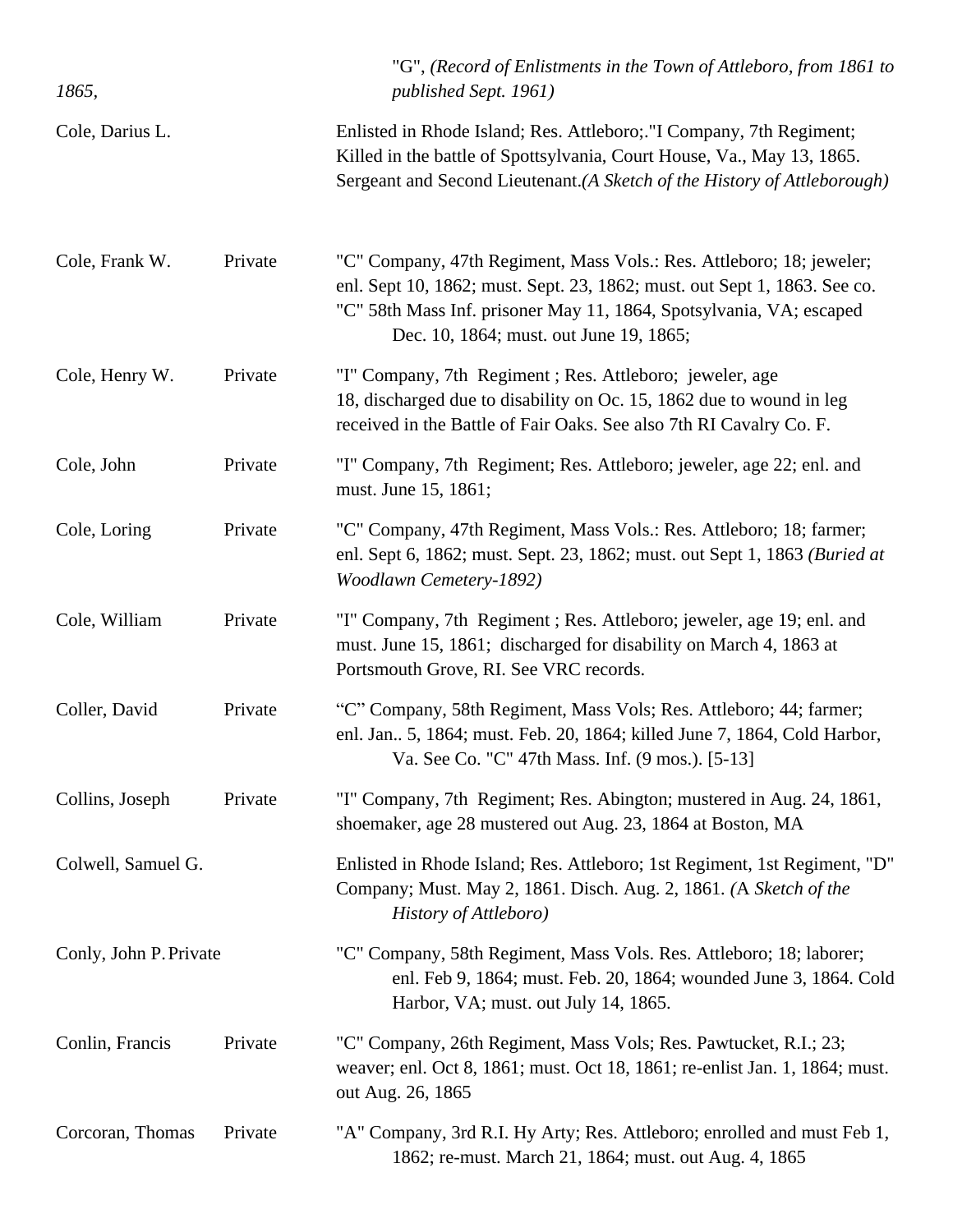| Corey, Alexander                                       | Private  | "I" Company, 7th Regiment; Res. Attleboro; jeweler, age 27; must. in<br>June 15, 1861; wounded May 3, 1863 at Fredericksburg, VA, transferred<br>to VRC in Jan. or Feb., 1864. See also 86th Co. 2d Batt.                                                                      |
|--------------------------------------------------------|----------|--------------------------------------------------------------------------------------------------------------------------------------------------------------------------------------------------------------------------------------------------------------------------------|
| Coupee, Aldolphus                                      | Private  | "C" Company, 58th Regiment, Mass Vols. Res. Attleboro; 21; laborer;<br>enl. Jan 30, 1864; must. Feb. 20, 1864;                                                                                                                                                                 |
| Cowdin, George, W. Private                             |          | "C" Company, 26th Regiment, Mass Vols; Res. Pawtucket, RI; 29;<br>laborer; enl. Sept. 28, 1861; must. Oct. 18, 1861; re-enlist Jan. 1, 1864;<br>killed Sept. 19, 1864, Winchester, Va.                                                                                         |
| Cowdin, Rufus W.                                       | Corporal | "C" 26th Regiment, Mass. Vols. Res. Attleboro; Must. January 1, 1864;<br>disch. Aug. 26, 1864 at expiration of service. Reenlisted from Pawtucket,<br>R.I. to the credit of Attleboro.(A Sketch of the History of Attleborough)                                                |
| Cowdin, William H. Private                             |          | "C" Company, 26th Regiment, Mass Vols; Res. Pawtucket, RI; 29;<br>laborer; enl. Sept. 28, 1861; must. Oct. 18, 1861; re-enlist Jan. 1, 1864<br>as Sergt.; prisoner Sept. 19, 1864, Winchester, VA; unchanged March 10,<br>1865; must. out Aug. 26, 1865, as Corpl.             |
| Crandall, Edwin I.                                     | Corpl.   | "H" Company, 40th Regiment, Mass Vols: Res. Attleboro; 21; dentist;<br>enl. Aug. 9, 1862; must. Sept. 1, 1862; disch, July 16, 1864, for disability,<br>at Jacksonville, FLA., as Corpl. (Buried at Woodlawn Cemetery-1887)                                                    |
| Crocker, Charles E.                                    |          | Enlisted in Rhode Island; Res. Attleboro;. Must. July 8, 1862. Transf. on<br>reorganization of regiment. taken prisoner, Nov. 6, 1862.(A Sketch of the<br><i>History of Attleboro</i> ) Died at Andersonville on Sept. 26, 1864                                                |
| Crossman, George A. Private                            |          | "G" Co. 5th U.S. Cav--res Albany, N.Y. credit Attleboro; 27; soldier; re-<br>enlist July 8, 1864, Light House Point, Va for 3 years; Had prior service in<br>Co. "G" 5th U.S. Cav. (Record of Enlistments n the Town of Attleboro,<br>from 1861 to 1865, published Sept. 1961) |
| Cummings, Baylies                                      |          | (Name listed in Record of Enlistments in the Town of Attleboro, from 1861<br>to $1865$ , published Sept. 1961)                                                                                                                                                                 |
| Crocker, George                                        |          | Enlisted in Rhode Island; Res. Attleboro;"I" Company, 4th Regiment;<br>Must. Oct 31, 1861. Disch. Oct. 15, 1864. (A Sketch of the History of<br>Attleborough)                                                                                                                  |
| Cummings, John C.<br>prisoner, Feb.<br>March 25, 1865; | Private  | "H" Company, 40th Regiment, Mass Vols: Res. Attleboro; 21 jeweler;<br>enl. Aug. 9, 1862; must. Sept. 1, 1862; wounded and taken<br>15, 1864, at Gainesville, Fla. paroled and exchanged,<br>must. out June 16, 1865, as Corpl.                                                 |
| Cummings, Oscar B. Private<br>1866 and                 |          | "I" Company, 7th Regiment; Res. Attleboro; mechanic, age 18; enl. and<br>must. June 15, 1861; mustered out June 27, 1864. Died Feb. 19,<br>buried in Old Kirk Yard, Attleboro, Mass.                                                                                           |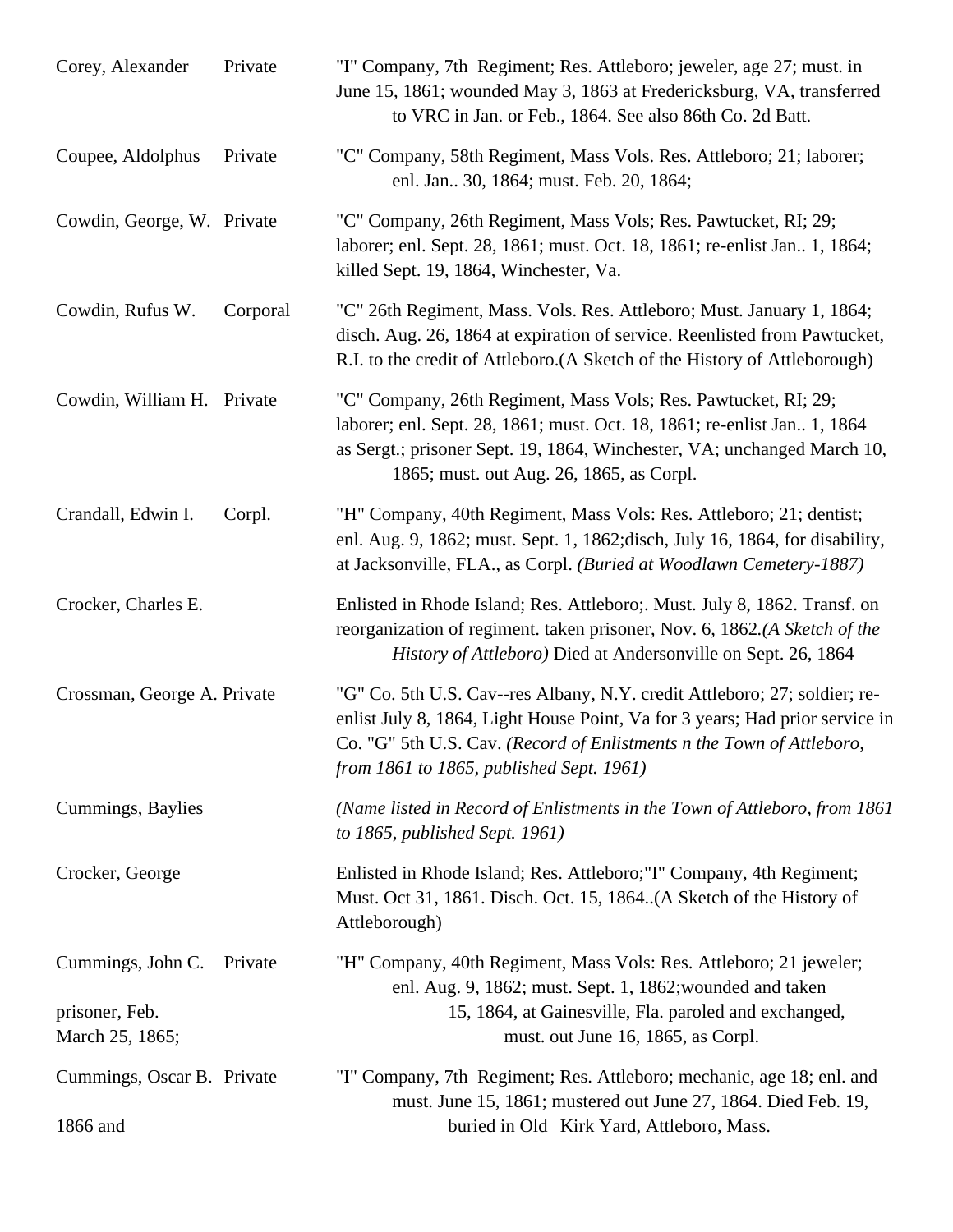| Dary, Orville I.                           | Private | "C" Company, 47th Regiment, Mass Vols.: Res. Attleboro; 22;<br>carpenter; enl. Sept 6, 1862; must. Sept. 23, 1862; must. out Sept 1, 1863                                                                                                                                                                                                                                                              |
|--------------------------------------------|---------|--------------------------------------------------------------------------------------------------------------------------------------------------------------------------------------------------------------------------------------------------------------------------------------------------------------------------------------------------------------------------------------------------------|
| Davenport, Benjamin F. Private             |         | "I" Company, 7th Regiment ; Res. Attleboro; jeweler, age 26, enl. and<br>must. June 15, 1861; discharged for disability on Aug. 5, 1861                                                                                                                                                                                                                                                                |
| Davenport, Henry P. Private                |         | "I" Company, 7th Regiment; Res. Attleboro; jeweler, age 20, enl. and<br>must. June 15, 1861; died of disease on Feb. 22, 1862 at Camp<br>Brightwood, DC                                                                                                                                                                                                                                                |
| Davis, Jeffrey G.                          | Private | "C" Company, 58th Regiment, Mass Vols; Res. Res. Attleboro; 32;<br>weaver; enl. Feb. 9, 1864; must. Feb. 20, 1864; prisoner July 30, 1864,<br>Petersburg, Va., as Sergt.; died of disease, Feb. 25, 1865, Danville, Va., a<br>Prisoner of War. Also had service in Co. "K" 12th R. I. Inf. [5-13]                                                                                                      |
| Davit, John<br>service<br>Attleboro,       | Private | "G" Company 5th U.S. Cav--Res. England; credit Attleboro; 29; soldier;<br>re-enlist ; July 12, 1864, Light House Point, Va for 3 yrs; Had prior<br>in Co. "G" 5th U.S. Cav. (Record of Enlistments in the Town of<br>from 1861 to 1865, published Sept. 1961)                                                                                                                                          |
| Day, James Jr.                             | Private | "I" Company, 7th Regiment; Res. Attleboro; shoemaker, age 21; enl. and<br>must. June 15, 1861; mustered out June 27, 1864                                                                                                                                                                                                                                                                              |
| Day, James                                 | Wagoner | "I" Company, 7th Regiment; Res. Attleboro; jeweler, age 29; enl. and<br>must. June 15, 1861; mustered out June 27, 1864                                                                                                                                                                                                                                                                                |
| Dean, Albert D.<br>Newbern,<br>at Woodlawn | Private | " H" Company, 24th Regiment, MA Vols; Res. Attleboro; 26; jeweler,<br>enl. Oct. 3, 1861; must Oct. 4, 1861; wounded March 14, 1862,<br>N.C.; disch. Oct. 8, 1864, Richmond, VA as Sergt. (Buried<br>Cemetery-1882)                                                                                                                                                                                     |
| Dean, Charles F.                           | Private | H" Company, 24th Regiment, MA Vols; Res. Attleboro; 25 skirt<br>maker; enl. Oct. 19, 1861; must. Oct. 23, 1861; disch. Oct. 22, 1864,<br>Richmond, VA (Buried at Woodlawn Cemetery-1891)                                                                                                                                                                                                               |
| Dean, David S.<br>May 5,                   | Private | "I" Company, 7th Regiment; Res. Attleboro; mechanic, age 18; enl. and<br>must. June 15, 1861; taken prisoner on May 30, 1864, exchanged<br>1865 at Annapolis, MD, mustered out date March 26, 1865                                                                                                                                                                                                     |
| Dean, Edward N.                            |         | 1st Lt.& Adj. "I" Company, 7th Regiment; Res. Attleboro; bookkeeper, age 21; enl. and<br>must. June 15, 1861; appointed Sgt. Major on Oct. 1, 1862, commissioned<br>2nd Lieut. on Nov. 1, 1862, commissioned 1st Lieut. and Adjutant on Dec.<br>7, 1862, wounded May 3, 1863 at Fredericksburg, VA and in Wilderness<br>Campaign in May 1864, died Oct. 24, 1873 (Buried at Woodlawn<br>Cemetery-1873) |
| Debus, Adam                                | Private | "C" Company 3rd Regiment Cav; Res. Attleboro; 23; Blacksmith; enl. and<br>must. Jany 4, 1864; prisoner, date not shown; exchanged Feb. 22, 1865;                                                                                                                                                                                                                                                       |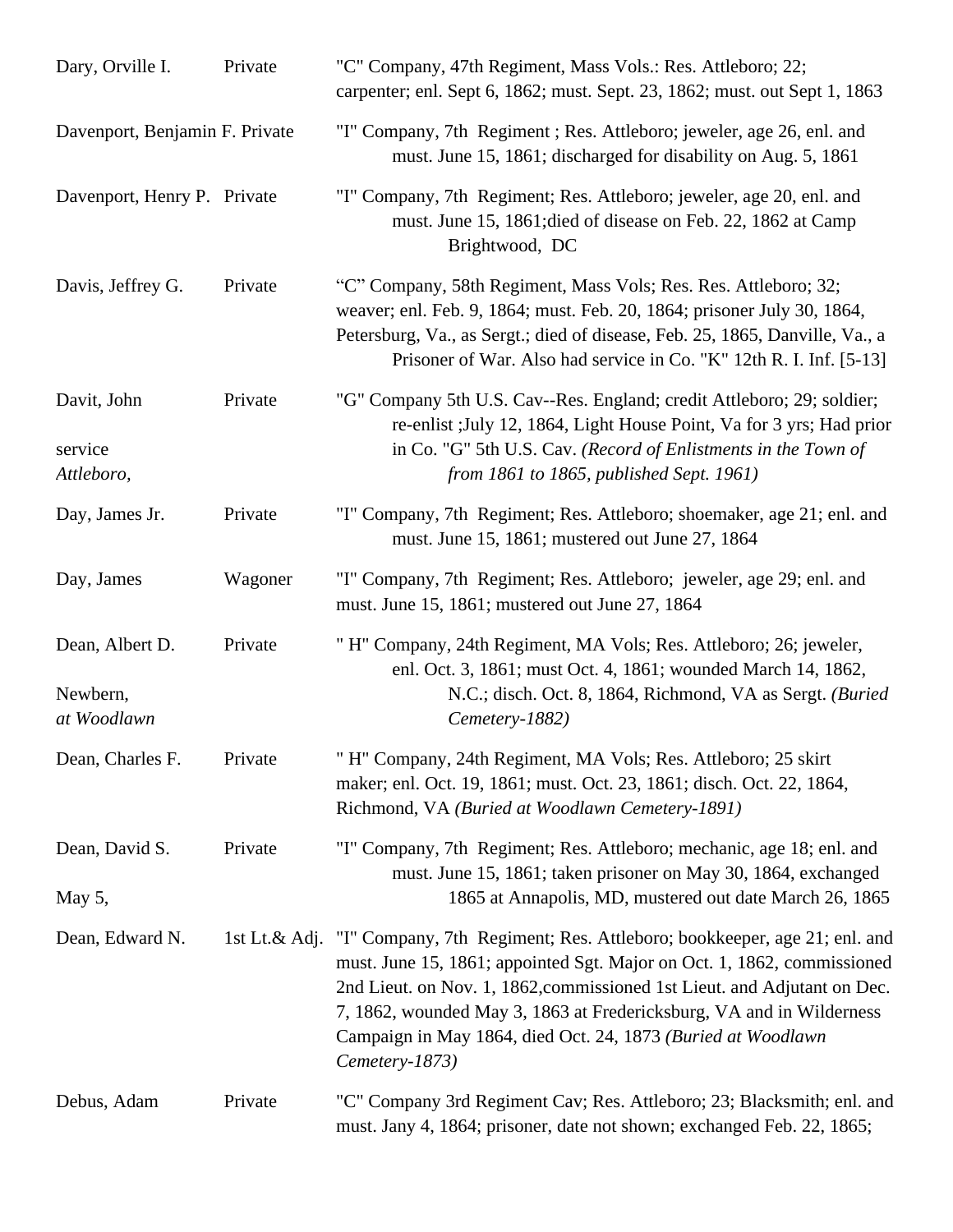|                                   |          | disch Aug 25, 1865 as of Co. "C". (Record of Enlistments in the Town of<br>Attleboro, from 1861 to 1865, published Sept. 1961)                                                                                                                                                                                 |
|-----------------------------------|----------|----------------------------------------------------------------------------------------------------------------------------------------------------------------------------------------------------------------------------------------------------------------------------------------------------------------|
| Decoupee, Adolph                  |          | "C" Company, 58th Regiment--no record found--listed in rededication of<br>Civil War Monument, North Attleboro                                                                                                                                                                                                  |
| Deriue, James                     |          | (Name listed in Record of Enlistments in the Town of Attleboro, from 1861)<br>to $1865$ , published Sept. 1961)                                                                                                                                                                                                |
| DesJardins, Charles B. 2nd Lieut. |          | "I" Company, 7th Regiment; Res. Attleboro; jeweler, age 27; enl. and<br>must. June 15, 1861; commissioned 2nd Lieut. June 15, 1861,<br>commissioned 1st Lieut. on Sept. 10, 1861, resigned and discharged on<br>Nov. 22, 1862. (Buried at Woodlawn Cemetery-1911)                                              |
| Devine, James                     | Private  | "H" Company, 40th Regiment, Mass Vols: Res. Attleboro; 44, laborer;<br>enl. Aug. 15, 1862; must. Sept 1, 1862; disch. Jan., 27, 1863 for<br>disability, at Miner's Hill, Va.                                                                                                                                   |
| Devine, Michael                   |          | Enlisted in Rhode Island; Res. Attleboro "F" Company, 5th Artillery;<br>Must May 27, 2862; must. out May 19, 1865. (Sketch of the History of<br>Attleboro)                                                                                                                                                     |
| Dillion, Michael                  | Private  | "I" Co. 5th U.S. Cav- Res. Ireland; credit Attleboro; 24; soldier; re-enlist<br>July 11, 1864, Light House Point, Va for 3 years; disch. July 11, 1867 as<br>Corporal. had prior service in Co. "I" 5th U.S. Cav. (Record of Enlistments<br>in the Town of Attleboro, from 1861 to 1865, published Sept. 1961) |
| Dirk, Charles P.                  | Private  | "C" Company, 24th Regiment, Mass. Vols; Res; Attleboro Falls; 38;<br>jeweler; enl. Sept. 16, 1861; must. Sept. 23, 1861; disch. Sept. 17, 1864.<br>See U.S. Vols.                                                                                                                                              |
| Dodge, John C.                    |          | (Name listed in Record of Enlistments in the Town of Attleboro, from 1861)<br>to 1865, published Sept. $1961$ )                                                                                                                                                                                                |
| Doisey, John                      |          | (Name listed in Record of Enlistments in the Town of Attleboro, from 1861)<br>to 1865, published Sept. $1961$ )                                                                                                                                                                                                |
| Donnell, William P.               | Corporal | "I" Company, 7th Regiment; Res. Attleboro; brush maker, age 27; enl.<br>and must. June 15, 1861; discharged for disability on Feb. 17, 1863 at<br>Falmouth, VA                                                                                                                                                 |
| Doran, Francis                    | Private  | "H" Company, 14th Regiment, Mass Vols; Res, Attleboro, 39 Auctioneer;<br>enl. Aug. 9, 1862; must Sept. 1, 1862; wounded May 20, 1864, near<br>Bermuda Hundred, VA; disch. for disability from wounds, June 9, 1865;<br>Hospl. Point Lookout, MD.                                                               |
| Doran, John B.                    | Private  | "I" Company, 7th Regiment; Res. Attleboro; jeweler, age 32; enl. and<br>must. June 15, 1861; wounded July 3, 1863 at Gettysburg, PA and at<br>Wilderness, VA on May 5 or 6, 1864, mustered out on June 27, 1864                                                                                                |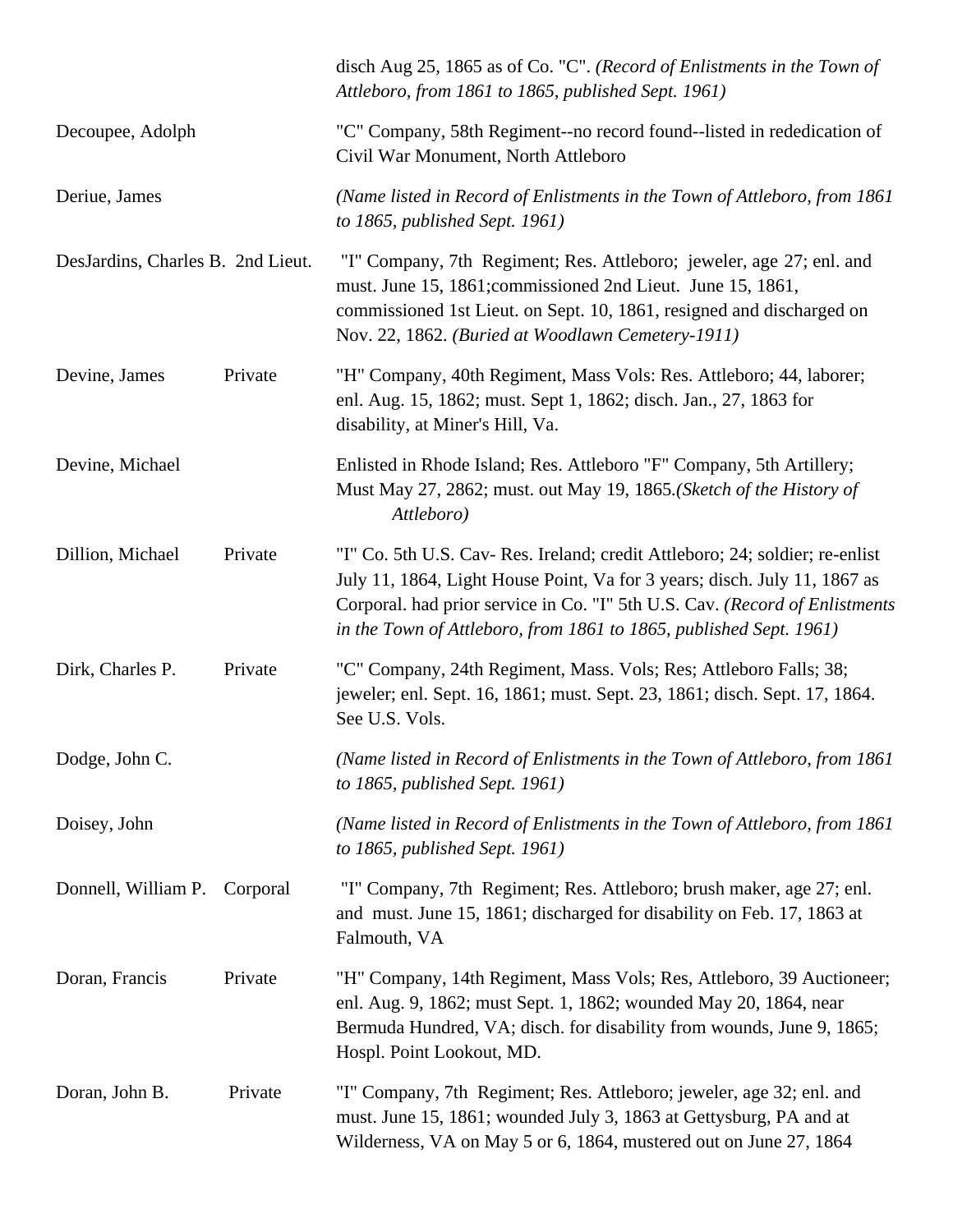| Drake, Lowell A.           | Private    | "I" Company, 7th Regiment; Res. Attleboro; jeweler, age 30; enl. and<br>must. June 15, 1861; discharged for disability on Sept. 19, 1862 at<br>Philadelphia, PA.                                                                                                                                                              |
|----------------------------|------------|-------------------------------------------------------------------------------------------------------------------------------------------------------------------------------------------------------------------------------------------------------------------------------------------------------------------------------|
| Dran, Charles              |            | (Name listed in Record of Enlistments in the Town of Attleboro, from 1861)<br>to 1865, published Sept. 1961)                                                                                                                                                                                                                  |
| Draper, Frank S.           | 1st Lieut. | "C" Company, 47th Regiment, Mass. Vols; Res. Attleboro; 31,<br>jeweler; comm. Sept. 12, 1862; must Sept. 23, 1862; prom. Aug 4, 1863 to<br>Captain 2d La Native guards subsequently 74th U.S. Colored Inf. See<br>Officer U.S. Colored troops.                                                                                |
| Draper, George L.          |            | Enlisted in Rhode Island; Res. Attleboro. "C" Company, 1st Rhode Island<br>Detached Militia; Must. May 2, 1861; Disch. Aug. 2m 1861(A Sketch of<br>the History of Attleboro)                                                                                                                                                  |
| Draper, Halsey W.          | Private    | "I" Company, 7th Regiment; Res. Attleboro; jeweler, age 25; enl. and<br>must. June 15, 1861; discharged for disability on March 18, 1862 at Camp<br>Brightwood, DC                                                                                                                                                            |
| Dubus, Adam<br>Aug. 25,    | Private    | "C" Company, 3rd Regiment; 23; blacksmith; enl. and must. Jan. 4, 1864;<br>prisoner, date not shown; exchanged Feb. 22, 1863; disch to date<br>1865 as of Co. "C"                                                                                                                                                             |
| Dunbar, Henry G.           | Private    | "I" Company, 7th Regiment; Res. Attleboro; boot maker, age 23; enl. and<br>must. June 15, 1861; mustered out June 27, 1864                                                                                                                                                                                                    |
| Dunham, William E. Private |            | "I" Company, 7th Regiment; Res. Attleboro; farmer, age 18; enl. and<br>must. June 15, 1861; discharged for disability on Sept. 26, 1863 at<br>Culpepper, VA (Buried at Woodlawn Cemetery-1921)                                                                                                                                |
| Duran, Francis             | Private    | "H" Company, 40th Regiment, Mass Vols: Res. Attleboro; 39;<br>auctioneer; enl. Aug. 9, 1862; must. Sept. 1, 1862; wounded May 20, 1864<br>near Bermuda Hundred, Va.; disch. for disability from wounds, June 9,<br>1863, Hospl. Point Lookout, Md.                                                                            |
| Dwyer, John                | Corpl.     | H" Company, 2nd U.S. Cav--Res. Washington, D.C. credit Attleboro; 29;<br>soldier; re-enlist July 12, 1864, Light House Landing, Va. for 3 years;<br>disch July 12, 1867; as Corpl. Had prior Service in Co. "H" 2nd U.S. Cav.<br>(Record of Enlistments in the Town of Attleboro, from 1861 to 1865,<br>published Sept. 1961) |
| Eaton, Amos                |            | Enlisted in Rhode Island; Res. Attleboro."A", 5th Heavy Artillery; Must.<br>Dec. 16, 1861. Reenlisted Jan 4, 1864. Taken prisoner May 5, 1864, at<br>Croatan, N.C. Died in August 1861 at Andersonville, Ga. (A                                                                                                               |
| Sketch of the              |            | History of Attleboro)                                                                                                                                                                                                                                                                                                         |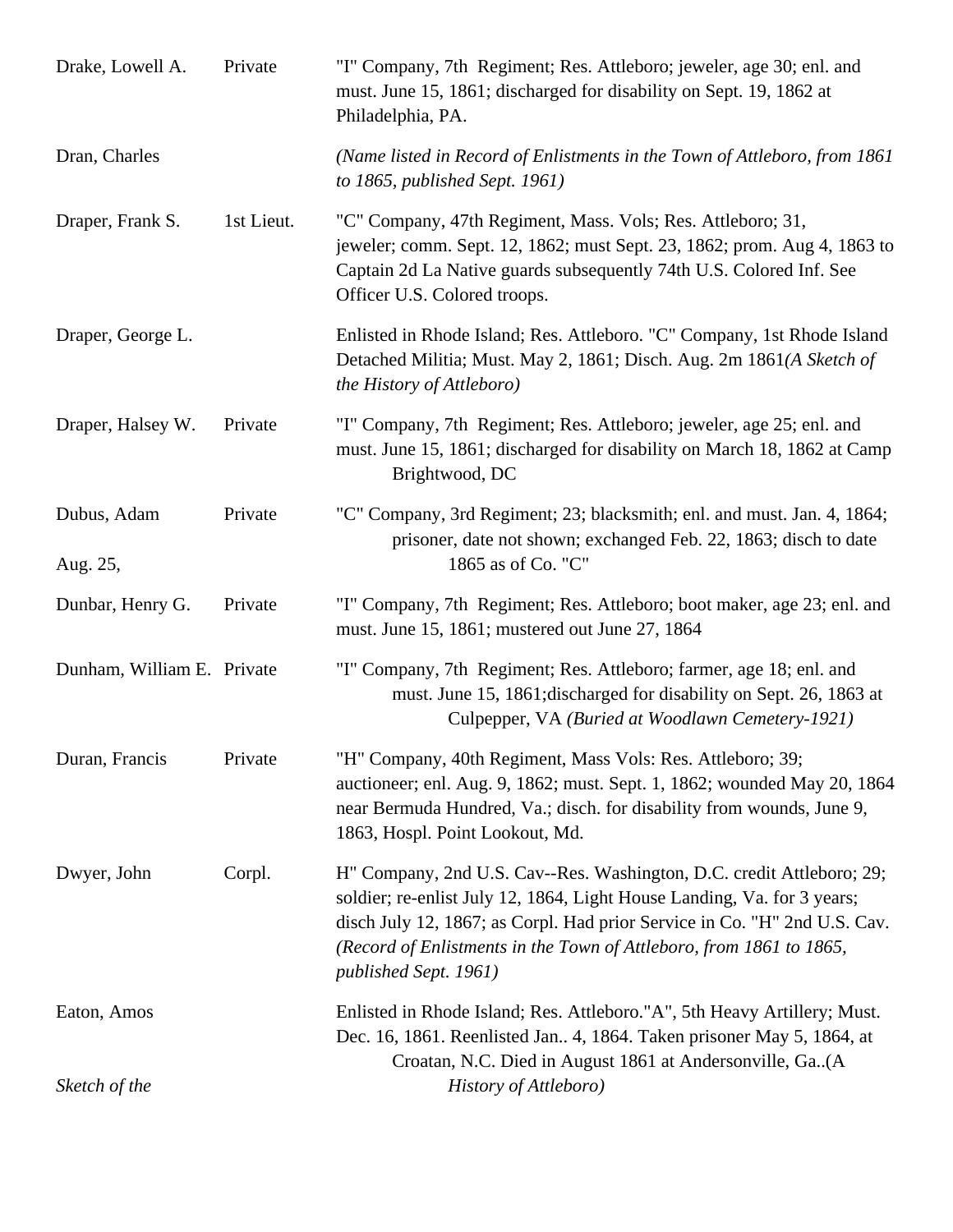| Edgar, Joseph               | Private  | "H" Company, 40th Regiment, Mass Vols: Res. Attleboro; 34; farmer;<br>enl. Aug. 9, 1862; must. Sept. 1, 1862; disch. Aug 19, 1863 for                                                                                                                                                                                   |
|-----------------------------|----------|-------------------------------------------------------------------------------------------------------------------------------------------------------------------------------------------------------------------------------------------------------------------------------------------------------------------------|
| disability.                 |          |                                                                                                                                                                                                                                                                                                                         |
| Ellis, George W.            | Private  | "H" Company, 58th regiment, Mass. Vols; Res; Freetown; 18; jeweler;<br>enl. March 27, 1864; must. April 18, 1864; must. out July 14,                                                                                                                                                                                    |
| 1865.                       |          |                                                                                                                                                                                                                                                                                                                         |
| Engley, Elmer               |          | (Name listed in Record of Enlistments in the Town of Attleboro, from 1861)<br>to $1865$ , published Sept. 1961)                                                                                                                                                                                                         |
| Emerson, Nathaniel          | Private  | "I" Company, 7th Regimen; Res. Attleboro; jeweler, age 41; enl. and<br>must. June 15, 1861; mustered out on June 27, 1864                                                                                                                                                                                               |
| Evans, Benjamin F.          | Private  | "C" Company, 47th Regiment, Mass. Vols; Res. Lowell; jeweler; 29; enl.<br>Aug. 30, 1862; must. Sept 23, 1862; must. out Sept 1, 1863                                                                                                                                                                                    |
| Faas, Charles               | Sergeant | "I" Company, 7th Regiment; res. Wrentham, die cutter, age 34; enl. and<br>must. June 15, 1861; wounded June 1, 1862 at Fair Oaks, VA, disch. for<br>disability Sept. 28, 1862 for wounds received in action as Sergeant                                                                                                 |
| Farnsworth, Amos W. Private |          | "H" Company, 58th Regiment, Mass Vols; Res. Attleboro; 18; jeweler;<br>enl. March 21, 1864; must. April 18, 1864; must. out May 18, 1865.                                                                                                                                                                               |
| Farrar, Charles E.          | Private  | "H" Company, 58th Regiment, Mass Vols; Res: Malden; 18; moulder; enl.<br>April 17, 1864; must. April 18, 181864; prisoner July 30, 1864,<br>Petersburg, VA; died March 12, 1865, Danville, VA, a Prisoner of War.                                                                                                       |
| Farrell, Andrew             | Private  | "I" Company, 7th Regiment; Res. Attleboro; jeweler, age 25; enl. and<br>must. June 15, 1861; wounded May 3, 1863 at Fredericksburg, VA,<br>mustered out June 27, 1864                                                                                                                                                   |
| Fay, John                   | Private  | "G" Company, 4th Regiment Cavalry; Res. Attleboro. 22; moulder; enl.<br>Jan., 25, 1864; wounded May 24, 1864, City Point, VA; prisoner Dec.<br>19, 1864; released same day; must. out Nov. 14, 1865                                                                                                                     |
| Feathers, Jacob             | Private  | "E" Co. 5th U.S. Cav--Res. Hardy, Va; credit Attleboro; 40; soldier; re-<br>enlist July 6, 1864f, Light House Point, Va. for 3 yrs. disch. July 6, 1867<br>as Sadler Sergt. Had prior Service in co. "E. 5th U. S. Cav. (Record of<br>Enlistments in the Town of Attleboro, from 1861 to 1865, published Sept.<br>1961) |
| Ferguson, Samuel            | Private  | "H" Co. 2nd U.S. Cav--Res. New York, N.Y.; credit Attleboro; 29;<br>soldier; re-enlist July 12, 1864, Light House Landing, Va for 3 yrs; disch<br>July 12, 1867; Had prior service in Co. H. U.S. Cav. (Record of<br>Enlistments in the Town of Attleboro, from 1861 to 1865, published Sept.<br>1961)                  |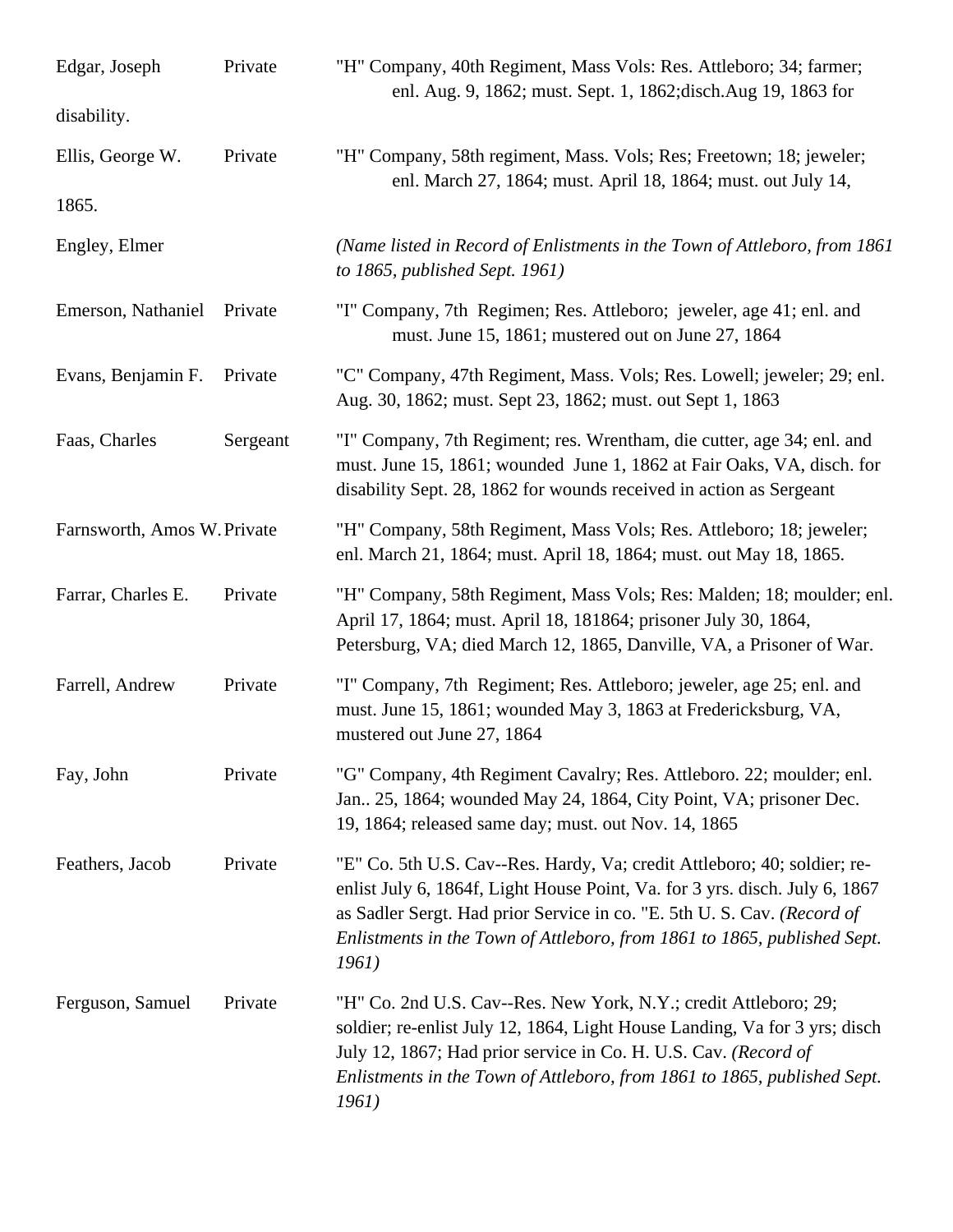| Ferguson, Stephen A.<br>Fern, Horatio W.H. Private  |            | "C" Company, 26th Regiment, Mass. Vols; Res. Attleboro; Mustered into<br>service October 4, 1861. Died at New Orleans, La., June 8, 1862.<br>(A Sketch of the History of Attleborough)<br>Res. Attleboro; farmer; 19 enl. and must. July 19, 1864. Must out July 28,<br>1865. Worcester, MA (Record of Enlistments in the Town of Attleboro,<br>from 1861 to 1865, published Sept. 1961) |
|-----------------------------------------------------|------------|------------------------------------------------------------------------------------------------------------------------------------------------------------------------------------------------------------------------------------------------------------------------------------------------------------------------------------------------------------------------------------------|
|                                                     |            |                                                                                                                                                                                                                                                                                                                                                                                          |
| Fields, Richard                                     | Private    | "H" Company, 24th Regiment, Mass Vols; Res. Attleboro; 21; farmer;<br>enl. and must. Oct. 4, 1861; died of disease, Aug. 1, 1862, New Bern, N.<br>C. [2-819] (Buried at Woodlawn Cemetery-1862)                                                                                                                                                                                          |
| Fields, William F.<br>1862.                         |            | Enlisted in Rhode Island; Res. Attleboro; "K" Company, 12th Regiment;<br>Must. Oct. 13, 1862; Wounded at Fredericksburg, VA, Dec. 12,<br>Disch. July 29, 1863. (A Sketch of the History of Attleborough)                                                                                                                                                                                 |
| Finnegan, Patrick                                   | Private    | "C" Company 2nd U.S. Cav-Res. Ireland; credit, Attleboro; 36; soldier; re-<br>enlist July 12, 1864, Light House Landing, Va for 3 years; disch. July 11,<br>1867. Had prior service in Co. "C" 2nd. U.S. Cav. (Record of Enlistments<br>in the Town of Attleboro, from 1861 to 1865, published Sept. 1961)                                                                               |
| Fisher, Benjamin, F. Private                        |            | Res. Attleboro; 18; farmer; enl. and must. March 21, 1864; must. out<br>Jan., 20, 1866                                                                                                                                                                                                                                                                                                   |
| Fisher, Charles E.                                  | Private    | "I" Company, 7th Regiment; Res. Attleboro; clerk, age 19; enl. and<br>must. June 15, 1861; mustered out June 27,1864                                                                                                                                                                                                                                                                     |
| Fisher, Ezra A<br>1862                              | Private    | "I" Company, 7th Regiment; Res. Attleboro; farmer, age 21; enl. and<br>must. June 15, 1861; discharged for disability on February 18,                                                                                                                                                                                                                                                    |
| Fisher, Joel A<br>16,<br>4, 1864;<br>Cemetery-1882) | Private    | "H" Company, 24th Regiment, Mass Vols; Res. Attleboro; 20; farmer;<br>enl. Oct. 2,1861; re-enlist. Jan 4, 1864, as Corpl.; wounded Aug<br>1864, Deep Run, Va.; prom. Sergt., Oct. 8, 1864; 1st Sergt., Nov.<br>must. out Jan 20, 1866, as Private. (Buried at Woodlawn                                                                                                                   |
| Fisher, Tisdale E.                                  | Private    | C" Company, 47th Regiment, Mass Vols.: Res. Attleboro; 25; jeweler;<br>enl. Sept 9, 1862; must. Sept. 23, 1862; must. out Sept 1, 1863 (Buried at<br>Woodlawn Cemetery-1880)                                                                                                                                                                                                             |
| Fisher, William W.                                  | 1st Lieut. | "I" Company, 7th Regiment; Res. Attleboro; jeweler, age 27; enl. and<br>must. June 15, 1861; commissioned 1st Lieut. on June 15, 1861, resigned<br>and discharged August 4, 1861                                                                                                                                                                                                         |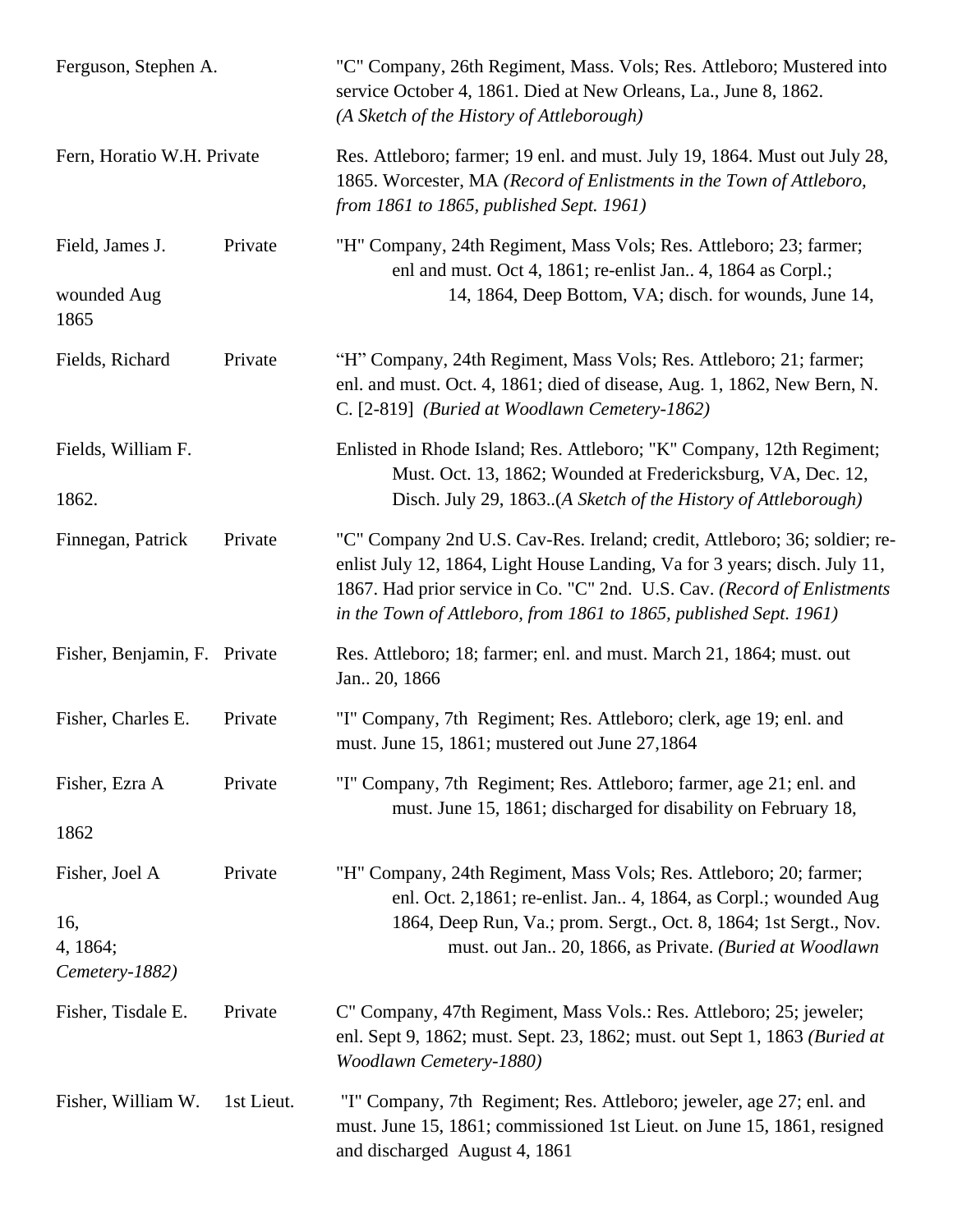| Fitzgerald, Jeremiah                                                          |         | Enlisted in Rhode Island; Res. Attleboro.1st Rhode Island Light Battery.<br>Must. May 2, 1861. Must. out Aug. 6, 1861.(A Sketch of the History of<br>Attleboro)                                                                                                                                                       |
|-------------------------------------------------------------------------------|---------|-----------------------------------------------------------------------------------------------------------------------------------------------------------------------------------------------------------------------------------------------------------------------------------------------------------------------|
| Fitzpatrick, John W. Private                                                  |         | "H" Company, 5th U.S. Cav--Res. Floyd Co., Ky; credit Attleboro; 23;<br>soldier; re-enlist July 13, 1864, City Point Va for 3 yrs; disch for<br>disability, Dec. 14, 1863. Had prior service in Co. "H" 5th U.s. Cav.<br>(Record of Enlistments in the Town of Attleboro, from 1861 to 1865,<br>published Sept. 1961) |
| Flanagan, Lawrence Private<br>See also<br>27, 1862; as<br>for disability July |         | "I" Company, 7th Regiment; Res. Attleboro; farmer, age 22; enl. and<br>must. June 15, 1861; discharged for disability on May 24, 1862.<br>5th RI Hy. Art. Co. H. enrolled Oct. 5, 1862; must Dec.<br>Sergt. Co. H; transferred to V.R.C. April 12, 1864; disch<br>31, 1865.                                           |
| Follett, George H.                                                            | Private | "I" Company, 7th Regiment; Res. Attleboro; carpenter, age 29; enl. and<br>must. June 15, 1861; mustered out June 27, 1864                                                                                                                                                                                             |
| Franklin, Daniel K.                                                           | Private | "I" Company, 18th Regiment, Mass Vols; Res. North Attleboro; 26;<br>jeweler; enl. Aug 7, 1861; must. Aug. 24, 1861; disch. for disability, Oct.<br>20, 1861, Hall's Hill, VA (Buried at Woodlawn Cemetery-1911)                                                                                                       |
| Frawley, Henry<br>disability,                                                 | Private | C" Company, 47th Regiment, Mass Vols.: Res. Attleboro; 20; jeweler;<br>enl. Sept 6, 1862; must. Sept. 23, 1862; must. out Sept 1, 1863. See Co.<br>"I" 7th Mass Inf.; and Co. "C" 58th Mass Inf. discharged for<br>March 23, 1865, Worcester, Ma.                                                                     |
| Frawley, John                                                                 |         | Enlisted in Rhode Island; Res. Attleboro; "D" Company, 7th Regiment;<br>Must. Sept. 6, 1862; Disch. April 17, 1863 on surgeon's<br>certificate.(A Sketch of the History of Attleborough)                                                                                                                              |
| French, George W.                                                             |         | Enlisted in Rhode Island; Res. Attleboro. "E" Company, 5th Heavy<br>Artillery, Must. Dec. 16, 1861. Reenlisted Jan. 5, 1864. Must out June 26,<br>1865.(A Sketch of the History of Attleborough)                                                                                                                      |
| French, Herbert N.<br>mustered out                                            | Private | "I" Company, 7th Regiment; Res. Attleboro; farmer, age 22; enl. and<br>must. June 15, 1861; wounded in Peninsula Campaign, 1862,<br>on June 27, 1864                                                                                                                                                                  |
| Frowley, John                                                                 | Private | "D" Company, 7th R.I. Inf.; Res. Attleboro; enrolled Aug. 9, 1862; must.<br>Sept. 4, 1862; disch Oct 24, 1862. Enlisted in Battery "E" 4th U. Sl. arty.<br>Oct 25, 1862;                                                                                                                                              |
| Fuller, Charles L.                                                            | Corpl.  | "H" Company, 40th Regiment, Mass Vols: Res. Attleboro; 29; jeweler;<br>enl. Aug. 9, 1862; must. Sept. 1, 1862; must. out June 16, 1865, as Sergt.<br>(Buried at Woodlawn Cemetery-1922)                                                                                                                               |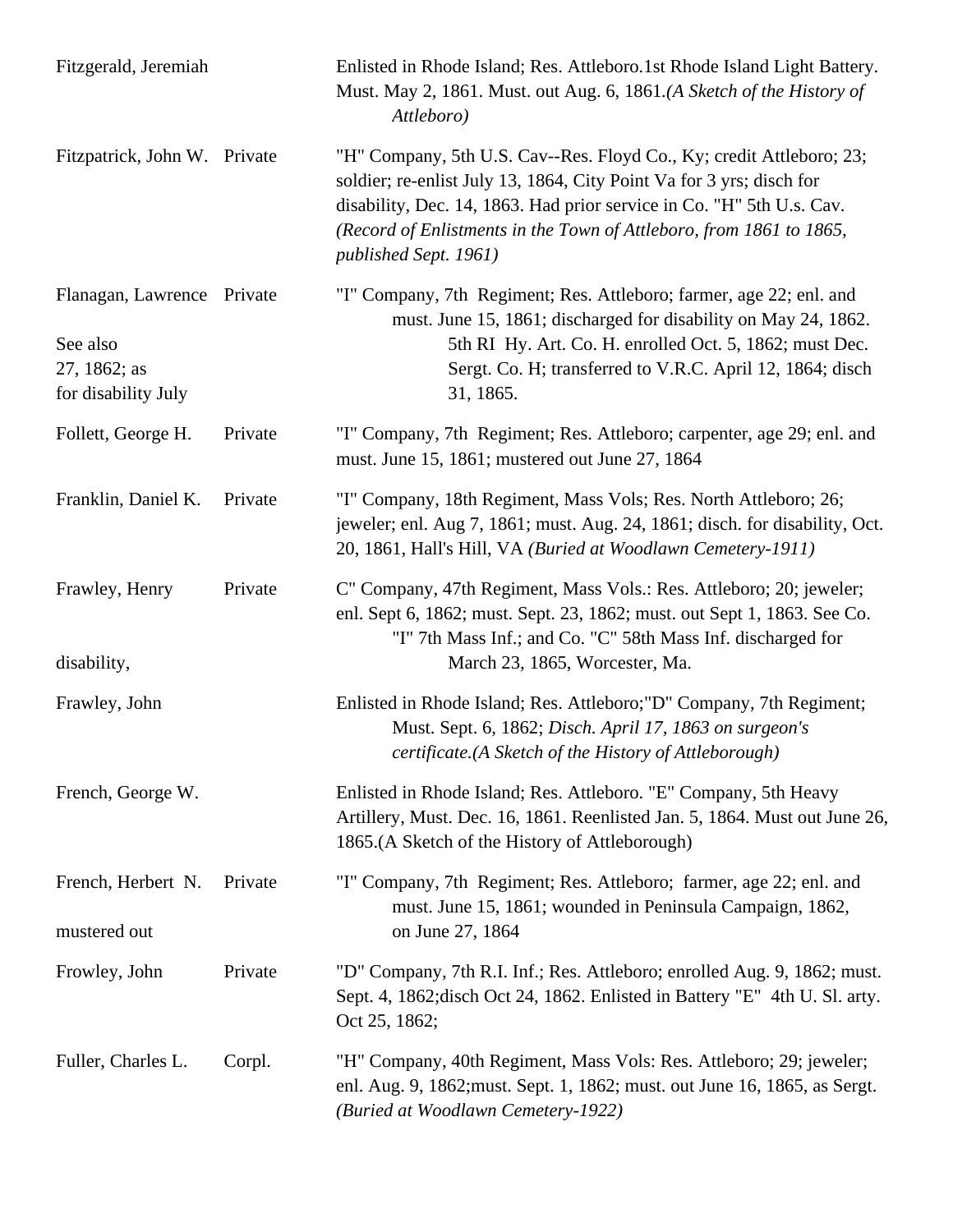| Gardner, William F. Private |            | "H" Company, 24th Regiment, Mass Vols; Res. Attleboro; 29;<br>wheelwright; enl. Oct. 28, 1861; must. Nov. 8, 1861; disch. No. 1, 1864,<br>Richmond, VA                                                                                                                                                                                                                                        |
|-----------------------------|------------|-----------------------------------------------------------------------------------------------------------------------------------------------------------------------------------------------------------------------------------------------------------------------------------------------------------------------------------------------------------------------------------------------|
| Gay, Jabez S.               | Private    | "A" Company, 7th Squadron R.I. Cav. Res. Attleboro; enrolled June 17,<br>1862; must. June 24, 1863; must. out Oct 2, 1863                                                                                                                                                                                                                                                                     |
| Gay, James S.               |            | Enlisted in Rhode Island; Res. Attleboro."A" Company, 7th Rhode Island<br>Cavalry; Must. June 24, 1862. Disch. Sept. 26, 1862.(A Sketch of the<br>History of Attleboro)                                                                                                                                                                                                                       |
| Gay, Lemuel                 | Private    | "C" Company, 58th Regiment, Mass Vols. Res. Attleboro; 19;<br>carpenter; enl. Feb 15, 1864; must. Feb. 20, 1864; wounded May 12, 1864<br>at Spottsylvania, VA; and June 17, and June 30, 1864 at Petersburg, VA;<br>prisoner Sept. 30, 1864, Poplar Grove Church, VA; paroled, date not<br>shown; disch. order War Dept. May 25, 1865, at Boston, Mass. (Buried at<br>Woodlawn Cemetery-1877) |
| Gay, Samuel F.              | Sergeant   | "I" Company, 7th Regiment; Res. Attleboro; farmer, age 19; enl. and<br>must. June 15, 1861; appointed Sergeant on May 7, 1864, mustered out<br>June 27, 1864                                                                                                                                                                                                                                  |
| Gififord, Joseph S.         | Private    | "F" Company, 19th Regiment, Mass Vols; Res. Attleboro; jeweler; 27;<br>enl. Aug. 24, 1861; must. Aug. 28, 1861; missing June 30, 1862, near<br>Glendale, Va.; wounded Sept. 17, 1862, Antietam, Md.; died Sept. 25,<br>1862, of wounds, at Winchester, Va. [2-450]                                                                                                                            |
| Giles, George W.            | Private    | "C" 26th Regiment, Mass Vols; Res. Attleboro: 18: farmer; enl. Oct. 4,<br>1861; must. Oct. 18, 1861; must. out Nov. 7, 1864.                                                                                                                                                                                                                                                                  |
| Giles, James                | Private    | 14th R. I. Hy. Arty; Res. Attleboro, Mass.; enrolled Sept. 9, 1863;<br>must. Sept. 22, 1863, Co. "D"; absent sick from May 19, 1864, until June<br>15, 1864, when he died at New Orleans, La. [6-624]                                                                                                                                                                                         |
| Giles, Isaac W.             | 2nd Lieut. | "I" Company, 7th Regiment; Res. Attleboro; jeweler, age 35; enl. and<br>must. June 15, 1861; commissioned 2nd Lieutenant on May 8, 1863,<br>mustered out June 27, 1864.                                                                                                                                                                                                                       |
| Godfrey, John H.            | Sergt.     | "C" Company, 47th Regiment, Mass. Vols. Res. Attleboro; 41;<br>silversmith; enl. Aug. 16, 1862; must. Sept. 22, 1862; must. out Sept 1,<br>1863.                                                                                                                                                                                                                                              |
| Goetler, Jacob              | Private    | "H" Company, 40th Regiment, Mass Vols: Res. Attleboro; 36;<br>engineer; enl. Aug. 9, 1862; must. Sept 1, 1862; must. out. June 16, 1865.                                                                                                                                                                                                                                                      |
| Goff, Gilbert A.            | Private    | "I" Company, 7th Regiment; Res. Attleboro; carpenter, age 22; enl. and<br>must. June 15, 1861; discharged for disability on Aug. 5, 1961. Rejected<br>recruit 40th Mass. Inf. (Buried at Woodlawn Cemetery-1903)                                                                                                                                                                              |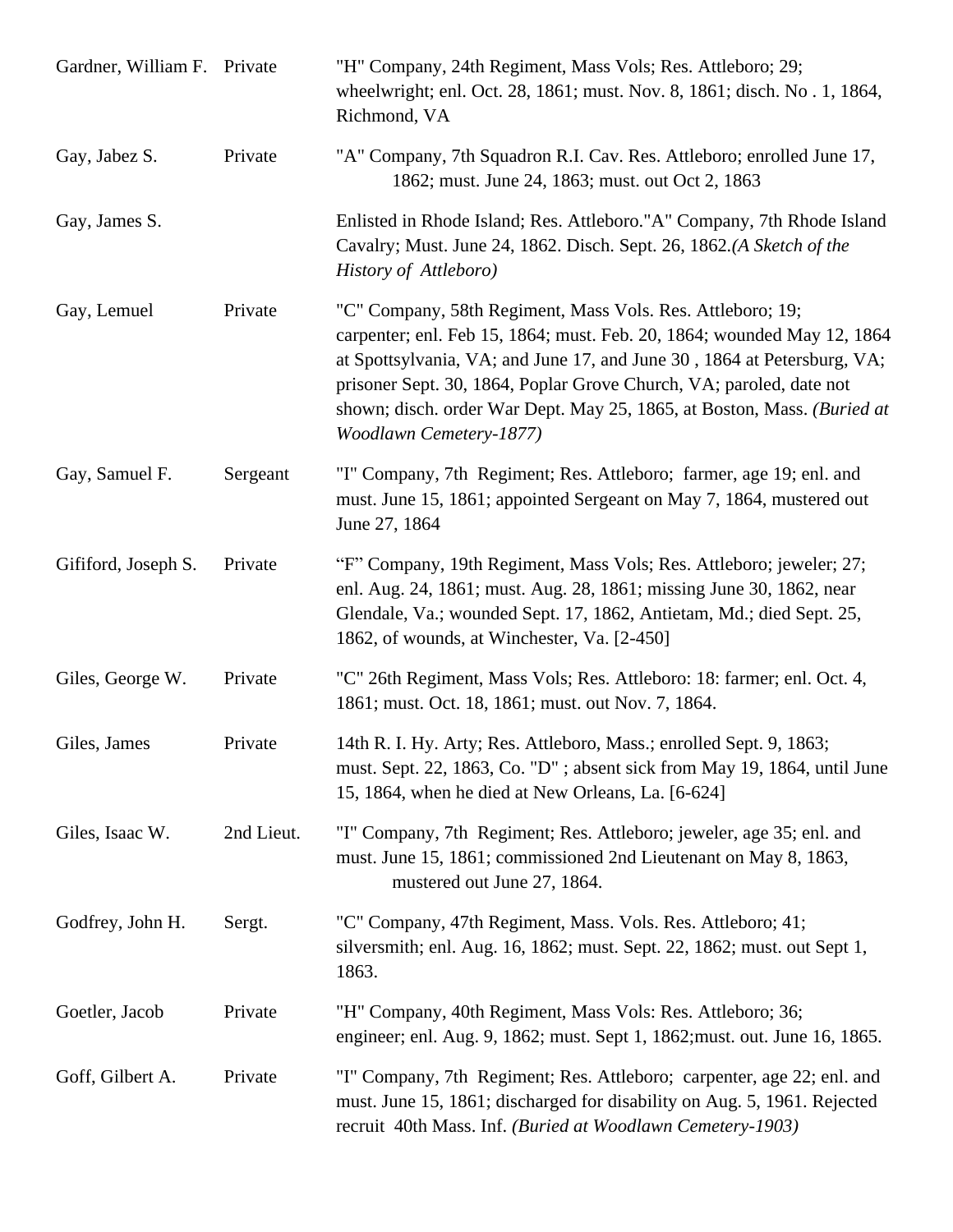| Goff, Samuel N.                   | Private | "C" Company, 47th Regiment, Mass Vols.: Res. Attleboro; enl. Aug.<br>22, 1862; must. Sept. 23, 1862; must. out Sept 1, 1863                                                                                                                                                                                      |
|-----------------------------------|---------|------------------------------------------------------------------------------------------------------------------------------------------------------------------------------------------------------------------------------------------------------------------------------------------------------------------|
| Goff, Samuel N.                   | Private | Res. Attleborough; jeweler; 27, enl. Aug. 22, 1862; must. Sept. 23, 1862.<br>must. out Sept. 1, 1863 (Record of Enlistments in the Town of                                                                                                                                                                       |
| Attleboro,                        |         | from 1861 to 1865, published Sept. 1961)                                                                                                                                                                                                                                                                         |
| Goff, William H.<br>prom.<br>1866 | Private | "H" Company 24th Regiment, Mass Vols; Res. Attleboro; 18; farmer;<br>enl. Oct 21, 1861; must. Oct. 23, 1861; re-enlist. Jan 4, 1864;<br>Corpl., Sept. 3, 1864; Sergt., March 1, 1865; must. out Jan 20,<br>(Buried at Woodlawn Cemetery-1916)                                                                    |
|                                   |         |                                                                                                                                                                                                                                                                                                                  |
| Gorman, James                     | Private | "I" Company, 2nd U.S. Cav--Res. Albany, N.Y. credit Attleboro; 29;<br>soldier; re-enlist July 10, 1864, Light House Landing, Va, for 3 years;<br>disch Feb. 16, 1868. Had prior service in Co. "I" 2d, U.S. Cav. (Record of<br>Enlistments in the Town of Attleboro, from 1861 to 1865, published Sept.<br>1961) |
| Gorman, Michael                   | Private | "B" Company, 58th Regiment, Mass Vols, Res. Attleboro; 31; laborer;<br>enl. Jan 7, 1864; must. Feb. 8, 1864 wounded June 17, 1864, Petersburg,<br>Va.; died June 25, 1864, Annapolis, Md., of wounds. See Co. "C" 47th<br>Mass. Inf. (9 mos.). [5-10]                                                            |
| Gormley, Peter                    | Private | "C" Company, 58th Regiment, Mass Vols; Res. Attleboro; 21; laborer;<br>enl. Jan 28, 1864; must. Feb. 20, 1864 killed July 30, 1864, Petersburg,<br>Va. Also had services in Co. "K" 9th R. I. Inf.; and in Co. "G" 11th R. I.<br>Inf. $[5-14]$                                                                   |
| Gottschalk, Frederick Private     |         | "I" Company, 7th Regiment; Res. Attleboro; jeweler, age 34; enl. and<br>must. June 15, 1861; discharged for disability on April 21, 1863 at<br>Falmouth, Va.                                                                                                                                                     |
| Gourdier, Charles                 | Private | "C" Company, 47th Regiment, Mass Vols.: Res. Attleboro; 31;<br>engraver; enl. Aug. 22, 1862; must. Sept. 23, 1862; must. out Sept 1, 1863                                                                                                                                                                        |
| Graff, Henry                      | Private | "I" Company, 7th Regiment; Res. Attleboro; jeweler, age 30; enl. and<br>must. June 15, 1861; wounded May 3, 1863 at Fredericksburg, VA,<br>transferred to VRC on May 6, 1864, mustered out July 1, 1864, died Oct.<br>26, 1884 (Buried at Woodlawn Cemetery-1884)                                                |
| Greene, Charles                   | Sergt.  | "D" 5th R.I. Hy. Art; Res; Franklin, ; enrolled Nov. 10, 1861; must. Dec.<br>16, 1861; re-enlist. Jan. 2, 1864, and prom. 1st Sergt.; must out June 26,<br>1865                                                                                                                                                  |
| Greene, John H.                   | Music   | "H" Company, 40th Regiment, Mass Vols: Res. Attleboro; 28; mason;<br>enl. Aug. 9, 1862; must. Sept. 1, 1862; trans. Dec. 7, 1863 to V.R.C.;<br>disch. Aug. 31, 1862, as of 96th Co. 2nd Battin V.R.C., at Baltimore, Md.                                                                                         |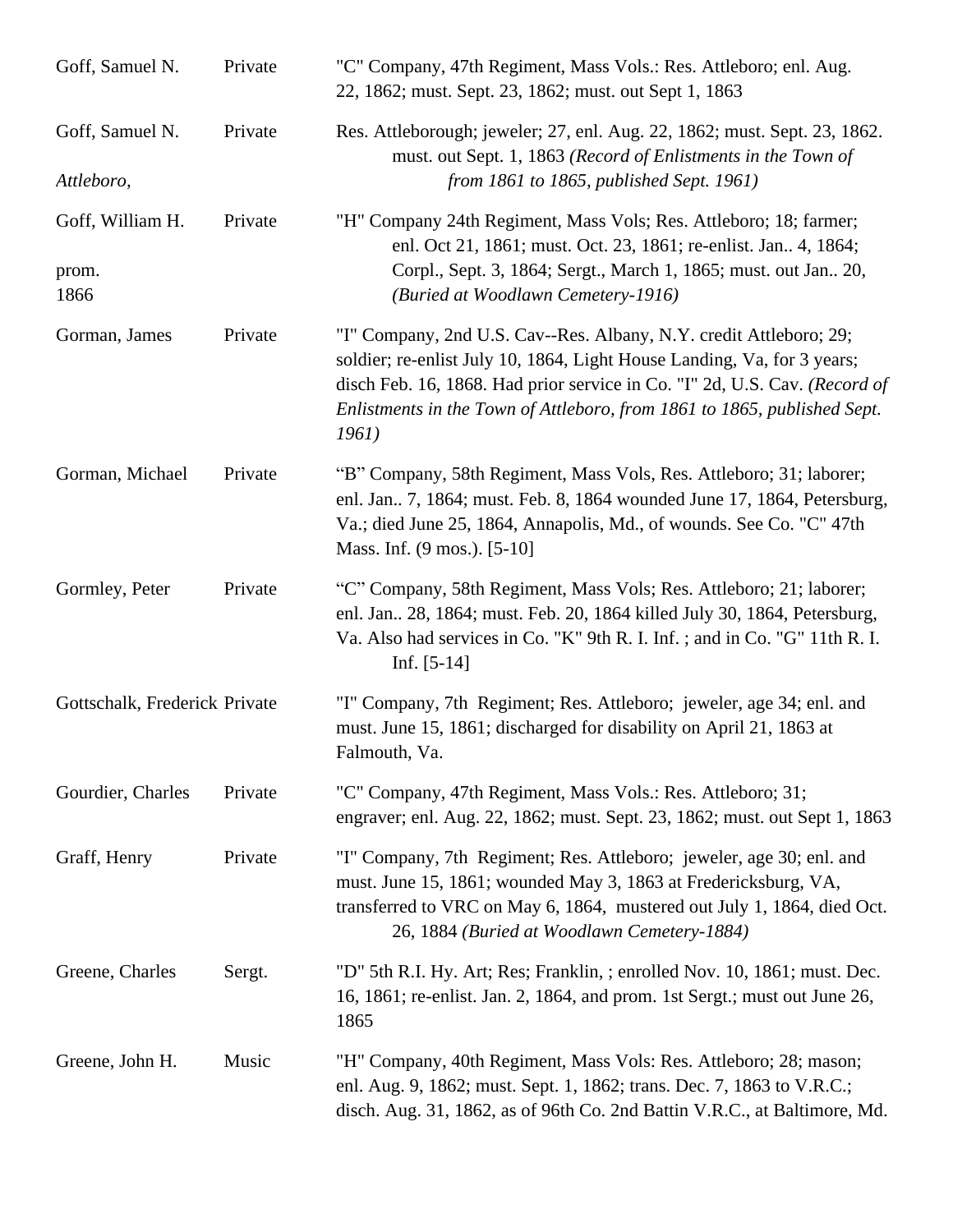| Grefin, Henry                                   | Private  | "I" Company, 7th Regiment; Res. Attleboro; jeweler, age 25; enl. and<br>must. June 15, 1861;                                                                                                                                                                                                                                                           |
|-------------------------------------------------|----------|--------------------------------------------------------------------------------------------------------------------------------------------------------------------------------------------------------------------------------------------------------------------------------------------------------------------------------------------------------|
| Grefin, Peter S.                                | Private  | "I" Company, 7th Regiment; Res. Attleboro; jeweler, age 27; enl. and<br>must. June 15, 1861;                                                                                                                                                                                                                                                           |
| Griffin, Charles B.                             | Private  | Enlisted Jany. 13, 1862; must Jany. 13, 1862; died Nov. 26, 1862,<br>Attleboro, MA (Record of Enlistments in the Town of Attleboro, from<br>1861 to 1865, published Sept. 1961)                                                                                                                                                                        |
| Gross, Henry C.                                 | Private  | "C" Company, 58th Regiment, Mass Vols. Res. Attleboro; 38;1<br>jeweler; enl. Dec. 5, 1863; must. Feb. 20, 1864; wounded May 12, 1864,<br>Spottsylvania, Va. as Corpl; must out May 22, 1865.                                                                                                                                                           |
| Guderberlett, George Private                    |          | "G" Company, 5th U.S. Cav.--res. Germany; credit Attleboro; 27; soldier;<br>re-enlist July 8, 1864, Light House Point, Va for 3 yrs; disch July 8, 1867<br>as Co. "K". Name also borne as George Gudberlet; Had prior service in<br>Co. "G" 5th U.S. Cav. (Record of Enlistments in the Town of Attleboro,<br>from 1861 to 1865, published Sept. 1961) |
| Guild, Allen W.                                 | Private  | "C" Company, 3rd R.I. Hy. Arty; Res. Attleboro; enrolled Dec. 21, 1861;<br>must Dec. 31, 1861; taken prisoner, Dec. 3, 1863; at Kiawash Island, S.C.;<br>paroled date not shown; must out Jan. 29, 1865                                                                                                                                                |
| Guild, Charles E.<br>Dec. 12,<br>Nov. 21, 1864; | Private  | 1st R.I. Lt Battery; Res. Attleboro; enrolled April 17, 1861; must. May 2,<br>1861; must out. Aug. 6, 1861. Enrolled Sept. 27, 1861 in 1st R.I. Lt. Arty;<br>must Oct. 1, 1861 as Sergt. Battery F. re-enlist and re-mustered.<br>1863; apply. 2nd Lieut. Nov. 10, 1864; must. in to date<br>must out June 17, 1865                                    |
| Guild, Edgar W.                                 | Private  | "C" Company, 47th Regiment, Mass Vols.: Res. Attleboro; 15; scholar;<br>enl. Sept 6, 1862; must. Sept. 23, 1862; must. out Sept 1, 1863 (Buried at<br>Woodlawn Cemetery-1924)                                                                                                                                                                          |
| Guild, Emmons D,                                |          | Enlisted in Rhode Island; Res. Attleboro."G" Company; 1st Rhode Island<br>Cavalry; Must. Dec. 9, 1861; Prisoner of war at Richmond, Va.,<br>Andersonville, Ga., Savannah, Florence, Charleston, Willington, etc.<br>Discharged April 1, 1863.(A Sketch of the History of Attleborough)<br>(Buried at Woodlawn Cemetery-1909)                           |
| Guild, Henry A.                                 | Corporal | 10th R.I. Lt. Battery; Res. Attleboro; enrolled and must. May 26, 1861 as<br>Corpl. Must. Out Aug. 30, 1862.                                                                                                                                                                                                                                           |
| Guild, Joseph W.                                |          | (Name listed in Record of Enlistments in the Town of Attleboro, from 1861)<br>to $1865$ , published Sept. 1961)                                                                                                                                                                                                                                        |
| Guild, Mortimer A.                              | Private  | "C" Company, 47th Regiment, Mass Vols.: Res. Attleboro; 23; farmer;<br>enl. Sept 6, 1862; must. Sept. 23, 1862; must. out Sept 1, 1863 (Buried at<br><b>Woodlawn Cemetery-1922)</b>                                                                                                                                                                    |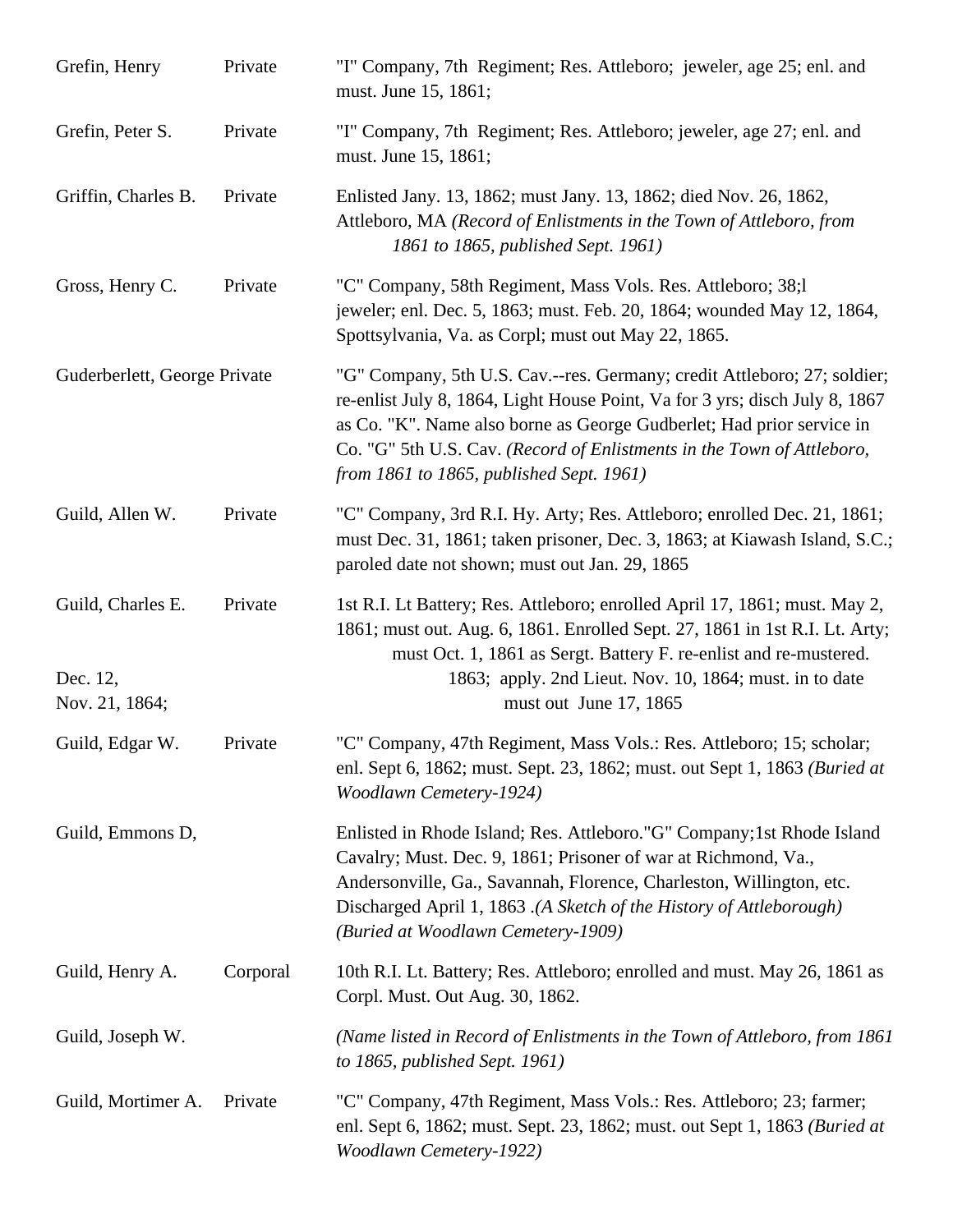| Hackett, Charles                                                                             | Private      | "C" Company, 58th Regiment, Mass Vols. Res. Attleboro; 32;<br>moulder; enl. Feb. 10, 1864; must. Feb. 20, 1864; wounded May 12, 1864,<br>Spottsylvania, VA;                                                                                                                                        |
|----------------------------------------------------------------------------------------------|--------------|----------------------------------------------------------------------------------------------------------------------------------------------------------------------------------------------------------------------------------------------------------------------------------------------------|
| Hackman, John D.                                                                             | Private      | "C" Company, 5th U.S. Cav--Res and credit Attleboro; 32; soldier; re-<br>enlist July 21, 1864, Light House Point, Va; (Record of Enlistments in the<br>Town of Attleboro, from 1861 to 1865, published Sept. 1961)                                                                                 |
| Hardon, Alcott<br>Feb. 25,<br>1864, at<br>(Record of Enlistments in<br>published Sept. 1961) | Private      | Res. Attleboro; 41c; tailor; enl. and must. Sept. 16, 1861; transf.<br>1864; as Corpl--to V.R.C; disch. for disability April 28,<br>Washington, D.,C. as of Unase. Detach. V.R.C.<br>the Town of Attleboro, from 1861 to 1865,                                                                     |
| Hall, Arthur C.                                                                              | Private      | "I" Company, 7th Regiment; Res. Attleboro; jeweler, age 27; enl. and<br>must. June 15, 1861; discharged for disability on Sept. 13, 1861 at Camp<br>Brightwood, DC                                                                                                                                 |
| Hall, John N.                                                                                | 1st Sergeant | "I" Company, 7th Regiment; Res. Attleboro; glass pincher, age 25; enl.<br>and must. June 15, 1861; appointed 1st Sergeant on May 7, 1864,<br>mustered out June 27, 1864.                                                                                                                           |
| Hall, Robert                                                                                 | Private      | "E" Company, 58th Regiment, Mass Vols; Res. East Attleboro; 32;<br>mule spinner; enl. Feb. 23, 1864; must. March 1, 1864; wounded June 3,<br>1864, Cold Harbor, Va.; died June 4, 1864, of wounds. Also had service in<br>Co. "D" 9th R. I. Vols. [5-23] (lost a leg at battle of Cold Harbor, VA) |
| Hall, Willard E                                                                              | Private      | "I" Company, 7th Regiment; Res. Attleboro; jeweler, age 21; enl. and<br>must. June 15, 1861;                                                                                                                                                                                                       |
| Haslam, Adam                                                                                 |              | (Buried at Woodlawn Cemetery-1902)                                                                                                                                                                                                                                                                 |
| Harris, Robert E.                                                                            | Private      | "H" Company, 40th Regiment, Mass Vols: Res. Attleboro; 23;<br>laborer; enl. Aug. 8, 1862; must. Sept. 1, 1862; must. out June 16, 1865 as<br>Corpl. See Co. "G" 3rd Mass Inf. (3 mos.) (Buried at Woodlawn<br>Cemetery-1907)                                                                       |
| Hartshorn, George                                                                            | Private      | "C" Company, 47th Regiment, Mass Vols; Res. Attleboro; shoemaker;<br>41; enl. Sept. 8, 1862; must. Sept. 23, 1862; died July 14, 1863, at regtl.<br>Hospl., New Orleans, La. [4-399]                                                                                                               |
| Hartshorn, George H. Private                                                                 |              | "E" Company, 7th R.I. Inf. Res. Attleboro; enrolled Aug. 15, 1862; must.<br>Sept 6, 1862; must. out June 9, 1865                                                                                                                                                                                   |
| Hattin, Albert W.                                                                            | Private      | "H" Company, 40th Regiment, Mass Vols: Res. Attleboro; 29;<br>operative; enl. Aug. 9, 1862; must. Sept. 1, 1862; disch. Dec 6, 1862 for<br>disability, at Miner's Hill, Va.                                                                                                                        |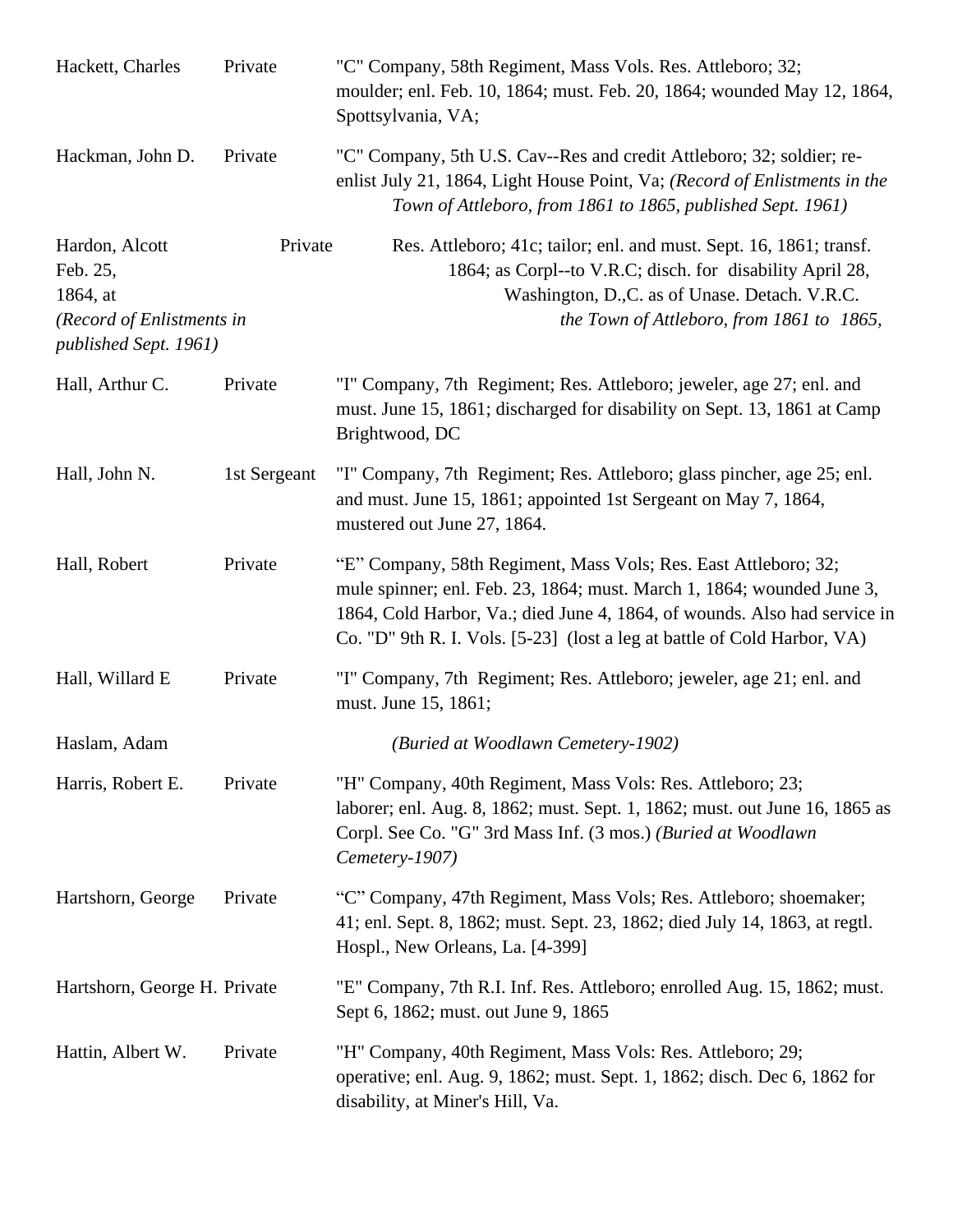| Hatten, George                      | Private      | "C" Company, 47th Regiment, Mass Vols.: Res. Attleboro; 45:<br>teamster; enl. Sept 23, 1862; must. Sept. 23, 1862; discharged Dec. 28,<br>1862, at Camp Meige, Readville, Mass. (Buried at Woodlawn Cemetery-<br>1903)                                                                                        |
|-------------------------------------|--------------|---------------------------------------------------------------------------------------------------------------------------------------------------------------------------------------------------------------------------------------------------------------------------------------------------------------|
| Hattin, William A.                  | Private      | "G" Company, 58th Regiment, Mass Vols. Res. Attleboro; 31;<br>mechanic; enl. Feb. 29, 1864; must. March 26, 1864; disch. for disability,<br>June 10, 1865, Alexandria, VA                                                                                                                                     |
| Hawkins, Lewis O.                   | Private      | "F" Company, 34th Regiment, Mass. Vols.; Res. Seekonk; 29; jeweler;<br>enl. and must. Aug. 19, 1862; must; out June 30, 1865. (Buried at<br>Woodlawn Cemetery-1885)                                                                                                                                           |
| Hayward, Henry L.                   | Corporal     | "I" Company, 7th Regiment; Res. Attleboro; refiner, age 28; enl. and<br>must. June 15, 1861; discharged June 15, 1864                                                                                                                                                                                         |
| Heckman, Louis                      | Private      | "I" Company, 7th Regiment, resident of Foxboro, die cutter, age 26; enl.<br>and must. June 15, 1861; mustered out June 27, 1864                                                                                                                                                                               |
| Hemenway, Daniel G. Private         |              | "I" Company, 7th Regiment, resident of Wrentham, 26; enl. and must.<br>June 15, 1861; mustered out June 27, 1865                                                                                                                                                                                              |
| Hibbert, Thomas C.                  |              | Enlisted in Rhode Island; Res. Attleboro. "H" Company, 3rd Artillery,<br>Must. Oct. 5, 1861. Must. Oct. 5, 1861. Corporal. Sergeant. Re-enlisted<br>Jan. 25, 1864. transf. to company B Sept. 15, 1864.(A Sketch of the<br>History of Attleboro)                                                              |
| Higgins, Henry                      | Private      | "G" company, 5th U.S. Cav--Res. New York; credit Attleboro; 28soldier;<br>re-enlist July 8, 1864, Light House Point, Va; for 3 yrs; disch July 8, 1867<br>as Sergt. Had prior service in Co. "g" 5th U.S.Cav. (Record of<br>Enlistments in the Town of Attleboro, from 1861 to 1865, published Sept.<br>1961) |
| Higgins, William                    | Private      | "I" Company, 26th Regiment, Mass Vols.; Res. Attleboro; 26; jeweler;<br>enl. Sept. 10, 1861; must. Oct. 18, 1861; re-enlist Feb 1, 1864;                                                                                                                                                                      |
| Hill, Charles                       | Private      | "C" Company, 13th Regiment, Mass Vols. Res. New York; 24; caulker;<br>draft and must. July 28, 1863;                                                                                                                                                                                                          |
| Hill, William H.                    | 1st Sergeant | "I" Company, 7th Regiment, silversmith, age 32; enl. and<br>must. June 15, 1861; appointed Corp. on Nov.20, 1862, Sgt. on<br>March 1, 1863 and 1st Sgt. in Dec., 1863, wounded May 8, 1864<br>Wilderness, VA, died soon thereafter.                                                                           |
| Hodges, Henry W.<br>Cold<br>Hospl., | Private      | "H" Company, 40th Regiment, Mass Vols: Res. Attleboro; 27; farmer;<br>enl. Aug. 9, 1862; must. Sept 1, 1862; wounded June 1, 1864 at<br>Harbor, VA; disch. June 7, 1865 for disability, at Mower Genl.<br>Philadelphia, PA.                                                                                   |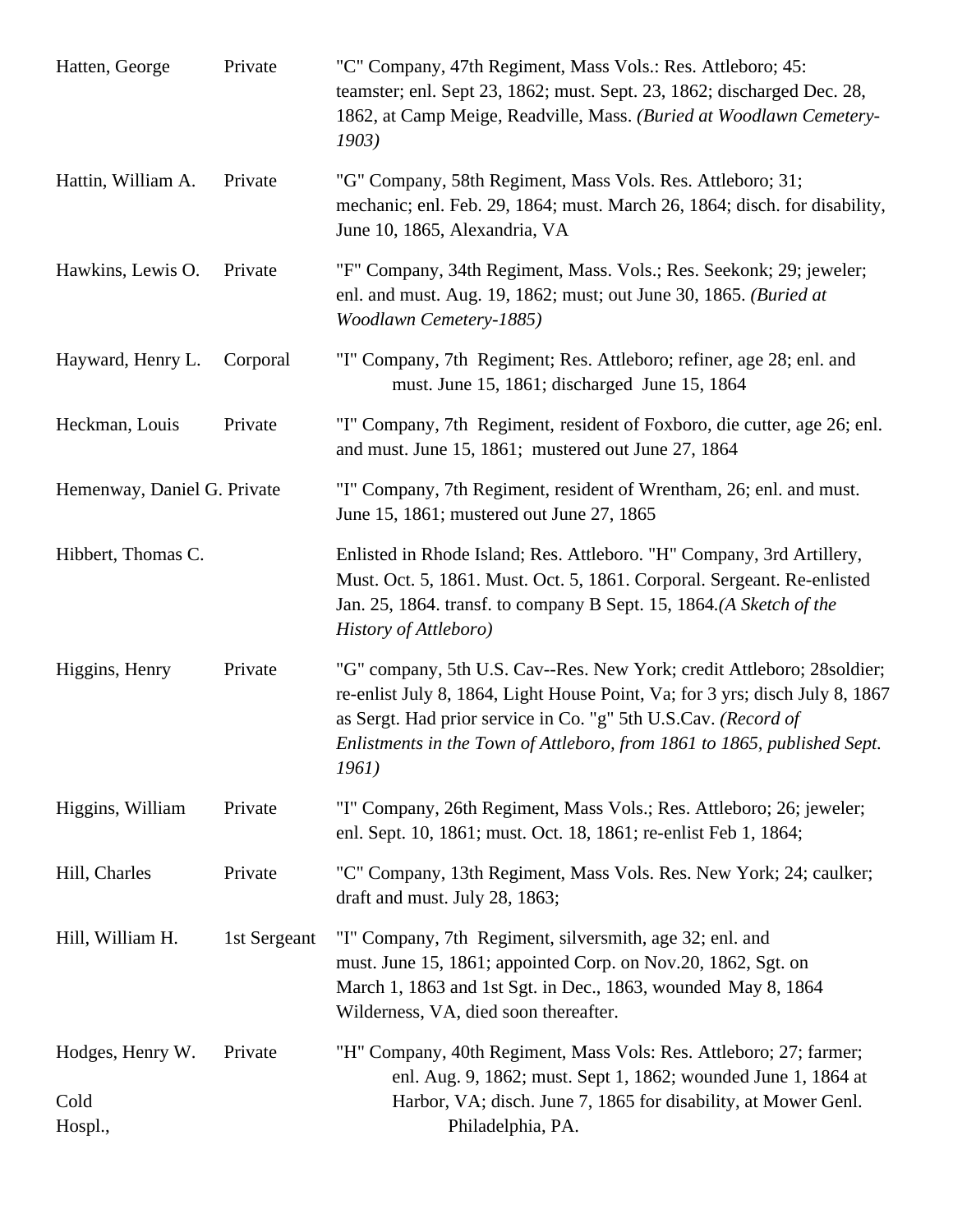| Hodges, Lloyd B.<br>Drury's<br>June 9, 1865, | Private | "H" Company, 40th Regiment, Mass Vols: Res. Attleboro; 22; farmer;<br>enl. Aug. 9, 1862; must. Sept. 1, 1862; wounded May 16, 1864 at<br>Bluff, VA; and June 4, 1864, Cold Harbor, VA; disch.<br>Genl. Hosp. York, PA; while absent wounded.                                                                 |
|----------------------------------------------|---------|--------------------------------------------------------------------------------------------------------------------------------------------------------------------------------------------------------------------------------------------------------------------------------------------------------------|
| Hodgson, Joseph G. Private                   |         | "B" Company, 3rd Regiment; 49; North Attleboro; engineer; enl and<br>must. Feb.25, 1864; must out July 29, 1865 as of Co. "B" (Record of<br>Enlistments in the Town of Attleboro, from 1861 to 1865, published Sept.<br><i>1961</i> )                                                                        |
| Hoffman, Henry                               | Private | "I" Company, 5th U.S. Cav--Res. Germany; credit Attleboro; 27; soldier;<br>re-enlist July 11, 1864, Light House Point, Va for 3 yrs; disch July 11,<br>1867. Had prior service in Co. "I" 5th U.S. Cav.                                                                                                      |
| Holland, Patrick                             | Private | "C" Company, 58th Regiment, Mass Vols. Res. Attleboro; 21; marble<br>polisher; enl. Jan 28, 1864; must. Feb. 20, 1864; must. out July                                                                                                                                                                        |
| 14, 1865.                                    |         |                                                                                                                                                                                                                                                                                                              |
| Holley, Albert                               |         | (Name listed in Record of Enlistments in the Town of Attleboro, from 1861)<br>to 1865, published Sept. $1961$ )                                                                                                                                                                                              |
| Holman, David E.                             | Major   | "I" Company, 7th Regiment, Commissioned Major of 7th Regiment,<br>resigned on August 1, 1861, died Dec., 10, 1883 and buried in Old Kirk<br>Yard, Attleboro, MA.                                                                                                                                             |
| Hood, Thomas J.                              | Private | "C" Company, 26th Regiment, Mass Vols; Pawtucket, R.I.; 35; laborer;<br>enl. Sept. 28, 1861; must. Oct. 23, 1861; re-enlist. Jan. 1, 1864; killed<br>Oct. 19, 1864, at Cedar Creek, Va.                                                                                                                      |
| Hoover, Thomas, S. Private                   |         | "H" Company, 2d U.S. Cav.--Res. Carlisle, Pa; credit Attleboro; 26;<br>soldier; re-enlist July 12, 1864 Light House Point, Va for 3 yrs.; disch.<br>July 12, 1867. Had prior service in Co. "H" 2d U.S. Cav. (Record of<br>Enlistments in the Town of Attleboro, from 1861 to 1865, published Sept.<br>1961) |
| Horton, Edwin I.                             | Corp.   | "H" company, 14th Regiment, Mass. Vols. Res. Attleboro; 24; farmer; enl.<br>Aug. 9, 1862; must. Sept. 1, 1862; must. out June 16, 1865 as Sergt.<br>(Buried at Woodlawn Cemetery-1880)                                                                                                                       |
| Horton, Everett S.                           | Captain | "C" Company, 47th Regiment, Mass. Vols; Res. Attleboro; 26; grocer;<br>comm. 2d Lieut. Sept 12, 1862; must. Sept. 23, 1862; comm. Captain.<br>Feb. 2, 1863; must. out Sept 1, 1863. See Co. "C" 58th Mass Inf.                                                                                               |
| (Buried                                      |         | at Woodlawn Cemetery-1911)                                                                                                                                                                                                                                                                                   |
| Horton, George M.                            |         | Enlisted in Rhode Island; Res. Attleboro. 10th Rhode Island Light Battery,<br>Must. May 26, 1862. Must. Out Aug. 30, 1862. died at San Antonio,<br>Texas, Dec. 16, 1866. Buried at Woodlawn Cemetery. (A Sketch of the<br>History of Attleboro)                                                              |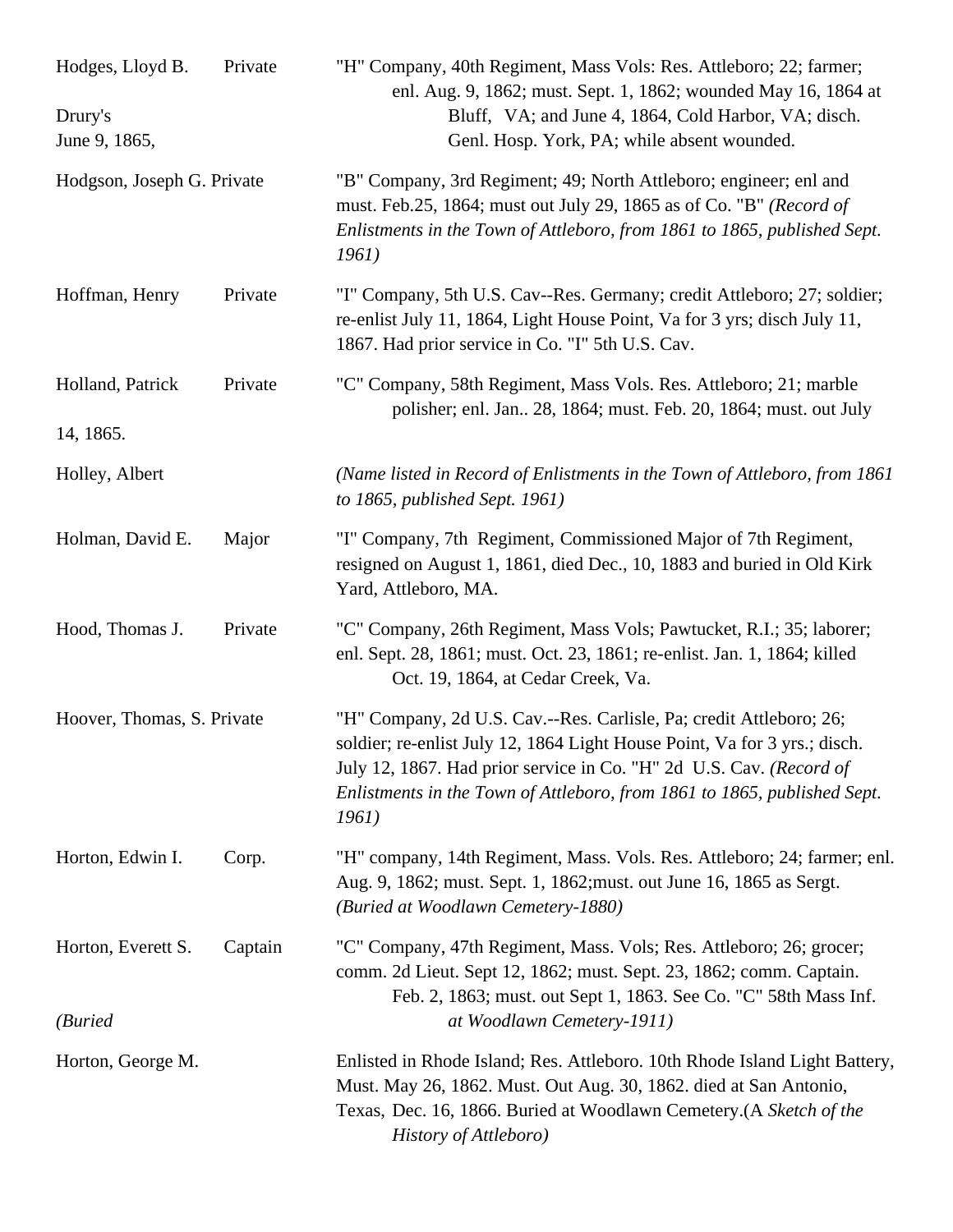| Horton, George S.             | Private | "C" Company, 47th Regiment, Mass Vols.: Res. Attleboro; 43; mason;<br>enl. Sept 5, 1862; must. Sept. 23, 1862; must. out Sept 1, 1863                                                                                                                                                    |
|-------------------------------|---------|------------------------------------------------------------------------------------------------------------------------------------------------------------------------------------------------------------------------------------------------------------------------------------------|
| Horton, George W.             | Private | "H" Company, 40th Regiment, Mass Vols: Res. Attleboro; 29; jeweler;<br>enl. Aug. 9, 1862; must. Sept 1, 1862; taken prisoner, Feb. 15, 1864 at<br>Gainesville, Fla.; released at Goldboro, N.C. Feb. 26, 1865; disch. June<br>20, 1865, at Boston, Ma (Buried at Woodlawn Cemetery-1905) |
| Horton, Giddeon M.            |         | 10th Rhode Island Light Battery; Mustered into service May 26, 1862.<br>Mustered Out August 30, 1862. (A Sketch of the History of Attleborough)<br>(Buried at Woodlawn Cemetery-1886)                                                                                                    |
| Hoyle, Charles,               | Private | "C" Company, 58th Regiment, Mass Vols. Res. Attleboro; 18; jeweler;<br>enl. March 21, 1864; must. March 26, 1864; transf. to V.R.C., Feb. 22,<br>1865; must. out May 25, 1865, as of Co. "G" 58th Mass. Inf.                                                                             |
| Hubbard, George               | Private | "C" 24th I. Inf.; Res. Attleboro; enrolled and must June 5, 1861, as<br>Wagoner; disch for disability, Feb. 28, 1865                                                                                                                                                                     |
| Hulse, Charles, S.            | Private | "Genl. Service (!, G, D)-res--: credit Attleboro; 21; clerk; enl. Feb. 27,<br>1864, Washington, D.C.; disch. Aug. 8, 1864, Washington, D.C. and<br>appointed Clerk in A.G. O. (Record of Enlistments in the Town of<br>Attleboro, from 1861 to 1865, published Sept. 1961)               |
| Hunt, Joseph S.               | Private | "C" Company, 26th Regiment, Mass Vols; Res. Attleboro; 19, Jeweler;<br>enl. Oct. 4, 1861; must. Oct 18, 1861; transf. to Signal Corps, Dec. 22,<br>1863; See Signal Corps U.S.A. Also had service in Battery "E" 5th R.I.<br>Hy. Arty. (Buried at Woodlawn Cemetery-1917)                |
| Irons, Welcome A.             | Private | "C" Company, 58th Regiment, Mass Vols. Res. Attleboro; 18; farmer;<br>enl. Dec, 17, 1863; must. Feb. 20, 1864; wounded May 12, 1864,<br>Spottsylvania, VA; must. out June 20, 1865.                                                                                                      |
| Jack, John                    | Private | "I" Company, 7th Regiment; ; Res. Attleboro; jeweler, age 33; enl. and<br>must. June 15, 1861;                                                                                                                                                                                           |
| Jackson, Charles              | Private | "C" Company, 47th Regiment, Mass Vols.: Res. Attleboro; 39;<br>jeweler; enl. Aug. 30, 1862; must. Sept. 23, 1862; must. out Sept 1, 1863                                                                                                                                                 |
| Jackson, Charles O.<br>of the |         | Enlisted in Rhode Island; Res. Attleboro."D" Company, 1st Rhode Island<br>Detached Militia; Must. May 2, 1861. Disch. Aug. 2, 1861. (Sketch<br>History of Attleboro)                                                                                                                     |
| Jackson, George B.            | Private | "C" Company, 47th Regiment, Mass Vols.: Res. Attleboro; enl. Sept 1,<br>1862; must. Sept. 23, 1862; must. out Sept 1, 1863                                                                                                                                                               |
| Jackson, John H.              |         | (Name listed in Record of Enlistments in the Town of Attleboro, from 1861)<br>to $1865$ , published Sept. 1961)                                                                                                                                                                          |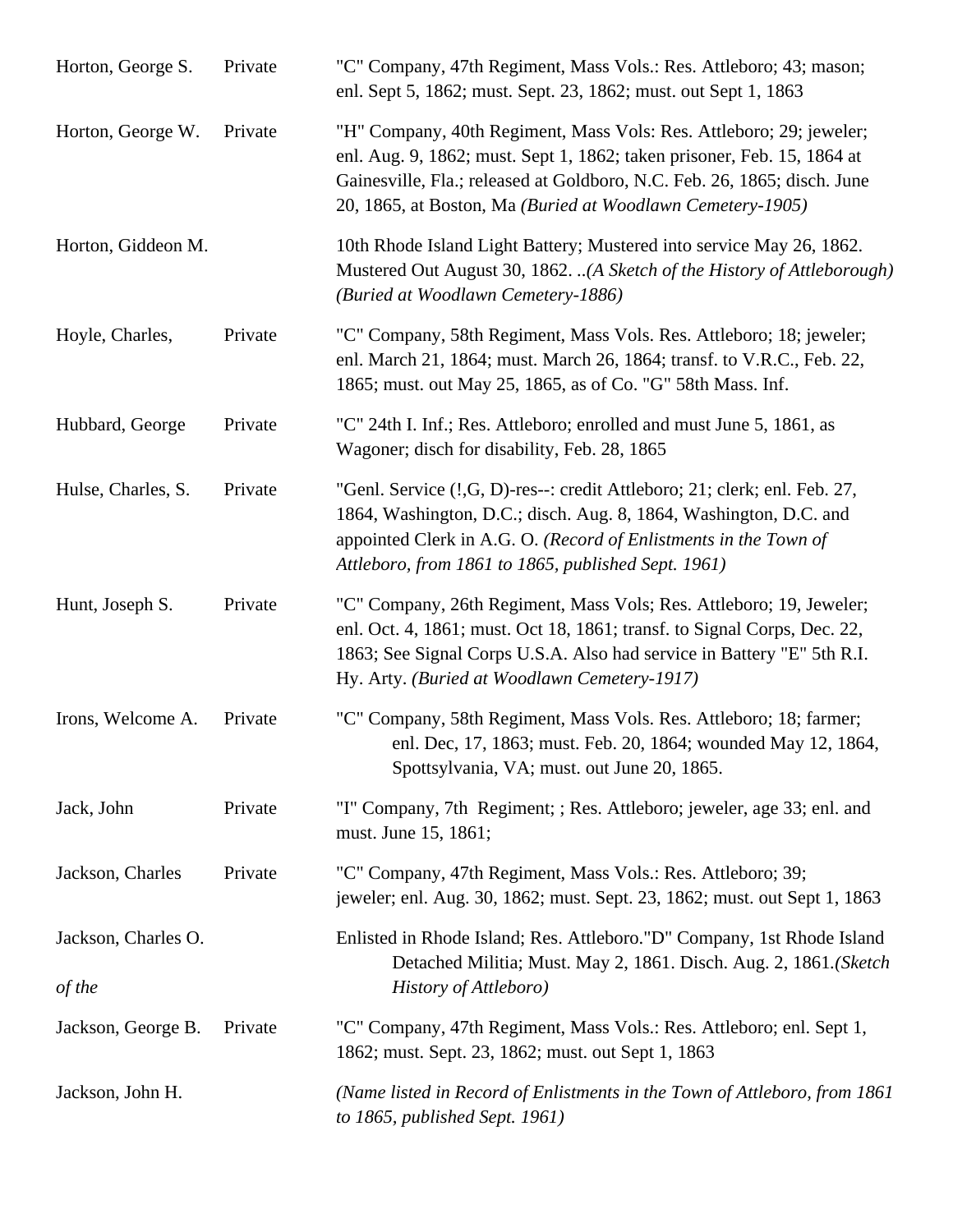| Jackson, Samuel    |          | Enlisted in Rhode Island; Res. Attleboro."I" Company, 3rd Artillery,<br>Must. April. 29, 1864. Transf. to Company D, Feb. 24, 1865.(A Sketch of<br><i>the History of Attleboro</i> ) |
|--------------------|----------|--------------------------------------------------------------------------------------------------------------------------------------------------------------------------------------|
| Jenckes, Albert J. |          | Enlisted in Rhode Island; Res. Attleboro."A" Company, 1st Light artillery;<br>Must. June 6, 1861. Transferred to Battery F Oct.3, 1861(A Sketch of the<br>History of Attleboro)      |
| Jewett, John E.    | Private  | "I" Company, 7th Regiment; Res. Attleboro; silversmith, age 30; enl. and<br>must. June 15, 1861; mustered out June 27, 1864                                                          |
| Jillson, George L. | Corporal | "I" Company, 7th Regiment; Res. Attleboro; jeweler, age 23, wounded<br>May 6, 1864 at Wilderness, VA, mustered out June 27, 1864                                                     |

| Johnson, Charles H. 2d Lieut. |         | "C" Company, 58th Regiment, Mass Vols; Res. Attleboro; 25;<br>jeweler; comm. Feb. 10, 1864; must. Feb. 23, 1864; comm. 1st Lieut.,<br>March 8, 1864; must. March 14, 1864; comm. Captain, Aug. 8, 1864;<br>23, 1864; wounded and prisoner, Sept. 30, 1864, Poplar<br>must. Aug.<br>Grove Church, Va.; died of wounds, Oct. 27, 1864, Petersburg, Va., a<br>Prisoner of War. Also had service in Co. "E" 1st R. I. Inf. (3 mos.). [5-14] |
|-------------------------------|---------|-----------------------------------------------------------------------------------------------------------------------------------------------------------------------------------------------------------------------------------------------------------------------------------------------------------------------------------------------------------------------------------------------------------------------------------------|
| Johnson, Daniel L.            | Sergt.  | "C" Company, 58th Regiment, Mass Vols. Res. Attleboro; 23; jeweler;<br>enl. Jan., 27, 1864; must. Feb. 20, 1864; wounded June 3, 1864, Cold<br>Harbor, VA; comm. 2d Lieut. Aug. 8, 1864; must. Nov. 9, 1864; comm.<br>1st Lieut. to date Nov. 1, 1864; must. March 6, 1865; wounded April 2,<br>1865, Petersburg, VA; must. out July 14, 1865.also had service in co. "E"<br>1st R.I. Inf. $(3 \text{ mos.})$                           |
| Johnson, George P.            |         | Enlisted in Rhode Island; Res. Attleboro. 10th Rhode Island Light Battery;<br>Must. May 20, 1862. Must. out Aug. 30, 1862 Reenlisted was on gun-boat<br>Nipsie. Died at Andersonville, Ga.(A Sketch of the History of<br>Attleborough) (Buried at Woodlawn Cemetery-1864)                                                                                                                                                               |
| Johnson, Isaac N.             | Private | "H" Company, 40th Regiment, Mass Vols: Res. Attleboro; 31;<br>operative; enl. Aug. 9, 1862; must. Sept 1, 1862; disch. May 17, 1865, at<br>Mower Genl. Hospl., Philadelphia, PA.                                                                                                                                                                                                                                                        |
| Johnson, William H. Private   |         | "F" Company 5th Regiment Cavalry; Res. St. Augustine, FLA.; 22;<br>hostler; enl. and must. June 8, 1864; must. out Oct. 31, 1864                                                                                                                                                                                                                                                                                                        |
| Jones, Robert                 |         | (Name listed in Record of Enlistments in the Town of Attleboro, from 1861)<br>to $1865$ , published Sept. 1961)                                                                                                                                                                                                                                                                                                                         |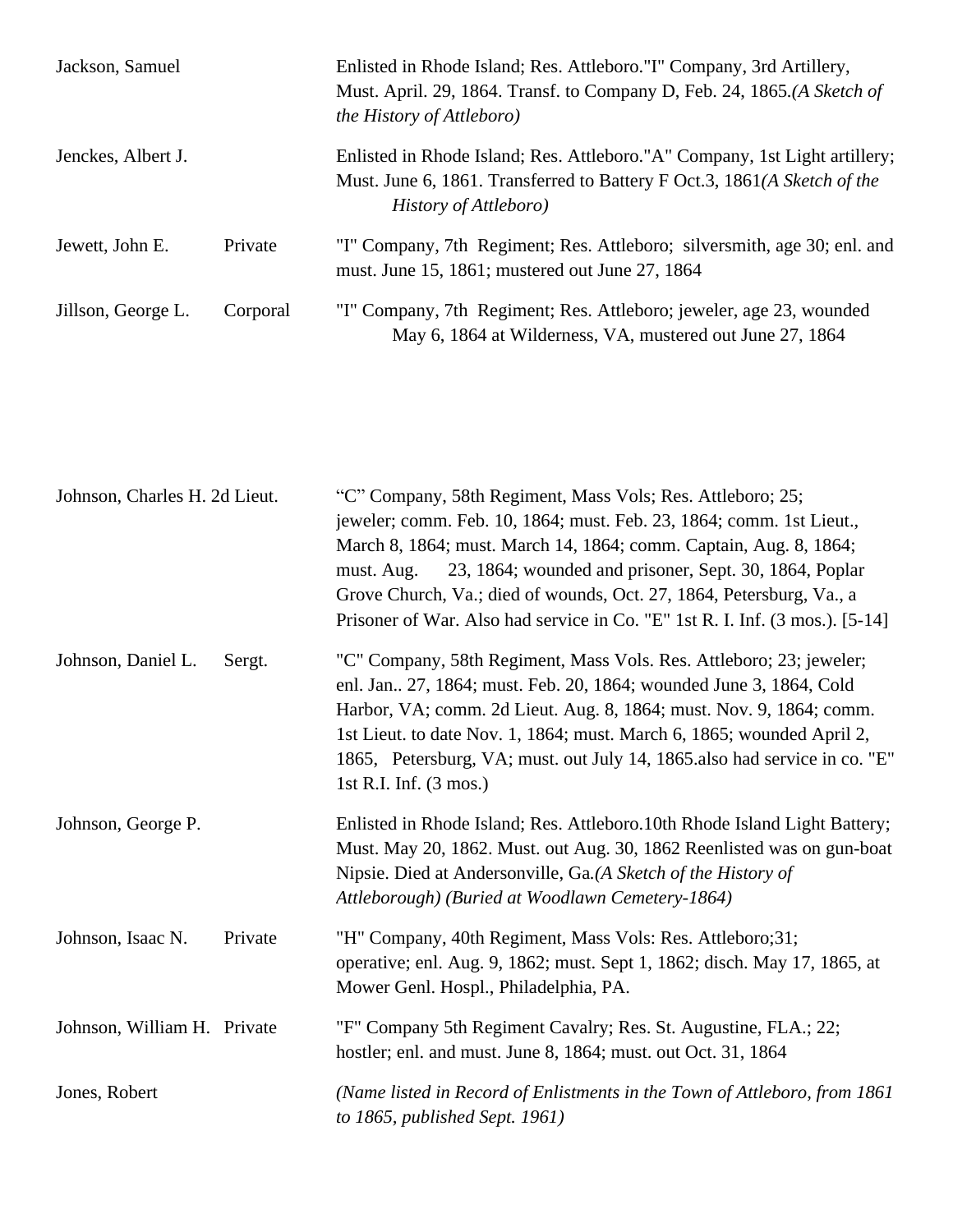| Jordan, Dexter S.             | Private     | "C" Company, 47th Regiment, Mass Vols.: Res. Attleboro; 48, farmer;<br>enl. Sept 15, 1862; must. Sept. 23, 1862; must. out Sept 1, 1863                                                                                                                                                             |
|-------------------------------|-------------|-----------------------------------------------------------------------------------------------------------------------------------------------------------------------------------------------------------------------------------------------------------------------------------------------------|
| Joslin, Alvin T.              | Private     | "C" Company, 26th Regiment, Mass Vols; Res. Attleboro; 34; operative;<br>enl. Oct. 4, 1861; must. Oct 18, 1861; must. out Nov. 7, 1864.                                                                                                                                                             |
| Joslin, Leonard               | Private     | "I" Company, 24th Regiment, Mass Vols; Res. Attleboro; 29;<br>operative; enl. Sept 25, 1861; must. Oct 2, 1861; re-enlist. Jan. 2, 1864;<br>must out Jan., 20, 1866.                                                                                                                                |
| Kappel, John F.<br>Sept.      | <b>Band</b> | 2nd U.S. Cav--Res. New York; credit Attleboro; 30; musician; re-enlist<br>July 11, 1864, Light House Landing, Va for 3 yrs; disch. April 10, 1867,<br>S.O #138, A. G.G. Had prior service in Band 2d Cav. (Record of<br>Enlistments in the Town of Attleboro, from 1861 to 1865, published<br>1961) |
| Keats, Alfred I.              | Corporal    | "I" Company, 7th Regiment; Res. Attleboro; gold chain maker, age 39;<br>enl. and must. June 15, 1861; mustered out June 27, 1864                                                                                                                                                                    |
| Keegan, Michael               | Private     | "E" 5th U.S. Cav.--Res. Ireland; credit Attleboro, Ma; 32; soldier; re-<br>enlist, July 19, 1864, Light House Point, Va for 3 yrs; disch. July 19,<br>1867. Had prior service in Co. "E" 5th U.S. Cav. (Record of Enlistments<br>in the Town of Attleboro, from 1861 to 1865, published Sept. 1961) |
| Keenan, James<br>44;<br>1864; | Private     | "C" Company, 26th Regiment, Mass Vols; Res. Pawtucket, R.I.;<br>laborer; enl. Sept 28, 1861; must. Oct 18, 1861; re-enlist. Feb. 1,<br>must. out Aug. 26, 1865.                                                                                                                                     |
| Keene, Briggs O.              | Private     | "I" Company, 7th Regiment; Res. Kingston; 34; bootmaker; enl. Feb 11,<br>1862; must. Feb 12, 1862; wounded in Wilderness Campaign, May 1864;<br>trans. June 15, 1864 to 3th Mass Inf. See Co "H" 3rd Mass Inf. (3) mos.)<br>as Keen, Briggs O; and Co. "B" 37th Mass Inf. as Keene, Briggs          |
| O.                            |             |                                                                                                                                                                                                                                                                                                     |
| Keith, A. Bartlett            | Private     | "I" Company, 7th Regiment; Res. Bridgewater; carpenter; 18, enl. and<br>must. June 15, 1861; wounded May 3, 1863 at Fredericksburg. VA; died<br>June 3, 1863 at Washington DC of wounds received in action, as a Corpl.                                                                             |
| Kelly, Ensign E.              | Sergeant    | "I" Company, 7th Regiment; Res. Attleboro; machinist, age 41; enl. and<br>must. June 15, 1861; discharged for disability Oct. 15, 1862 for wounds<br>received in Peninsula Campaign. (Buried at Woodlawn Cemetery-1897)                                                                             |
| Kelly, James, Jr.             | Private     | "C" Company, 47th Regiment, Mass Vols.: Res. Attleboro; 25;<br>operative; enl. Sept 8, 1862; must. Sept. 23, 1862; must. out Sept 1, 1863.<br>See Co. "C" 58th Mass. Inf. wounded May 26, 1864, North Anna river,<br>VA; disch for wounds, May 31, 1865.                                            |
| Keltz, Michael                |             | (Name listed in Record of Enlistments in the Town of Attleboro, from 1861<br>to 1865, published Sept. 1961)                                                                                                                                                                                         |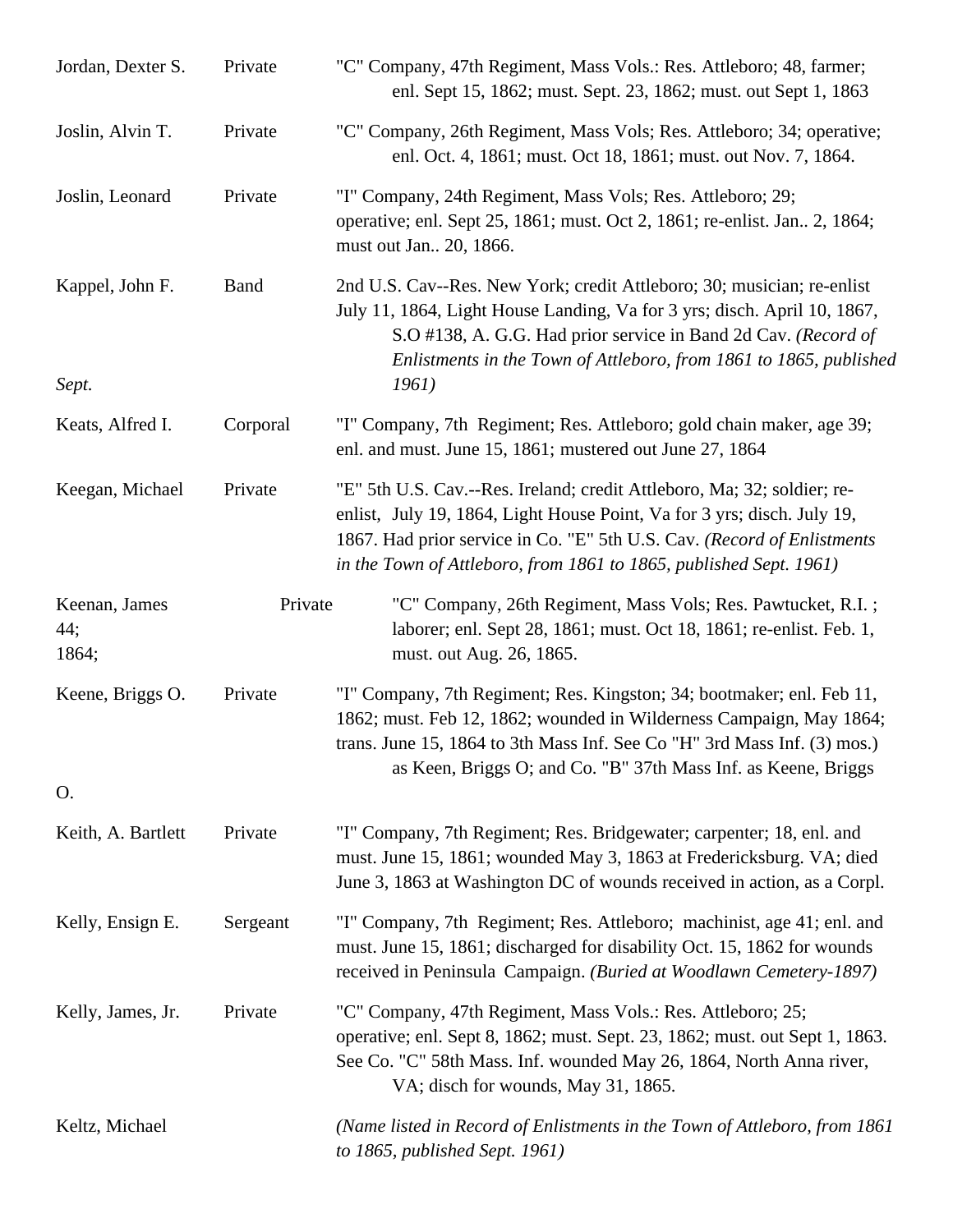| Kennedy, Terrence               | Private     | "C" Company, 58th Regiment, Mass Vols. Res. Attleboro; 42; mason;<br>enl. Jan., 4, 1864; must. Feb. 20, 1864; wounded April 2, 1865,<br>Petersburg, VA; disch for wounds July 17, 1865, Philadelphia, PA.                                                                                                    |
|---------------------------------|-------------|--------------------------------------------------------------------------------------------------------------------------------------------------------------------------------------------------------------------------------------------------------------------------------------------------------------|
| Kent, Charles E.                |             | Enlisted in Rhode Island; Res. Attleboro; "D" Company, 2nd Regiment;<br>Must. out of service July 13, 1865.(A Sketch of the History of<br>Attleborough)                                                                                                                                                      |
| Kern, Christian                 |             | Res--?; credit Attleboro, 24 storekeeper; enl. and apptd. Feb. 29, 1864;<br>disch. Feb. 24, 1867 at Washington D.C. had prior service in Co. "K" 2d<br>U.S. inf. as Sergt. from May 22, 1858 to May 22, 1863 (Record of<br>Enlistments in the Town of Attleboro, from 1861 to 1865, published Sept.<br>1961) |
| Keton, Walter                   | Private     | "B" Company, 18th Regiment, Mass Vols; Res. North Attleboro; 33;<br>laborer; enl July 20, 1861; must. Aug. 24, 1862; disch for disability, Dec.<br>31, 1862 at New York City. Had subsequent service in Co. "D" 10th N.H.<br>Inf., as Walter Katon.                                                          |
| Kiff, Marcus R.                 | Private     | "C" Company, 7th Regiment; Res. New Bedford, mechanic; 22,<br>discharged for disability Aug. 13, 1862 at Augusta, ME                                                                                                                                                                                         |
| Kingsley, William M. Band       |             | "I" Company, 7th Regiment; Res. Attleboro; jeweler, age 43; enl. and<br>must. June 15, 1861; discharged for disability June 14, 1862 at Seven<br>Pines, VA                                                                                                                                                   |
| Klien, Bernhardt<br>of<br>Sept. | Private     | "I" Company, 5th Cav--Res. Germany; credit Attleboro, MA; 24; soldier;<br>re-enlist July 11, 1864 Light House Point, Va. for 3 yrs. disch. July 11,<br>1867 as 1st Sergt. Had prior service in Co "I" 5th U.s. cav. (Record<br>Enlistments in the Town of Attleboro, from 1861 to 1865, published<br>1961)   |
| Knapp, Edward C.                | <b>Band</b> | "I" Company, 7th Regiment; Res. Attleboro; jeweler, age 30; enl. and<br>must. June 15, 1861; discharged Oct. 17, 1861 on Surgeon's Certificate of<br>Disability                                                                                                                                              |
| Knapp, Ephraim M. Private       |             | "I" Company, 18th Regiment, Mass Vols; Res. North Attleboro; 22;<br>bookkeeper; enl. July 22, 1861; must. Aug. 24, 1861; died of disease, Oct.<br>27, 1861, Hall's Hill, Va. [2-400]                                                                                                                         |
| Knapp, Otis H.                  | Private     | "C" Company, 58th Regiment, Mass Vols; Res. Attleboro; 36; laborer;<br>enl. Jan., 21, 1864; must. Feb. 20, 1864; prisoner May 5, 1864, near<br>Rapidan River, Va.; died Oct. 2, 1864, Florence S. C, a Prisoner of War.<br>$[5-14]$                                                                          |
| Knapp, Samuel                   | Private     | "L" Company, 3d. R.I. Hy. Arty; Res. Attleboro; enrolled Jan. 7, 1862;<br>must Feb. 14, 1862; disch for disability, Feb. 2, 1863 at Hilton Head, S.C.                                                                                                                                                        |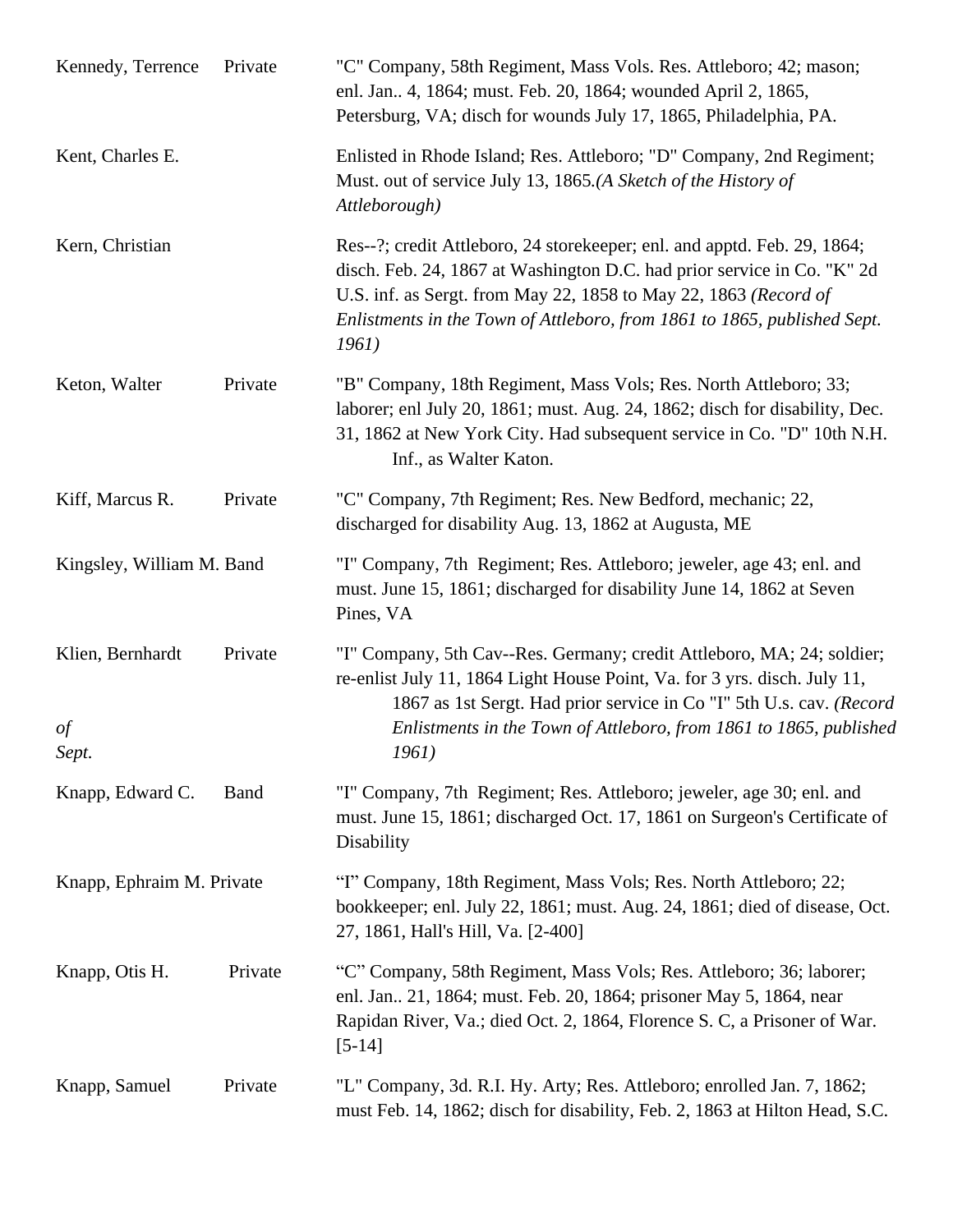| Knight, Christopher  |          | (Name listed in Record of Enlistments in the Town of Attleboro, from 1861<br>to $1865$ , published Sept. 1961)                                                                                                                                                                                                                        |
|----------------------|----------|---------------------------------------------------------------------------------------------------------------------------------------------------------------------------------------------------------------------------------------------------------------------------------------------------------------------------------------|
| Knight, James B.     | Private  | "C" Company, 58th Regiment, Mass Vols. Res. Attleboro; 24; jeweler;<br>enl. Jan., 21, 1864; must. Feb. 20, 1864; wounded July 10, 1864,<br>Petersburg, VA; prisoner July 30, 1864, Petersburg, Va. paroled, date not<br>shown; must. out July 14, 1865.                                                                               |
| Krahe, Hermann G.    | Private  | "I" Company, 7th Regiment; Res. Attleboro; jeweler, age 27; enl and<br>must. June 15, 1861; disch. for disability, June 15, 1862 at Seven Pines,<br><b>VA</b>                                                                                                                                                                         |
| Kramer, Theodore     | Private  | "F" 2nd U.s. Cav--Res. New York; credit Attleboro, MA 31, soldier; re-<br>enlist, July 12, 18643, Light House Point, Va for 3 yrs; Had prior service<br>in Co. "F" 2d U.S. Cav. (Record of Enlistments in the Town of Attleboro,<br>from 1861 to 1865, published Sept. 1961)                                                          |
| Krenig, Frederick W. |          | (Name listed in Record of Enlistments in the Town of Attleboro, from 1861)<br>to $1865$ , published Sept. 1961)                                                                                                                                                                                                                       |
| Kuce, Charles S.     |          | Enlisted in Rhode Island; Res. Attleboro; "D" Company, 2nd Regiment,<br>Must. June 6, 1861; Wounded at Bull Run July 21, 1861. Discharged June<br>17, 1864.(A Sketch of the History of Attleborough)                                                                                                                                  |
| Lambert, Thomas      |          | Enlisted in Rhode Island; Res. Attleboro; "G" Company, 2nd Regiment;<br>Must. June 5, 1861. Wounded at Bull Run July 21, 1861. Discharged<br>March 23, 1862 on surgeon's certificate.(A Sketch of the History of<br>Attleborough                                                                                                      |
| Lane, Oscar H.       | Sergeant | "I" Company, 2d U.s. Cav.; Res. Orange, N.Y.; credit Attleboro, MA; 28;<br>soldier; re-enlist July 10, 1864, Light House Point, Va for 3 yrs; disch.<br>June 14, 1867. S.O. #269 as Sergt. Had prior service in co. "I" 2d, U.S.<br>Cav. (Record of Enlistments in the Town of Attleboro, from 1861 to 1865,<br>published Sept. 1961) |
| Laughlin, Robert     |          | Enlisted in Rhode Island; Res. Attleboro."A" Company, 1st Heavy<br>Artillery; must. March 18, 1862. Disch. Nov. 1862 on surgeon's<br>certificate.(A Sketch of the History of Attleborough)                                                                                                                                            |
| Lee, James           | Private  | "L" Company, 5th Regiment, Mass Vol. Calv; Res. Attleboro; 43;<br>laborer; enl. Feb. 12, 1864; must. Feb. 18, 1864; died of disease, June 28,<br>1865, Camp Lee, Va. Also had service in Co. "C" 1st Rhode Island<br>Cavalry. [6-480]                                                                                                 |
| Lewis, Benjamin      | Private  | "C" Company, 58th Regiment, Mass Vols. Res. Attleboro; 21; mason;<br>enl. Jan., 23, 1864; must. Feb. 20, 1864; must. out July 14, 1865.                                                                                                                                                                                               |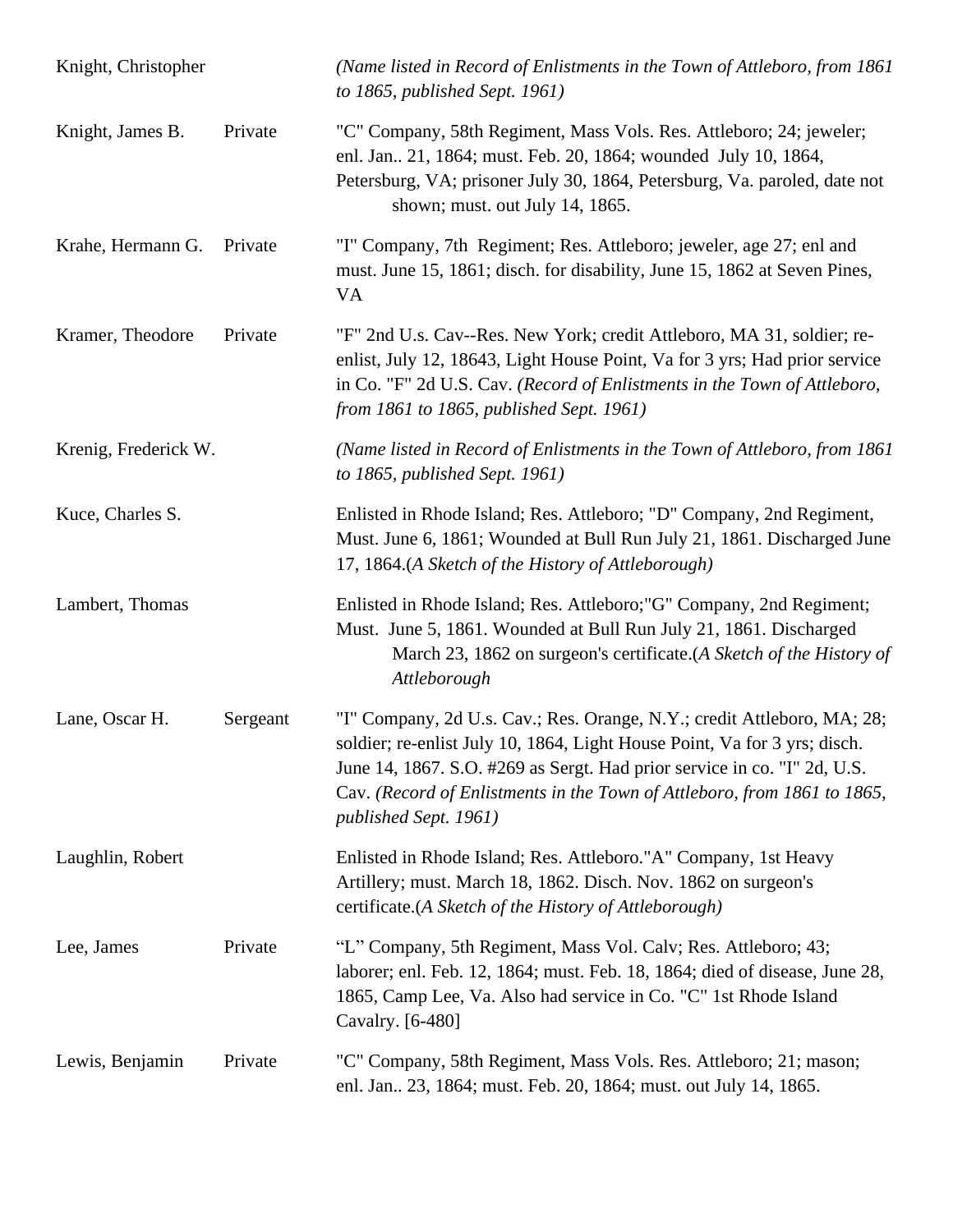| Lincoln, Benjamin F. Private   |          | "H" Company, 40th Regiment, Mass Vols: Res. Attleboro; 21;<br>blacksmith; enl. Aug. 9, 1862; must. Sept. 1, 1862; disch. April 17, 1864,<br>for disability, at Washington D.C., as Corpl.                                                                                                                                                                                                                                                                                                                                                                                                                      |
|--------------------------------|----------|----------------------------------------------------------------------------------------------------------------------------------------------------------------------------------------------------------------------------------------------------------------------------------------------------------------------------------------------------------------------------------------------------------------------------------------------------------------------------------------------------------------------------------------------------------------------------------------------------------------|
| Lincoln, Henry D.<br>Woodlawn  | Corpl    | "I" Company, 4th R.I. Inf. Res. Attleboro; enrolled Sept 14, 1861must.<br>Oct. 30, 1861; wounded Sept 17, 1862 at Antietam, MD; and July 30,<br>1864 at Petersburg, VA; must. out Oct. 15, 1864. (Buried at<br>Cemetery-1900)                                                                                                                                                                                                                                                                                                                                                                                  |
| Lincoln, Roger L.              |          | Enlisted in Rhode Island; Res. Attleboro;"C" Company, 11th Regiment;<br>Must. Oct. 1, 1862. Disch. July 13, 1863. (A Sketch of the History of<br>Attleborough)                                                                                                                                                                                                                                                                                                                                                                                                                                                 |
| Llufrio, B. Washington Private |          | "I" Company, 7th Regiment, resident of Wickford, RI, engraver, age 37;<br>enl. and must. June 15, 1861; discharged for disability on Aug. 11, 1862 at<br>Washington, DC. Died prior to 1885 and buried in Old Kirk yard,<br>Attleboro and in 1885 remains removed to Woodlawn Cemetery,<br>Attleboro, MA. See also 47th Mass. Inf. Co. C under Bartholomew W.<br>Llufrio and 3rd RI Cal. Co. D under B. W. Llufrio (Buried at Woodlawn<br>Cemetery-1864)                                                                                                                                                       |
| Lord, Joseph                   | Private  | Res. Attleboro; 19; jeweler; enl. and must. Aug. 26, 1864; must out June<br>17, 1865. (Record of Enlistments in the Town of Attleboro, from 1861 to<br>1865, published Sept. 1961)                                                                                                                                                                                                                                                                                                                                                                                                                             |
| Loughlin, Bernard<br>58th      | Corporal | "I" Company, 7th Regiment; Res. Attleboro; jeweler, age 29; enl. and<br>must. June 15, 1861; transferred to VRC on Sept. 23, 1863, appointed<br>Corporal in Sept. or Oc. of 1863, mustered out June 15, 1864 as of<br>Co. 2d Battalion, VRC                                                                                                                                                                                                                                                                                                                                                                    |
| Luther, C. Frank               | Private  | "C" 22nd Regiment Mass Vols. Infantry (Henry Wilson's regiment) Res.<br>Attleboro; 20; bookkeeper. Discharged Sept. 25, 1862. Appointed<br>Lieutenant of Corps d'Afrique Nov. 12, 1863. Assigned to 10th Infantry,<br>Dec. 15, 1863. Appointed Aide-de-camp Dec. 17, 1863. Appointed<br>Adjutant 82nd United States Colored Infantry July 21, 1864. this regiment<br>was designated 5th United States Volunteers Tenth Corps d'Afrique, and<br>82nd U.S. Colored Infantry. Mr. Luther was discharged Dec. 19, 1864. In<br>1876-77-78 served as Col. and Asst. Adjutant-General of the<br>Commonwealth of Mass. |
| Lyon, Ezra                     | Private  | "I" Company, 7th Regiment; Res. Attleboro; farmer, age 20; enl. and<br>must. June 15, 1861; discharged March 30, 1863                                                                                                                                                                                                                                                                                                                                                                                                                                                                                          |
| Mack, Leonidas G.              |          | (Name listed in Record of Enlistments in the Town of Attleboro, from 1861)<br>to 1865, published Sept. 1961)                                                                                                                                                                                                                                                                                                                                                                                                                                                                                                   |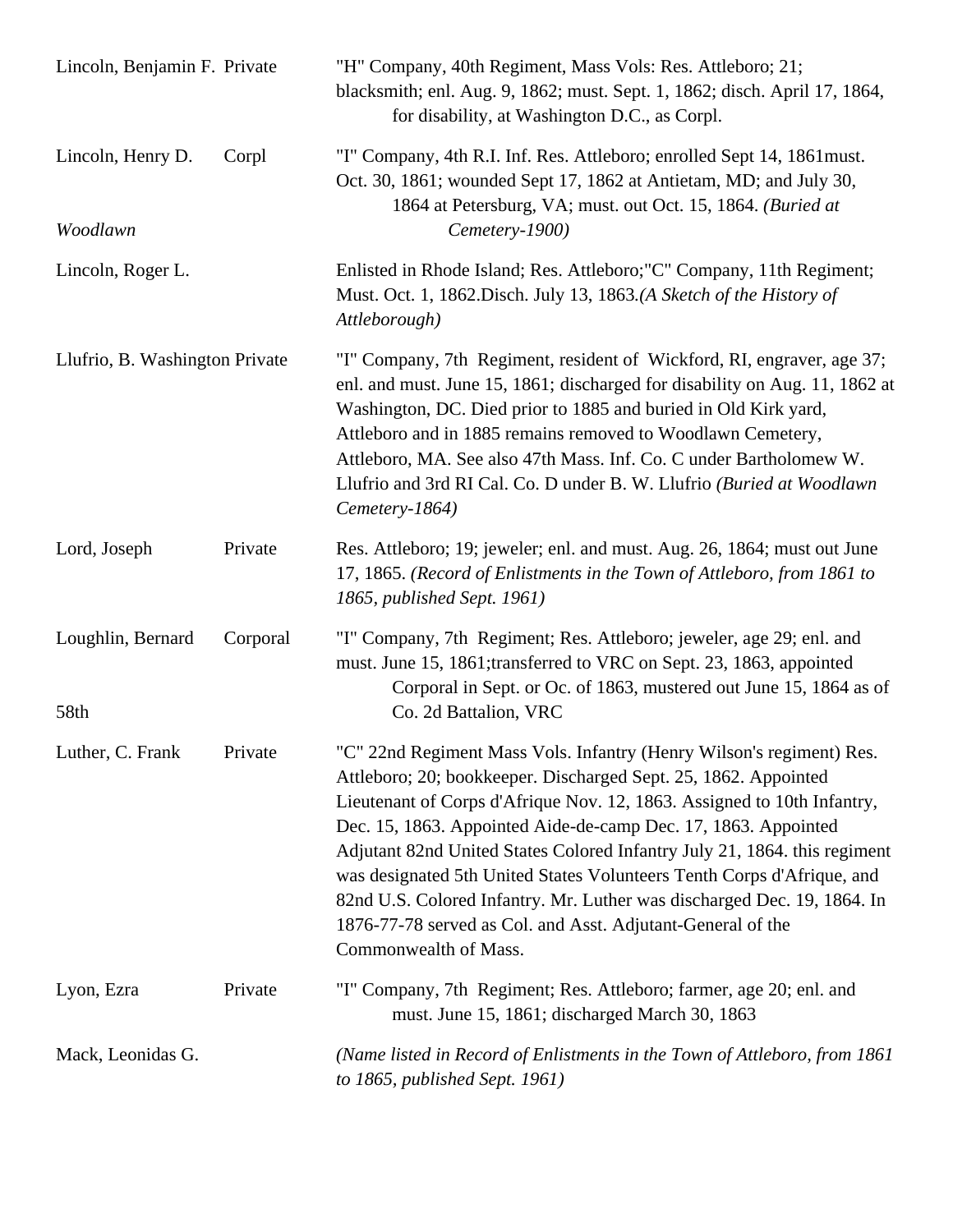| Mackinson, John F.                                                | <b>Band</b> | "I" Company, 7th Regiment; Res. Attleboro; jeweler, age 23; enl. and<br>must. June 15, 1861; discharged Aug. 11, 1862 by order of War<br>Department                                                                                                                                                                                                             |
|-------------------------------------------------------------------|-------------|-----------------------------------------------------------------------------------------------------------------------------------------------------------------------------------------------------------------------------------------------------------------------------------------------------------------------------------------------------------------|
| Martin, William H.                                                |             | (Name listed in Record of Enlistments in the Town of Attleboro, from 1861<br>to $1865$ , published Sept. 1961)                                                                                                                                                                                                                                                  |
| Mason, James                                                      | Private     | "I" Company, 7th Regiment; Res. Attleboro; blacksmith, age 21; enl. and<br>must. June 15, 1861; mustered out June 22, 1864                                                                                                                                                                                                                                      |
| Mathers, Thomas                                                   | Private     | "C" Company, 2d U.S. Cav; credit Attleboro; 41; soldier; re-enlisted July<br>12. 1864, Light House Landing, Va for 3 yrs; disch. July 11, 1867 as<br>Farrier. had prior service in C. "C" 2d U.S. Cav. (Record of Enlistments in<br>the Town of Attleboro, from 1861 to 1865, published Sept.1961)                                                              |
| May, Charles E.                                                   |             | Enlisted in Rhode Island; Res. Attleboro. Date of enlistment or discharge<br>not known. "D" Company, 1st Artillery, Musician (A Sketch of the History<br>of Attleboro)                                                                                                                                                                                          |
| McCallon, John                                                    |             | (Name listed in Record of Enlistments in the Town of Attleboro, from 1861)<br>to $1865$ , published Sept. 1961)                                                                                                                                                                                                                                                 |
| McDonald, William A. Landsman                                     |             | Navy-Served on Recg Ships OHIO, U.S.S. NEW HAMPSHIRE,<br>SONOMA, from which disch. June 13, 1865; 21; jeweler; enl. July 27,<br>1864 at Boston for one year credit Attleboro. Assigned to gunboat<br>SONOMA in South Atlantic Squadron, Discharged at New York, June 25,<br>1865(A Sketch of the History of Attleborough) (Buried at Woodlawn<br>Cemetery-1927) |
| McGovern, Thomas Private                                          |             | "E" 5th U.s. Cav. Res. New York; credit Attleboro; 26; soldier; re-enlist<br>July 12, 1864, city Point, Va for 3 yrs; disch July 12, 1867 as Sergt. had<br>prior service in Co. "E." 5th U.S. Cav. (Record of Enlistments<br>in the Town of Attleboro, from 1861 to 1865, published Sept. 1961)                                                                 |
| McGuire, John<br>occu. --;<br>1864; wounded<br>June 19, 1865, New | Private     | "C" Company, 26th Regiment, Mass Vols; Res. Attleboro; 15;<br>enl. March 30, 1863; must. April 7, 1863; re-enlist. Jan. 1,<br>Sept. 19, 1864, Winchester, VA; disch. for wounds<br>York City. (Buried at Woodlawn Cemetery-1886)                                                                                                                                |
| McKackney, James W.                                               |             | Enlisted in Rhode Island; Res. Attleboro; "C" Company, 2nd Regiment;<br>must. May 5, 1861; absent in Portsmouth Grove Hospital Sept. 1,<br>1862.(A Sketch of the History of Attleborough)                                                                                                                                                                       |
| McKay, James                                                      |             | Enlisted in Rhode Island; Res. Attleboro. "C" Company, 7th Rhode Island<br>Cavalry; Must. Jan. 9, 1864. Corporal. Disch. Nov. 29, 1865.(A Sketch of<br>the History of Attleboro)                                                                                                                                                                                |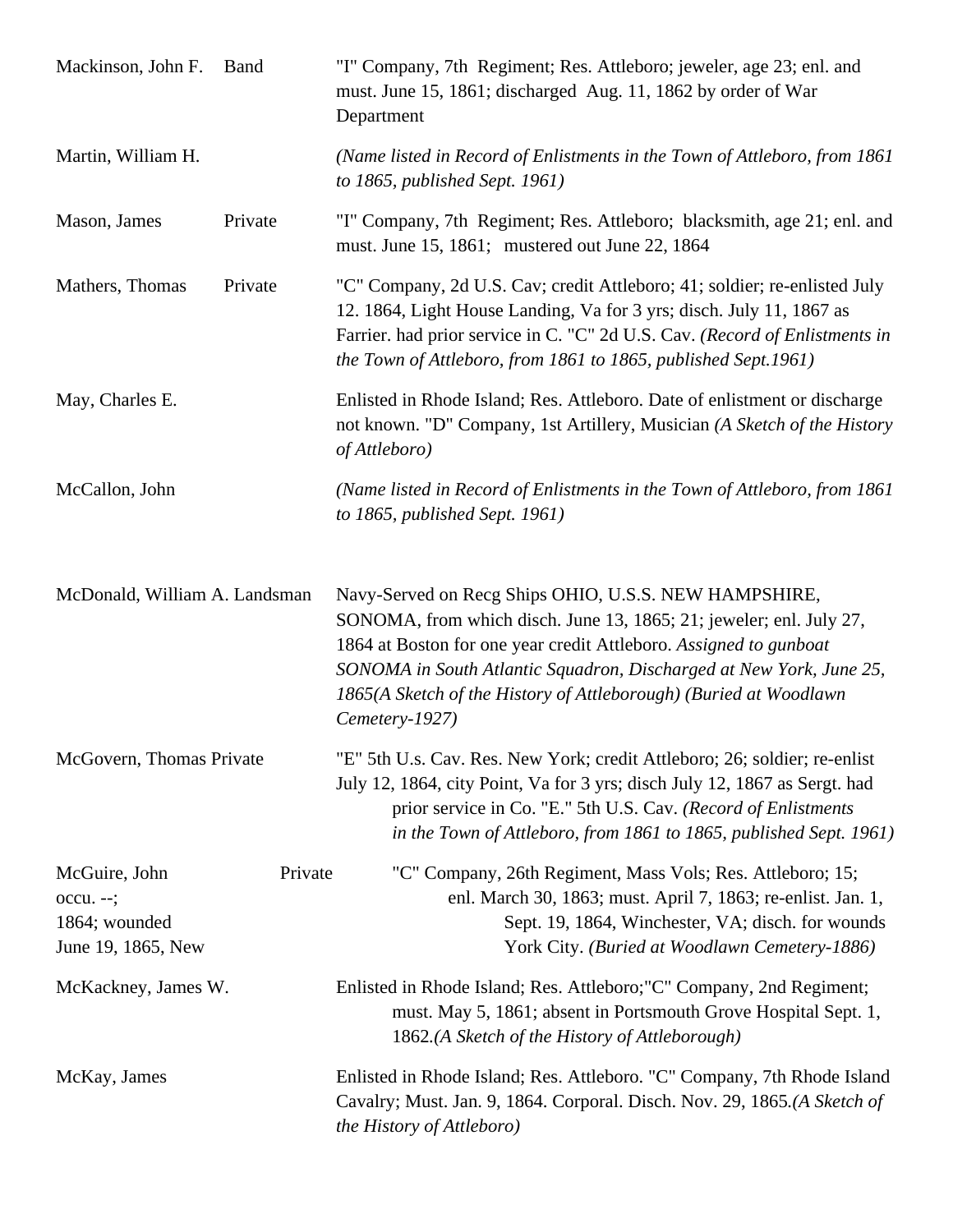| Mc Kenna, Thomas                                   | Private    | "C" Company, 26th Regiment, Mass Vols; Res. Pawtucket, R.I.: 43;<br>laborer; enl. Oct. 5, 1861; must. Oct 18, 1861; re-enlist. March 24, 1861;<br>must. out Aug. 26, 1863                                                                                                                                                 |
|----------------------------------------------------|------------|---------------------------------------------------------------------------------------------------------------------------------------------------------------------------------------------------------------------------------------------------------------------------------------------------------------------------|
| McKinley, William C. Private                       |            | "H" Company, 24th Regiment, Mass Vols; Res. Attleboro; 32; jeweler;<br>enl. Oct. 8, 1861; must. Nov. 2, 1864; must. out Jan. 20, 1866.                                                                                                                                                                                    |
| McNamee, Joseph                                    | Private    | "I" Company, 7th Regiment; Res. Attleboro; farmer, age 21; enl. and<br>must. June 15, 1861; mustered out June 27, 1864                                                                                                                                                                                                    |
| McNaspey, Edward                                   | Private    | "H" Company, 5th U.S. Cav.-Res. Williamsport, Md; credit Attleboro; 28;<br>soldier; re-enlist July 13, 1864, City Point Va for 3 yrs; name also borne as<br>Edward McNaspey. Had prior service in Co."H" 5th U.S. Cav. (Record of<br>Enlistments in the Town of Attleboro, from 1861 to 1865, published Sept.<br>1961)    |
| McTague, Barney                                    | Private    | "C" Company, 26th Regiment, Mass Vols; res. Pawtucket, R.I.; 28;<br>operative; enl. Sept. 28, 2861; must. Oct. 18, 1861; re-enlist. Jan. 1, 1864;<br>disch. for disability, June 28, 1865, Frederick, Md.                                                                                                                 |
| Metcalf, Homer                                     | 1st Sergt. | "H" Company, 14th Regiment, Mass Vols; Res. Attleboro; 27;<br>jeweler; enl. Aug. 9, 1862; must. Sept. 1, 1862; died Jan 22, 1864, of<br>disease, in Hospl New York, as Private. [4-140]                                                                                                                                   |
| Metzger, Adolph<br>killed Dec.<br>prior service in | Private    | "C" Co, 2d U. S. Calv; Res. Texas; credit Attleboro, Mass.; 25; soldier;<br>re-enlist. July 12, 1864, Light House Landing, Va., for 3 yrs.;<br>21, 1866, in action near Peno Creek, D. T., as Bugler. Had<br>Co. "C" 2d U. S. Cav. [7-9]                                                                                  |
| Miller, Ira E.                                     |            | Enlisted in Rhode Island; Res. Attleboro."E" Company, 1st Rhode Island<br>Detached Militia; Must. May 2, 1861. Disch. Aug. 2, 1861.(A Sketch of<br>the History of Attleboro)                                                                                                                                              |
| Miller, Bernhardt                                  | Private    | "H" Company, 5th U.s. Cav-Res. Germany; credit Attleboro, Ma; 28;<br>soldier; re-enlist July 13, 1864, Light House Point, Va for 3 yrs; disch for<br>disability, Oct 24, 1865. Had prior service in Co. "H" 5th U.S. Cav.<br>(Record of Enlistments in the Town of Attleboro, from 1861 to 1865,<br>published Sept. 1961) |
| Miller, George                                     |            | (Name listed in Record of Enlistments in the Town of Attleboro, from 1861)<br>to $1865$ , published Sept. 1961)                                                                                                                                                                                                           |
| Mills, David, N.                                   | Private    | "H" Company, 14th Regiment, Mass. Vols; Res. Charleston, R.I.; 18;<br>farmer; enl and must. Feb. 8, 1864; must. out Jan 20, 1866                                                                                                                                                                                          |
| Mitchell, John                                     | Private    | "C" Company, 3rd Cavalry, Mass. Vols; Res. Providence, RI;18; printer;<br>comm. 1st Lieut. from 1st Sergt. Oct 5, 1865; not must.; must. out to date<br>Sept. 28, 1865                                                                                                                                                    |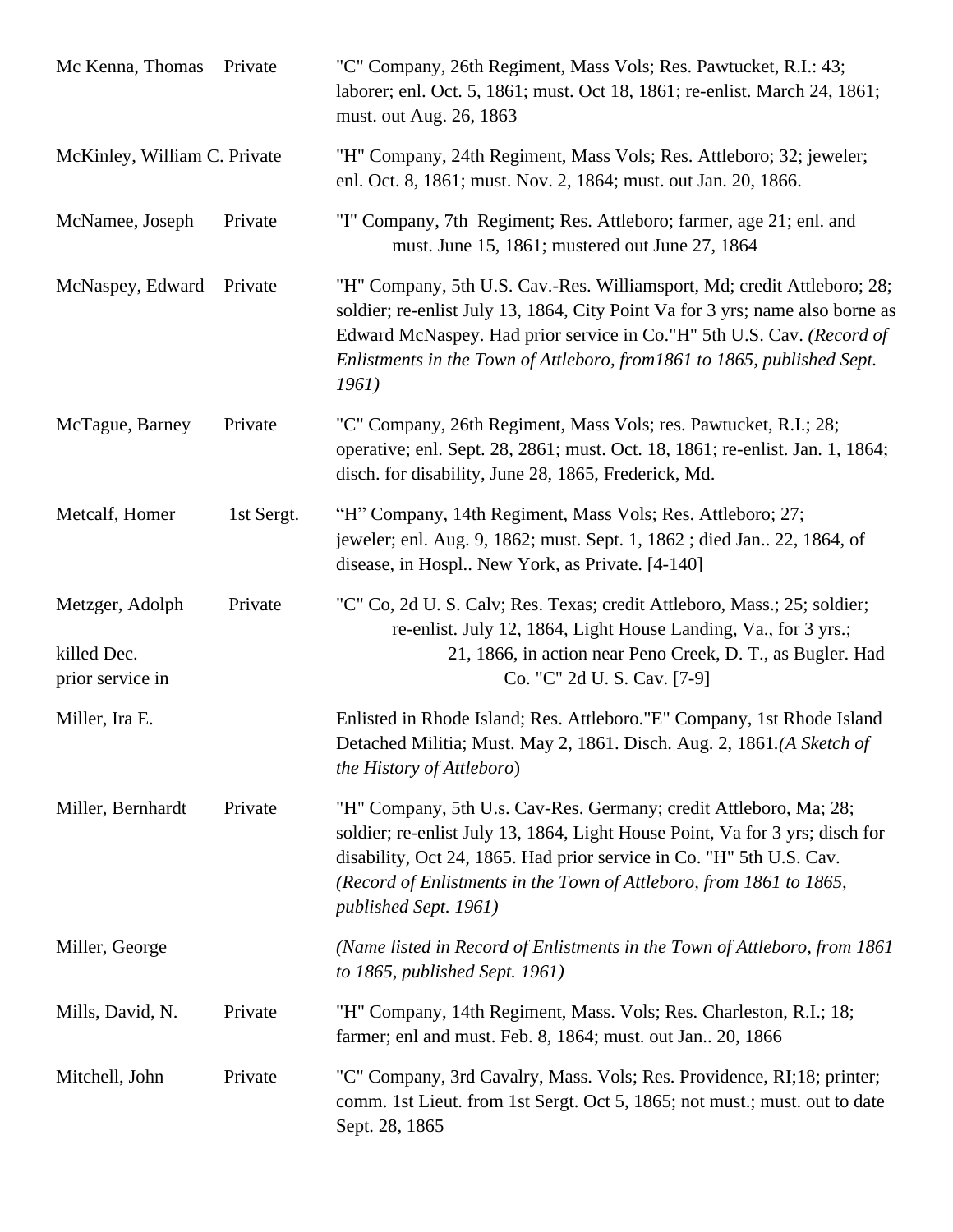| Mitchell, Thomas<br>1867.  | Private  | "H" 2d U.S. Cav. Res. Erie, Penna; credit Attleboro; 23; soldier; re-enlist<br>July 12, 1864, Light House Landing, Va for 3 yrs; disch. July 12,<br>Had prior service in Co. "H" U.S. Cav. (Record of Enlistments<br>in the Town of Attleboro, from 1861 to 1865, published Sept. 1961)                                          |
|----------------------------|----------|----------------------------------------------------------------------------------------------------------------------------------------------------------------------------------------------------------------------------------------------------------------------------------------------------------------------------------|
| Morse, Edgar A.            | Private  | "G" Company, 58th Regiment, Mass Vols. Res. Attleboro; 18; laborer;<br>enl. Jan., 15, 1864; must. Feb. 20, 1864; must. out July 14, 1865 as<br>Musician.                                                                                                                                                                         |
| Mott, Eugene A.            |          | Enlisted in Rhode Island; Res. Attleboro; "C" Company, 11th Regiment;<br>Must. Oct. 1, 1862. Disch, July 13, 1863. (A Sketch of the History of<br>Attleborough) (Buried at Woodlawn Cemetery-1882)                                                                                                                               |
| Mott, Victor               | Private  | "H" Company, 2d U.S. Cav-Res. Erie Penna; credit Attleboro; 23; soldier;<br>re-enlist July 12, 1864, Light House Landing, Va for 3 yrs. disch. July 12,<br>1867. Had prior service in Co. H. 2d U.S. Cav. (Record of Enlistments<br>in the Town of Attleboro, from 1861 to 1865, published Sept. 1961)                           |
| Moulton, Royal W.          | Private  | "I" Company, 7th Regiment; Res. Attleboro; jeweler, age 24; enl. and<br>must. June 15, 1861; mustered out June 27, 1864                                                                                                                                                                                                          |
| Mullan, Barney             | Private  | "H" Company, 4th Regiment, Cavalry; 37; marble polisher; enl. Jan 30,<br>1864; must. Feb. 8, 1864;                                                                                                                                                                                                                               |
| Murphy, Matthew            | Private  | "K" Company, 2d U.S. Cav. Res. Washington, D.C.; credit Attleboro; 33;<br>soldier; re-enlist July 24, 1864, Light House Point, Va for 3 years. disch.<br>March 3, 1865 for disability. Had prior service in Co. "K" 2d U.S. Cav.<br>(Record of Enlistments in the Town of Attleboro, from 1861 to 1865,<br>published Sept. 1961) |
| Murphy, Thomas             |          | (Name listed in Record of Enlistments in the Town of Attleboro, from 1861)<br>to $1865$ , published Sept. 1961)                                                                                                                                                                                                                  |
| Myer, Ernest               | Corporal | "C" Company, 24th Regiment, Mass Vols; Res. North Attleboro; 36;<br>jeweler; enl. Sept. 12, 1861; must. Sept. 14, 1861; disch. for disability,<br>Sept. 15, 1863, Beaufort, S.C., a Private                                                                                                                                      |
| Nelson, Edward             | Private  | "I" Company, 7th Regiment; Res. Attleboro; farmer, age 22; enl. and<br>must. June 15, 1861; discharged for disability on Aug. 5, 1861                                                                                                                                                                                            |
| Nerney, Nicholas           | Private  | "H" Company, 40th Regiment, Mass Vols: Res. Attleboro; 19; jeweler;<br>enl. Aug. 9, 1862; must. Sept. 1, 1862; transf. Sept. 1, 1863 to V.R.C.;<br>disch. June 30, 1865 from Co. "H" 1st V.R.C., at Albany, N.Y.                                                                                                                 |
| Newcomb, Samuel A. Private |          | "H" Company, 14th Regiment, Mass Vols; Res. Attleboro; 41;<br>butcher; enl. Aug. 9, 1862; must. Sept. 1, 1862; died Nov. 14, 1863, of<br>disease, at Regtl. Hospl. Folly Island, S. C. [4-140]                                                                                                                                   |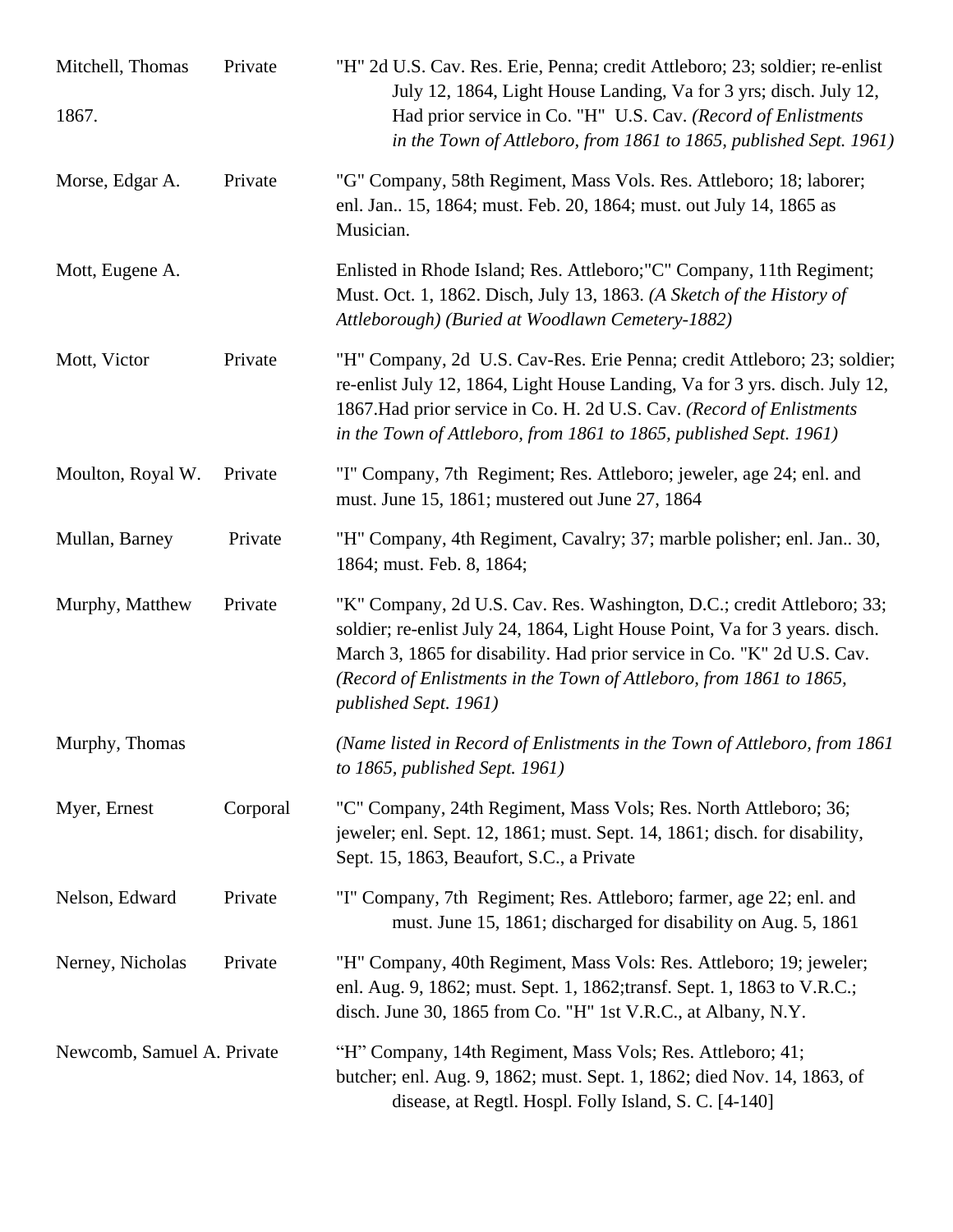| Newell, Olney P.               | Private    | Res. Franklin; 21; farmer; enl. and must. Sept 23, 1861; must out Oct. 24,<br>1864. (Buried at Woodlawn Cemetery-1903)                                                                                                                                                                        |
|--------------------------------|------------|-----------------------------------------------------------------------------------------------------------------------------------------------------------------------------------------------------------------------------------------------------------------------------------------------|
| Newman, Michael                | Private    | "H" Company, 5th U.S. Cav. Res. Buffalo, N.Y. credit Attleboro; 24;<br>soldier; re-enlist July 13, 1864, City Point, Va for 3 years. Had prior<br>service in Co. "H" 5th U.S. Cav. (Record of Enlistments in the Town of<br>Attleboro, from 1861 to 1865, published Sept. 1961)               |
| Nickerson, Dean                | Private    | "D" Company, 58th Regiment, Mass Vols; Res. Attleboro; 43; mule<br>spinner; enl. Feb. 20, 1864; must. March 1, 1864; prisoner July 30, 1864,<br>Petersburg, Va.; died of disease, Jan. 23, 1865, Danville, Va., a Prisoner<br>of War. Also had service in a Rhode Island organization. [5-20] |
| Niles, Charles                 | Private    | "C" Company, 58th Regiment, Mass Vols, Res. Attleboro; 25;<br>seaman; enl. Jan., 5, 1864; must. Feb. 20, 1864; died of disease, Oct. 4,<br>1864, Providence, R. I., while on furlough. [5-15]                                                                                                 |
| Norton, George H.              | Private    | "C" Company, 58th Regiment, Mass Vols; Res. Attleboro; 30; jeweler;<br>enl. March 7, 1864; must. April 20, 1864; prisoner May 5, 1864, near<br>Rapidan River, Va.; died Sept. 9, 1864, Andersonville, Ga., a Prisoner of<br>War. See Co. "C" 47th Mass. Inf. (9 mos.). [5-15]                 |
| Nye, William A.                | Private    | "C" Company, 47th Regiment, Mass Vols.: Res. Attleboro; 20; farmer;<br>enl. Sept 8, 1862; must. Sept. 23, 1862; must. out Sept 1, 1863.                                                                                                                                                       |
| O'Connor, William              | Corpl.     | "C" Company, 47th Regiment, Mass Vols.: Res. Attleboro; 42;<br>wheelwright; enl. Sept 6, 1862; must. Sept. 23, 1862; appt. Corpl. June 22,<br>1863; must. out Sept 1, 1863                                                                                                                    |
| Paige, John E.                 | Corporal   | "I" Company, 7th Regiment; Res. Attleboro; carpenter, age 33; enl. and<br>must. June 15, 1861; transferred to VRC on June 1, 1863; mustered out<br>June 27, 1864 as of Co. I, 7th Mass. Inf.                                                                                                  |
| Paine, Edwin R.<br>disability, | Corpl.     | "H" Company, 40th Regiment, Mass Vols: Res. Attleboro; 21; clerk;<br>enl. Aug. 9, 1862; must. Sept. 1, 1862; disch. July 15, 1864, for<br>at Boston, Mass as Sergt.                                                                                                                           |
| Parmenter, Edward D. Private   |            | "C" Company, 47th Regiment, Mass Vols.: Res. Attleboro; 20; farmer;<br>enl. Sept 6, 1862; must. Sept. 23, 1862; must. out Sept 1, 1863                                                                                                                                                        |
| Park, Henry M.                 | Corpl.     | "H" Company, 14th Regiment, Mass Vols; Res. Attleboro; 19;<br>coachman; enl. Aug. 9, 1862; must. Sept. 1, 1862; wounded May 20,<br>1864, near Bermuda Hundred, Va.; died June 6, 1864, of wounds, in<br>Hospl Fort Monroe, Va., a Private. [4-140]                                            |
| Park, Wesner                   | 1st Lieut. | "H" Company, 40th Regiment, Mass Vols: Res. Attleboro; 27;<br>provision dealer; enl. Aug. 9, 1862; must. Sept. 1, 1862; comm. Captain,<br>June 2, 1863; must. July 1, 1863; must. out June 10, 1865, as Captain of<br>Co. "D"                                                                 |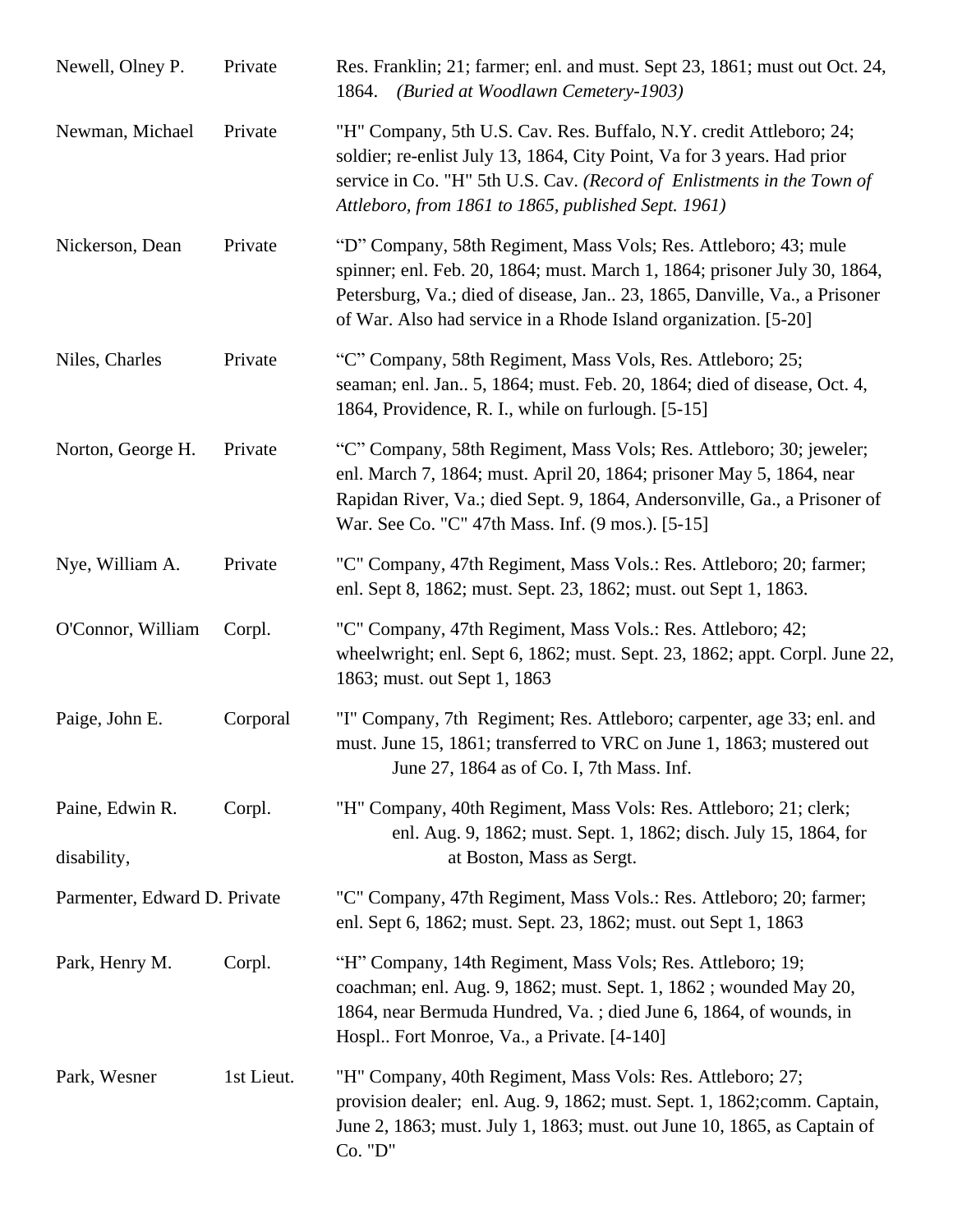| Pate, William                | Private  | 7th R. I. Inf.; Res. Attleboro, Mass.; enrolled Sept. 2, 1862; must. Sept.<br>4, 1862, Co. "F"; killed in action, June 3, 1864, at Bethesda Church, Va.<br>$[6-633]$                                                                                                                           |
|------------------------------|----------|------------------------------------------------------------------------------------------------------------------------------------------------------------------------------------------------------------------------------------------------------------------------------------------------|
| Peacock, John D.             | Private  | "I" Company, 7th Regiment; Res. Attleboro; farmer, age 37; enl. and<br>must. June 15, 1861; died May 5, 1864 at Wilderness, VA                                                                                                                                                                 |
| Pearce, George L.            |          | Enlisted in Rhode Island; Res. Attleboro."F" Company; 1st Rhode Island<br>Cavalry; Must. Dec. 14, 1861; Disch. April 1, 1862 on surgeon's<br>certificate.(A Sketch of the History of Attleborough)                                                                                             |
| Peck, George O.              | Private  | "C" Company, 58th Regiment, Mass Vols. Res. Attleboro; 24; glass<br>grinder; enl. Dec. 3, 1863; must. Feb. 20, 1864; prisoner Sept. 30, 1864,<br>Poplar Grove Church, Va., as Sergt.; exchanged March 10, 1865; must.<br>out June 3, 1865 as Sergt. Also had service in Co. "B" 14th III. Inf. |
| Perkins, Lester A.           | Private  | "H" Company, 40th Regiment, Mass Vols: Res. Attleboro; 30; jeweler;<br>enl. Aug. 9, 1862; must. Sept. 1, 1862; wounded June 5, 1864 at Cold<br>Harbor, Va.                                                                                                                                     |
| Percy, Charles H. A. Private |          | "I" Company, 7th Regiment; Res. Attleboro; jeweler, age 31; enl. and<br>must. June 15, 1861;                                                                                                                                                                                                   |
| Perkins, Lester A.           | Private  | "H" Company, 14th Regiment, Mass Vols; Res. Attleboro; 30;<br>jeweler; enl. Aug. 9, 1862; must. Sept. 1, 1862; killed June 3, 1864, at<br>Cold Harbor, Va. [4-140] (Buried at Woodlawn Cemetery-1864)                                                                                          |
| Perry, Edwin                 |          | Enlisted in Rhode Island; Res. Attleboro; "C" Company, 11th Regiment;<br>Must Oct. 1, 1862. Disch. July 13, 1863.(A Sketch of the History of<br>Attleborough)                                                                                                                                  |
| Perry, Horatio N.            | Private  | "C" Company, 47th Regiment, Mass Vols.: Res. Attleboro; 22; farmer;<br>enl. Sept 11, 1862; must. Sept. 23, 1862; must. out Sept 1, 1863                                                                                                                                                        |
| Perry, James<br>N.           | Private  | "I" Company, 7th Regiment; Res. Attleboro; wood turner, age 20, enl.<br>and must. June 15, 1861; re-enlisted Jan. 21, 1864, wounded at Wilderness<br>VA on May 5, 1864 and died July 27, 1864 in hospital at Philadelphia, PA<br>of wounds received in action                                  |
| Pidge, Lorenzo F.            | Corporal | "I" Company, 7th Regiment; Res. Attleboro; jeweler, age 27; enl. and<br>must. June 15, 1861; appointed Corporal, wounded in Wilderness<br>Campaign in May of 1864, mustered out June 27, 1864 by order of<br>Secretary of War, Washington, DC                                                  |
| Pierce, George R.            | Private  | "C" Company, 58th Regiment; Res. --, 31; tinsmith; enl. April 14, 1864;<br>must. April 20, 1864; must. out July 14, 1863. Also had service in Co. "H"<br>1t R.I. Cav.                                                                                                                          |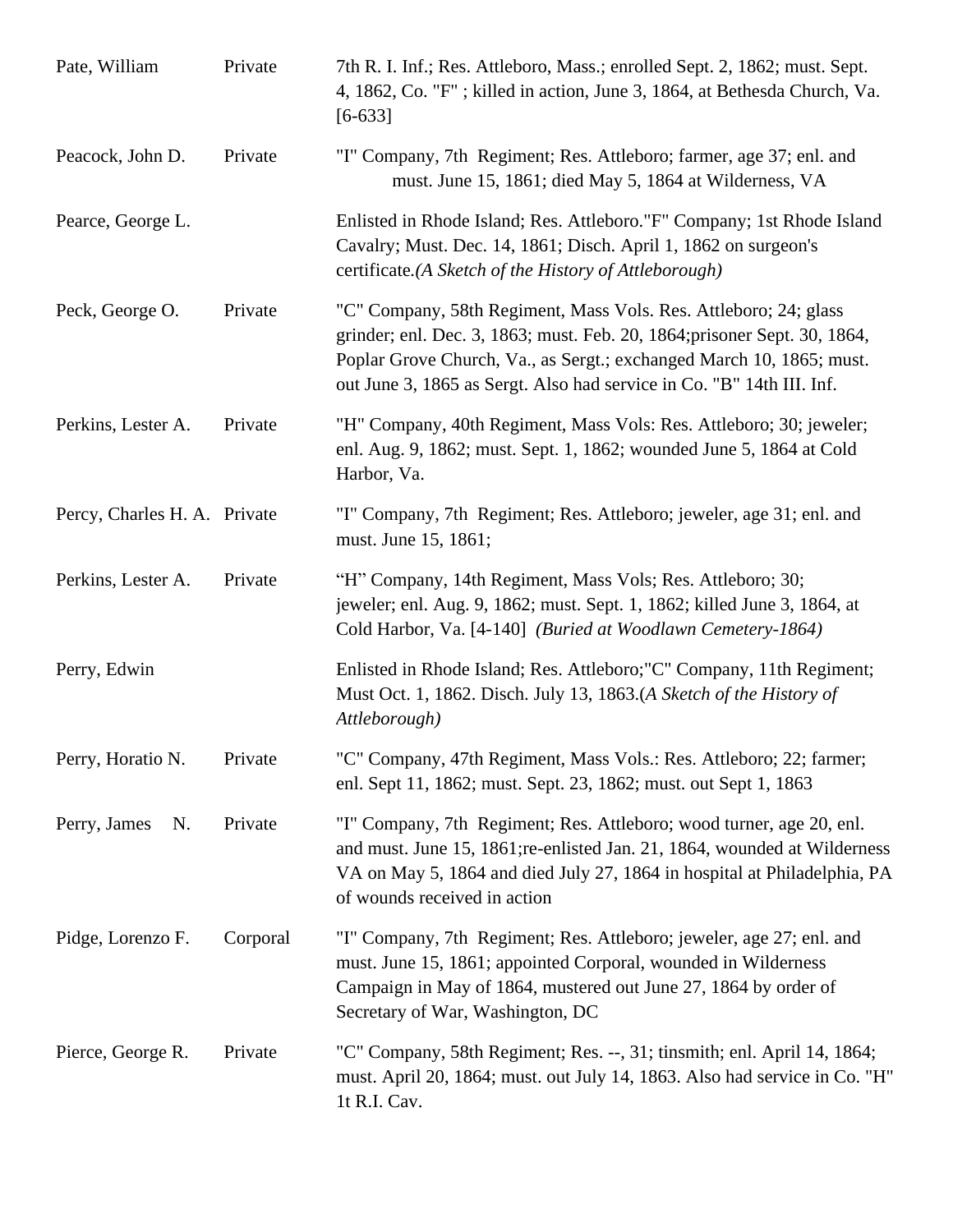| Place, John H.                                            | Private | "G" Company, 58th Regiment; Res. Rhode Island; 18; shoemaker; enl.<br>Dec 25, 1863; must. April 20, 1864; wounded June 3, 1864, Petersburg,<br>VA; disch. for disability July 6, 1865.                                                                                                                                    |
|-----------------------------------------------------------|---------|---------------------------------------------------------------------------------------------------------------------------------------------------------------------------------------------------------------------------------------------------------------------------------------------------------------------------|
| Pike, Eugene C.                                           | Private | "C" Company, 47th Regiment, Mass Vols.: Res. Attleboro; 20;<br>jeweler; enl. Sept 8, 1862; must. Sept. 23, 1862; must. out Sept 1, (Buried<br>at Woodlawn Cemetery-1911)                                                                                                                                                  |
| Potter, Allen I.                                          | Private | "K" Company, 58th Regiment, Mass Vols.: Res. Hopkinton, R.I.; 22;<br>operative; enl. and must. May 3, 1864;                                                                                                                                                                                                               |
| Proezeller, Christian Sergeant<br>disch.<br>U.s.<br>1865, |         | "C" company, 2d U.S. Cav-Res. Washington, D.C.; credit Attleboro; 35;<br>soldier; re-enlist July 13, 1864, Light House Landing, Va for 3 yrs.<br>July 12, 1867 as Ord. Sergt U.S. A. had prior service in Co. "C" 2d<br>Cav. (Record of Enlistments in the Town of Attleboro, from 1861 to<br>published Sept. 1961)       |
| Ransom, Willard                                           | Private | "F" Company, 5th Regiment Cavalry; Res. Gloucester, R.I.; 29; laborer;<br>enl. and must. June 8, 1804; must out Oct. 31, 1864 (Willard or William?)                                                                                                                                                                       |
| Read, Elijah R., Jr.                                      | Private | "I" Company, 24th Regiment, Mass Vols; Res. Attleboro; 34;                                                                                                                                                                                                                                                                |
|                                                           |         | carpenter; enl. Oct. 18, 1861; must Oct 19 1861; disch. Oct 18, 1864.                                                                                                                                                                                                                                                     |
| Read, George R.                                           | Private | "C" Company, 47th Regiment, Mass Vols.: Res. Attleboro; 21; scholar;<br>enl. Sept 8, 1862; must. Sept. 23, 1862; must. out Sept 1, 1863                                                                                                                                                                                   |
| Read, Nathan H.                                           | Private | "I" Company, 24th Regiment, Mass Vols; Res. Attleboro; 18; jeweler;<br>enl. Oct. 18, 1861; must Oct 19 1861; disch. Oct 18, 1864enl. Oct 18<br>1864. Also had service in Co. "D" 1st R. I. Cav. (Buried at Woodlawn<br>Cemetery-1925)                                                                                     |
| Read, Samuel Tyler                                        | Captain | Res. Attleboro; 25; farmer; enlisted Sept. 17, 1861; comm. Captain, Feb.<br>20 1862; must to date. Nov. 15, 1861; comm. Major Aug. 13, 1863; must.<br>Nov. 13, 1863; must. out Dec. 5, 1864 as Major. Brevet Lieut., Colonel,<br>Colonel and Brig. General U.S. Vols. to date March 13, 1863. Died at<br>New Orleans, La. |
| Reed, Frank E.<br>(Record of<br>published Sept.           | Private | Res. Brooklyn, NY.; 21; cooper; draft and must. Sept. 1, 1863;<br>Enlistments in the Town of Attleboro, from 1861 to 1865,<br><i>1961</i> )                                                                                                                                                                               |
| Remlinger, John L.                                        |         | Enlisted in Rhode Island; Res. Attleboro 10th Rhode Island Light Battery;<br>Must. May 26, 1862. Corporal. Must. out August 30, 1862.(A Sketch of<br>the History of Attleboro)                                                                                                                                            |
| Remlinger, William                                        | Private | "I" Company, 7th Regiment; Res. Attleboro; jeweler, age 28; enl. and<br>must. June 15, 1861; died of disease on April 20, 1863 at Falmouth, VA                                                                                                                                                                            |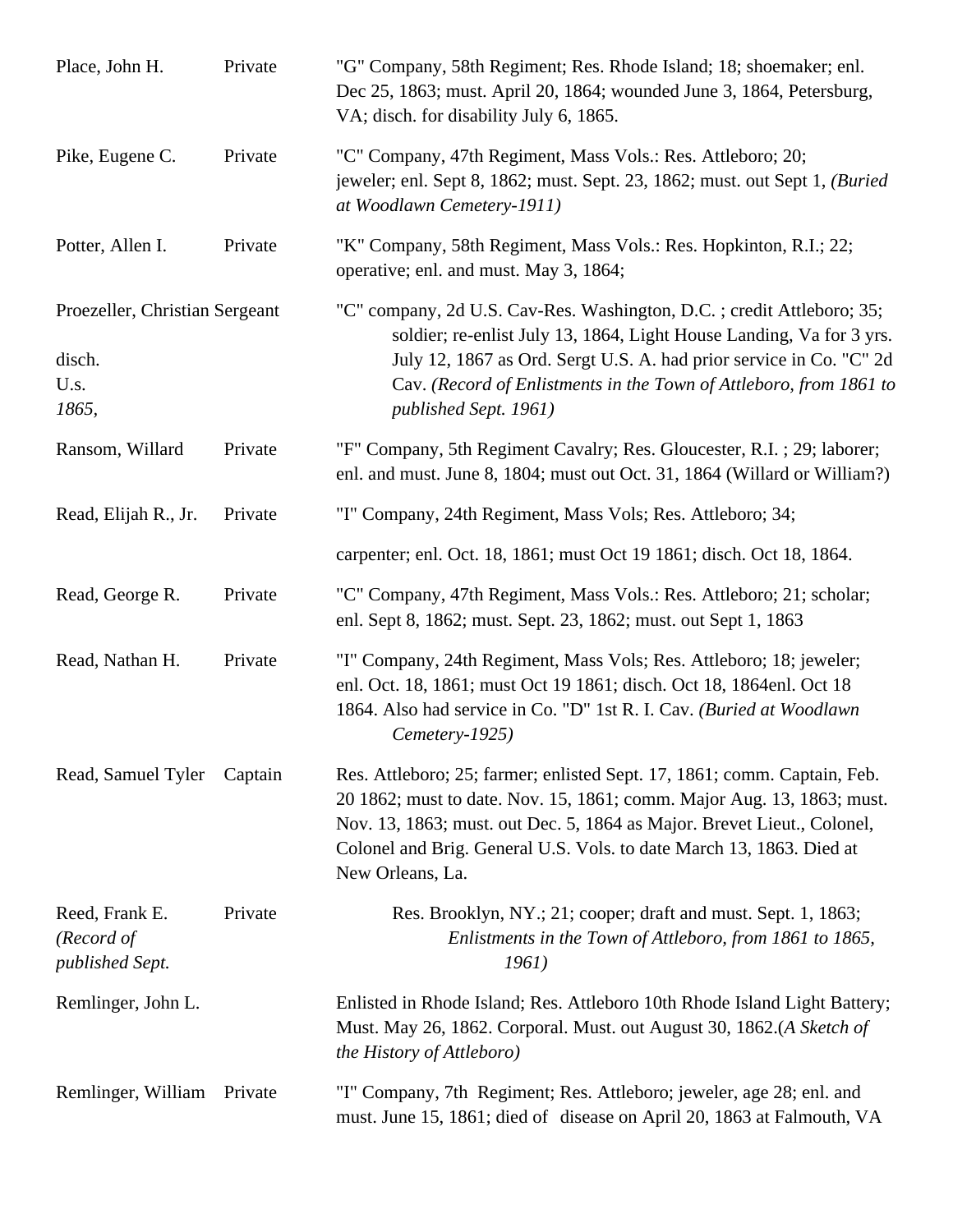| Resubinger, John L.                                 | (Name listed in Record of Enlistments in the Town of Attleboro, from 1861)<br>to $1865$ , published Sept. 1961)                                                                                                         |
|-----------------------------------------------------|-------------------------------------------------------------------------------------------------------------------------------------------------------------------------------------------------------------------------|
| Reynolds, Arthur                                    | (Name listed in Record of Enlistments in the Town of Attleboro, from 1861)<br>to 1865, published Sept. 1961)                                                                                                            |
| Reynolds, Jayson B. Private                         | 10th R.I. Lt. Battery; Res. Attleboro; enrolled and must. May 26, 1862;<br>must out Aug 30, 1862                                                                                                                        |
| Reynolds, John                                      | Enlisted in Rhode Island; Res. Attleboro."F" Company, 5th Artillery;<br>Must. June 10, 1862; Must. out June 10, 1865.(A Sketch of the History of<br>Attleboro)                                                          |
| Reynolds, John                                      | Enlisted in Rhode Island; Res. Attleboro."M" Company, 7th Rhode Island<br>Cavalry; Must. June 18, 1864.(A Sketch of the History of Attleboro)                                                                           |
| Private<br>Reynolds, Ray T.                         | "A" Company, 18th Regiment, Mass Vols; Res. E. Greenwich, R.I.; 19;<br>farmer; enl. Sept 5, 1861; must. Oct. 12, 1861; died of disease, July 10,<br>1862 at Annapolis, Md.                                              |
| Richards, Andrew J. Private                         | "I" Company, 7th Regiment; Res. Attleboro; jeweler, age 25; enl. and<br>must. June 15, 1861; discharged for disability on July 19, 1862 at<br>Harrison's Landing, VA                                                    |
| Richards, Baylies B. Sergeant                       | "I" Company, 7th Regiment; Res. Attleboro; farmer, age 21; enl. and<br>must. June 15, 1861; died of disease on Oc. 4, 1862 at David's Island,<br>NY.                                                                    |
| Richards, Eugene H. 2d Lieut.                       | "H" Company, 40th Regiment, Mass Vols: Res. Attleboro; 18; scholar;<br>comm. 2d Lieut., Aug. 15, 1862; must. Sept. 1, 1862; comm. 1st Lieut.<br>June 2, 1863; not must; resigned and disch., July 6, 1863, as 2d Lieut. |
| Richards, Frank A.<br>Private                       | "D" Company, 3rd Cavalry, Mass Vols. Res. Holliston; 21; jeweler; enl.<br>and must. Jan 4, 1864; disch. Aug. 11, 1865                                                                                                   |
| Richardson, Edgar A. Private<br>Boston,             | "H" Company, 40th Regiment, Mass Vols: Res. Attleboro; 19; clerk;<br>enl. Aug. 9, 1862; must. Sept. 1, 1862; disch., June 24, 1865, at<br><b>MA</b>                                                                     |
| Richardson, Josiah W.<br>Detached<br>of the History | Enlisted in Rhode Island; Res. Attleboro "C" 1st Rhode Island<br>Militia; Must. May 2, 1861. Disch. Aug.2, 1861. (A Sketch<br>of Attleboro)                                                                             |
| Richardson, George A.                               | (Record of Enlistments in the Town of Attleboro, from 1861 to 1865,<br>published Sept. 1961)                                                                                                                            |
| Richardson, William A. Private                      | "I" Company, 7th Regiment; Res. Attleboro ; jeweler, age 22; enl. and<br>must. June 15, 1861;                                                                                                                           |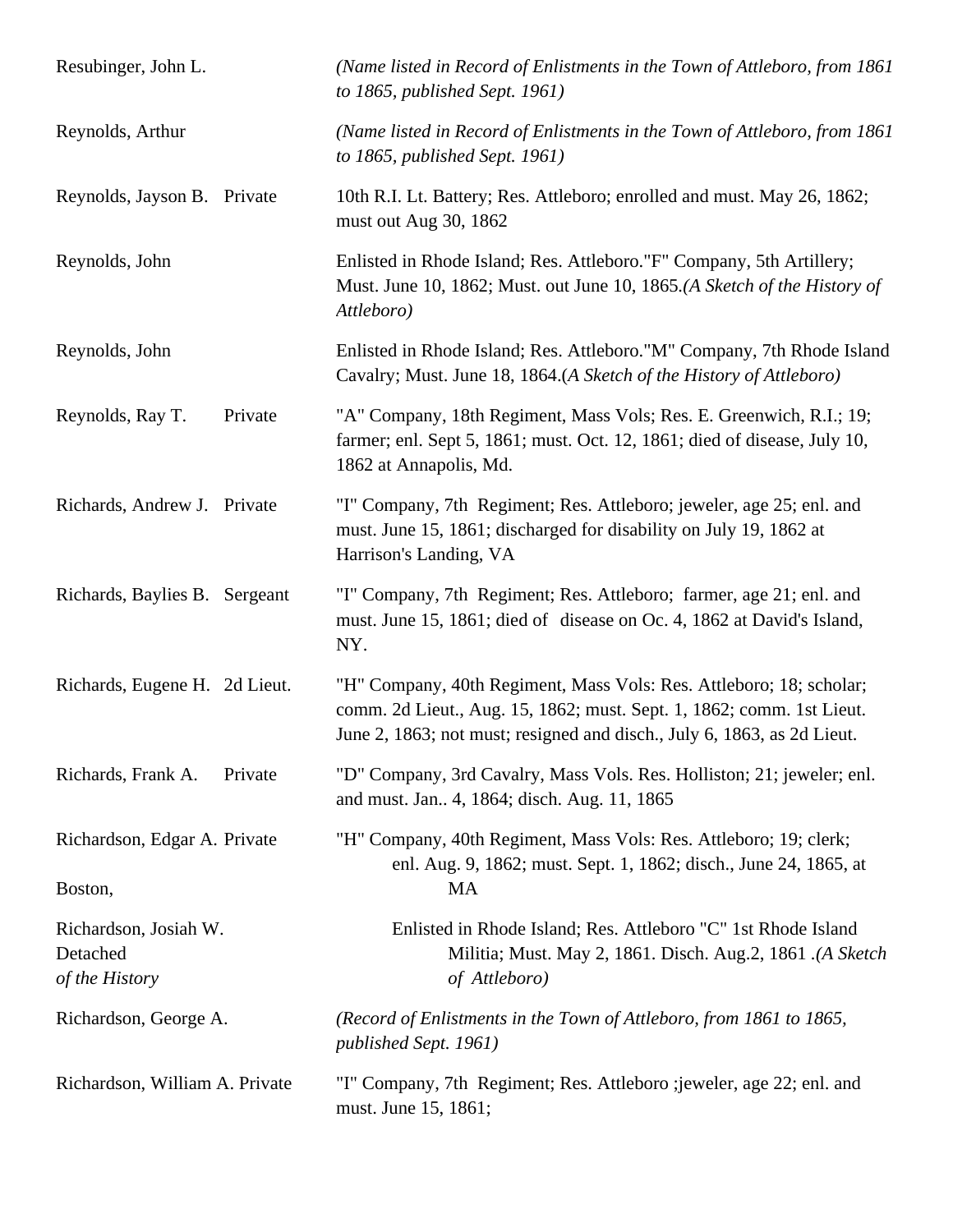| Rogers, Michael                 |          | Enlisted in Rhode Island; Res. Attleboro."M" Company, 7th Rhode Island<br>Cavalry; Must. June 18, 1864. A Sketch of the History of Attleboro)                                                                                                                                                       |
|---------------------------------|----------|-----------------------------------------------------------------------------------------------------------------------------------------------------------------------------------------------------------------------------------------------------------------------------------------------------|
| Rogers, William, H. Private     |          | "H" Company, 40th Regiment, Mass Vols: Res. Attleboro; 21;<br>Jeweler; enl. Aug. 9, 1862; must. Sept. 1, 1862; disch. June 24, 1865, at<br>Boston, MA                                                                                                                                               |
| Rollins, George W.              | Corporal | "I" Company, 7th Regiment; Res. Attleboro; boot maker, age 31; enl. and<br>must. June 15, 1861; appointed Corporal on May 1, 1864, mustered out<br>June 27, 1864                                                                                                                                    |
| Ross, Samuel J.<br>1862. See    | Private  | "I" Company, 7th Regiment, resident of Weymouth, farmer, age 18; enl.<br>and must. June 15, 1861; discharged for disability on April 28,<br>also 38th Mass. Inf. & 1st La. Cavalry.                                                                                                                 |
| Rounds, Enon H.                 | Private  | Res. Mansfield; Farmer; 18; enl. and must. June 15, 1861; disch on<br>Surgeon's Certif. of Disability, Jany 17, 1863 at genl. Hospl(Record of<br>Enlistments in the Town of Attleboro, from 1861 to 1865, published Sept.<br>1961)                                                                  |
| Rounds, Gershom R. Private      |          | "H" Company, 40th Regiment, Mass Vols: Res. Attleboro; 35;<br>carpenter; enl. Aug. 9, 1862; must. Sept. 1, 1862; disch. Sept. 10, 1864,<br>for disability, at Beaufort, S.C.                                                                                                                        |
| Ryonson, Charles E. Private     |          | "B" Company, 18th Regiment, Mass. Vols; Res. East Attleboro; 18;<br>mason; enl. Aug. 10, 1861; must. Aug. 24, 1861; must. out Sept. 2, 1864                                                                                                                                                         |
| Sandland, Thomas G. Sergt.      |          | "C" Company, 47th Regiment, Mass. Vols; Res. Attleboro; 22;<br>bookkeeper; enl. Aug. 16, 1862; must. Sept. 22, 1862; must. out Sept 1,<br>1863.                                                                                                                                                     |
| Savery, Abraham B. 1st Sergeant |          | "I" Company, 7th Regiment; Res. Attleboro; jeweler, age 24; enl. and<br>must. June 15, 1861; died of disease on Dec. 16, 1863 at Brandy Station,<br>VA, buried in Old Kirk Yard, Attleboro, MA.                                                                                                     |
| Savery, Job B.                  | Private  | "H" Company, 40th Regiment, Mass Vols: Res. Attleboro; 21;<br>carpenter; enl. Aug. 9, 1862; must. Sept. 1, 1862; must. out June 16, 1865,<br>as Sergt. (Buried at Woodlawn Cemetery-1886)                                                                                                           |
| Schwartz, George                | Private  | "H" Company, 13th regiment Mass. Vols; Res. New York; clerk; 26; draft.<br>and must. July 27, 1863;                                                                                                                                                                                                 |
| Schlottman, John                | Private  | "E" Company 5th U.s. Cav-Res. Bedford co. Penna; credit Attleboro; 30;<br>soldier; re-enlist July 6, 1864, City Point, Va for 3 yrs. disch July 6, 1867<br>as 1st Sergt. had prior service in Co. "E" 5th U.S. Cav.(Record of<br>Enlistments in the Town of Attleboro, from 1861 to 1865, published |
| Sept.                           |          | 1961)                                                                                                                                                                                                                                                                                               |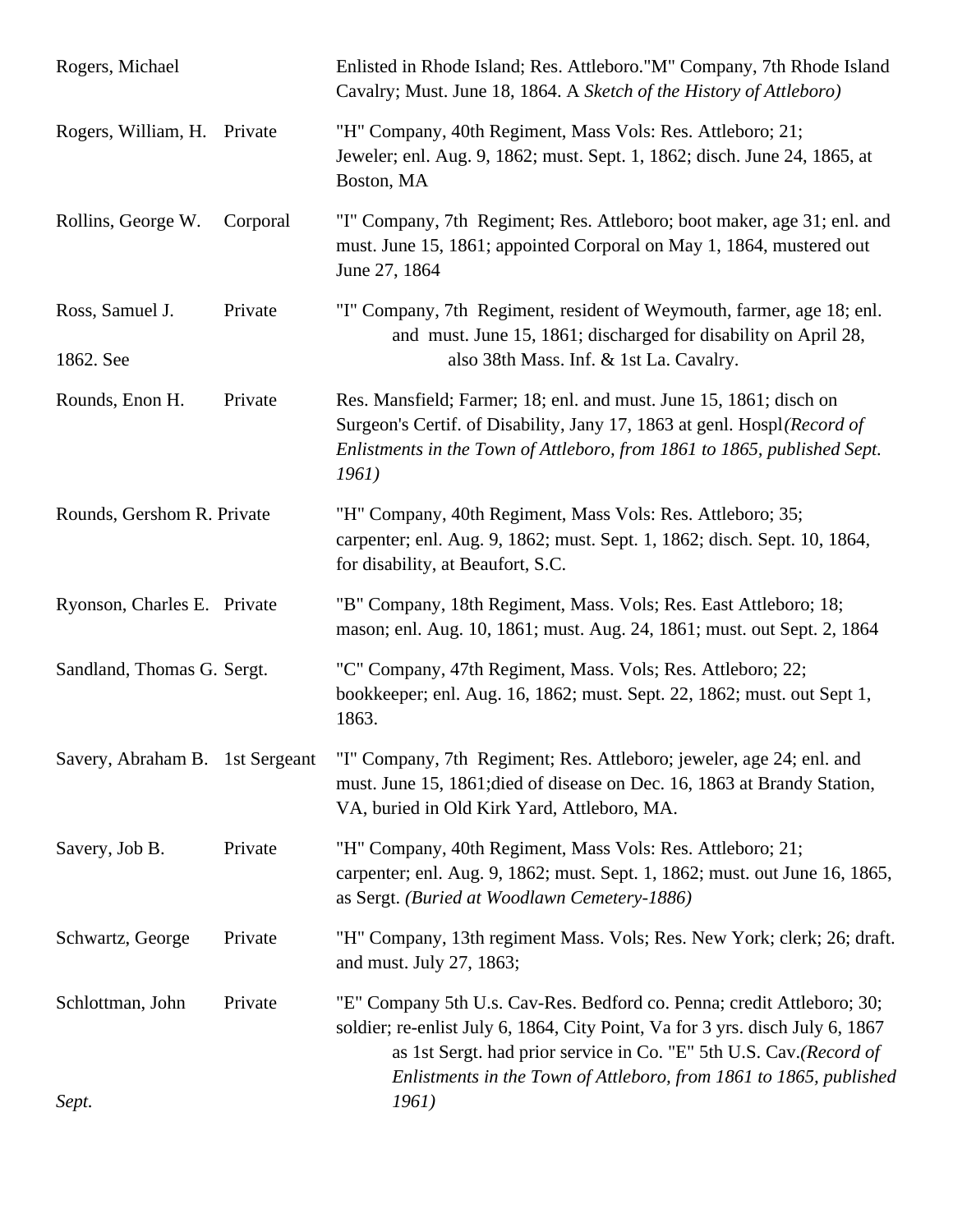| Sears, Albert A.             | Private  | Res. Wrentham; 23; jeweler; enl. Sept 17, 1862; must Oct. 7, 1862; must.<br>out July 7, 1863. (Record of Enlistments in the Town of Attleboro, from<br>1861 to 1865, published Sept. 1961)                                                                          |
|------------------------------|----------|---------------------------------------------------------------------------------------------------------------------------------------------------------------------------------------------------------------------------------------------------------------------|
| Seery, Edward                | Corporal | "I" Company, 7th Regiment; Res. Attleboro; jeweler, age 24; enl. and<br>must. June 15, 1861; transferred to VRC on Sept. 16,1863. See also 21st<br>VRC Co. B.                                                                                                       |
| Shannon, Dennis              | Private  | "I" Company, 7th Regiment; Res. Attleboro; jeweler, age 30; enl. and<br>must. June 15, 1861; discharged for disability on Oct.27, 1862                                                                                                                              |
| Sheridan, Thomas             |          | Enlisted in Rhode Island; Res. Attleboro; Must."D" Company, 2nd<br>Regiment Oct. 31, 1863. At new organization July 13, 1865, absent in<br>hospital sick(A Sketch of the History of Attleborough)                                                                   |
| Shepardson, Edwin G. Private |          | "C" Company, 47th Regiment, Mass Vols.: Res. Attleboro; 20; jeweler;<br>enl. Aug. 16, 1862; must. Sept. 23, 1862; must. out Sept 1, 1863                                                                                                                            |
| Sherman, James               | Private  | "C" Company, 24th Regiment, Mass Vols; res. North Attleboro; 40;<br>jeweler; enl. Sept. 16, 1861; must Sept. 23, 1861; trans. March or April<br>1864, to V.R.C. transf. in Sept. 1864 to Mass; must. out to date Sept. 22,<br>1864 as of 173d Co. 2d Battin, V.R.C. |
| Siedler, Charles             |          | (Name listed in Record of Enlistments in the Town of Attleboro, from 1861)<br>to $1865$ , published Sept. 1961)                                                                                                                                                     |
| Shields, Philip              | Private  | "C" Company, 5th Regiment, Mass Vol. Calv; Res. Attleboro; laborer;<br>39; enl. Jan., 8, 1864; must. Jan., 29, 1864; died Sept. 27, 1864, of<br>disease, at Point Lookout, Md. [6-505]                                                                              |
| Short, James                 | Private  | "H" Company, 40th Regiment, Mass Vols: Res. Attleboro; 23; spinner;<br>enl. Aug. 9, 1862; must. Sept. 1, 1862; wounded June 3, 1864 at Cold<br>Harbor, Va.; in hospital until June 15, 1865, when discharged for<br>disability caused from wounds.                  |
| Slade, Gideon C.             | Private  | "H" Company, 14th Regiment, Mass Vols; Res. Attleboro; 18;<br>bookkeeper; enl. and must. Jan 12, 1864; killed May 20, 1864, near<br>Bermuda Hundred, Va. [4-140]                                                                                                    |
| Slade, Willard E.            | Private  | "H" Company, 40th Regiment, Mass Vols: Res. Attleboro; 37; mason;<br>enl. Aug. 9, 1862; must. Sept. 1, 1862; disch. Jan 28, 1863 for disability,<br>at Boston, Mass.                                                                                                |
| Slater, John                 | Private  | "H" Company, 40th Regiment, Mass Vols: Res. Attleboro; 21;<br>operative; enl. Aug. 9, 1862; must. Sept. 1, 1862; wounded July 20 1864,<br>at Petersburg, VA; must. out June 16, 1865, as Corpl. (Buried at<br>Woodlawn Cemetery-1894)                               |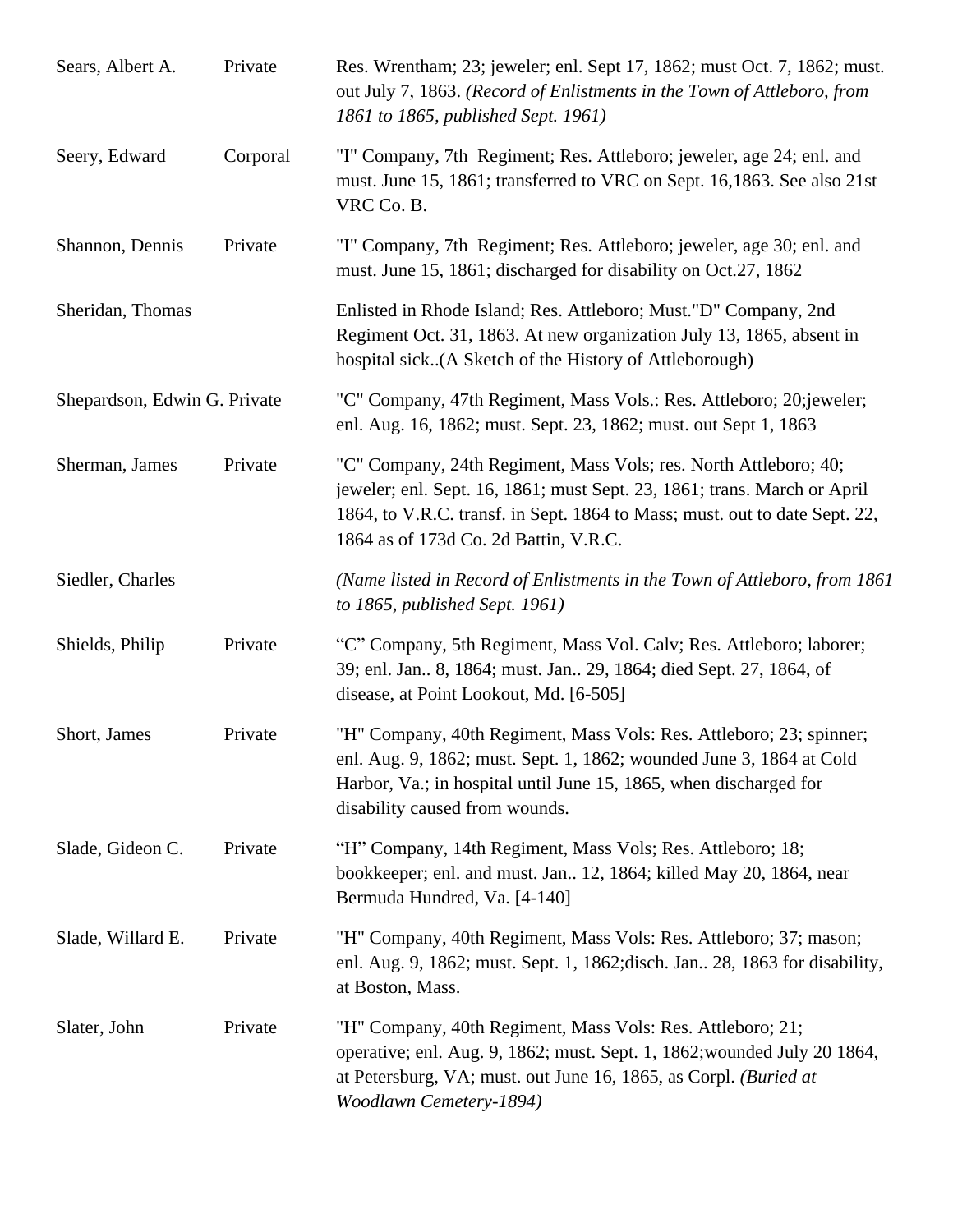| Small, Charles W.        |         | (Name listed in Record of Enlistments in the Town of Attleboro, from 1861)<br>to $1865$ , published Sept. 1961)                                                                                                                                                                 |
|--------------------------|---------|---------------------------------------------------------------------------------------------------------------------------------------------------------------------------------------------------------------------------------------------------------------------------------|
| Smith, Charles<br>the    |         | Enlisted in Rhode Island; Res. Attleboro."D" Company, 5th Heavy<br>Artillery; Must. Dec. 16, 1861. Sergeant, Transf. to Company K March 2,<br>1862. Reenlisted Jan. 9, 1864. Disch. June 26, 1865.(A Sketch of<br>History of Attleboro)                                         |
| Smith, Charles           |         | Enlisted in Rhode Island; Res. Attleboro."E" Company, 1st Rhode Island<br>Detached Militia; Must. May 2, 1861; Disch. Aug. 2, 1861.(A Sketch of<br>the History of Attleboro)                                                                                                    |
| Smith, Daniel H.<br>Run, | Sergt.  | "H" Company, 24 Regiment, Mass Vols; Res. Attleboro; 26; jeweler;<br>enl. Oct 7, 1861; must. Oct 9, 1861; wounded Aug 16, 1864; Deep<br>VA; must. out Oct. 8, 1864 (Buried at Woodlawn Cemetery-1913)                                                                           |
| Smith, Frank G.          | Private | "I" Company, 18th Regiment, Mass Vols; Res. North Attleboro; 17;<br>jeweler; enl. Aug. 6, 1861; must. Aug. 24, 1861; killed Aug. 30, 1862, at<br>2d Bull Run, Va. [2-402]                                                                                                       |
| Smith, George<br>Poplar  | Private | "C" Company, 58th Regiment, Mass Vols. Res. Attleboro; 18; seaman;<br>enl. Feb. 9, 1864; must. Feb. 20, 1864; prisoner Sept. 30, 1864,<br>Grove Church, VA; gained May 22, 1865; must. out July 14, 1865.                                                                       |
| Smith, Granville S.      | Private | "H" Company, 40th Regiment, Mass Vols: Res. Attleboro; 35;<br>blacksmith; enl. Aug. 9, 1862; must. Sept. 1, 1862; must. out June 16,<br>1863. (Buried at Woodlawn Cemetery-1911)                                                                                                |
| Smith, James O.          | Private | "C" Company, 26th Regiment, Mass Vols; Res. Pawtucket, R.I.; 28;<br>laborer; enl. Sept. 28, 2861; must. Oct 18, 1861; prom. Corpl. Nov. 1,<br>1861; re-enlist. Jan. 1, 1864, as Sergt.; must. out Aug. 26, 1865                                                                 |
| Smith, John N.           | Private | "I" Company, 7th Regiment; Res. Attleboro; carpenter, age 47; enl. and<br>must. June 15, 1861; discharged for disability on Oct 9, 1862. Died June<br>10, 1886 and buried by William Streeter Post at Woodlawn Cemetery,<br>Attleboro, Mass. (Buried at Woodlawn Cemetery-1886) |
| Smith, John W            |         | (Name listed in Record of Enlistments in the Town of Attleboro, from 1861)<br>to $1865$ , published Sept. 1961)                                                                                                                                                                 |
| Smith, N. Justin         |         | (Name listed in Record of Enlistments in the Town of Attleboro, from 1861)<br>to 1865, published Sept. 1961)                                                                                                                                                                    |
| Smith, N. John           |         | Enlisted in Rhode Island; Res. Attleboro; 1st Regiment, "D"<br>Company; Must. into service at Washington, D.C. in April, 1861.<br>(A Sketch of the History of Attleboro)                                                                                                        |
| Smith, William H.        | Private | "H" Company, 40th Regiment, Mass Vols: Res. Attleboro; 21; jeweler;<br>enl. Aug. 9, 1862; must. Sept. 1, 1862; wounded June 3, 1864, at Cold                                                                                                                                    |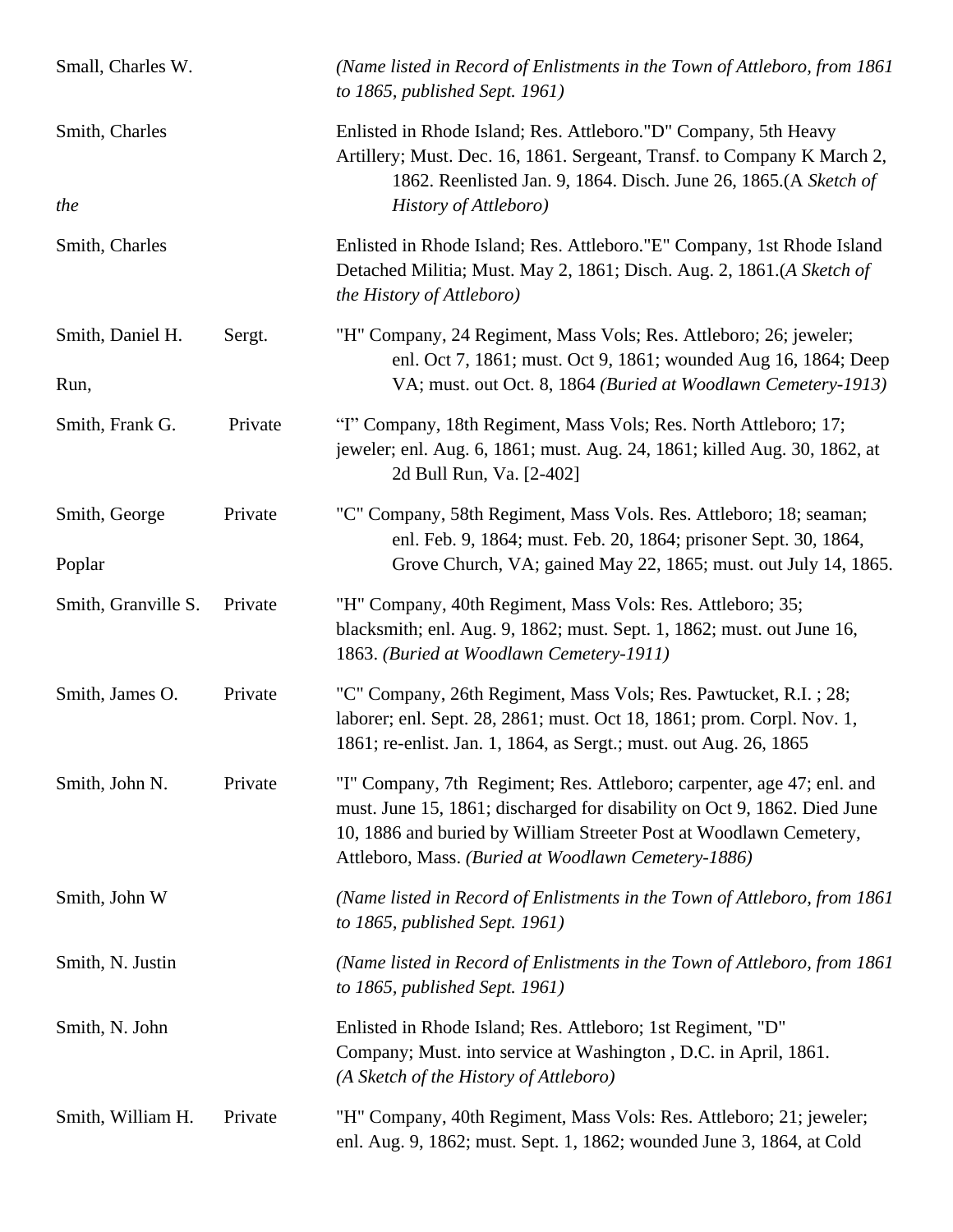|                              |             | Harbor, VA; disch. June 13, 1865, at U.S. Genl. Hospl., Baltimore, MD,<br>while absent wounded.                                                                                                                                     |
|------------------------------|-------------|-------------------------------------------------------------------------------------------------------------------------------------------------------------------------------------------------------------------------------------|
| Snell, Charles W.            | Sergeant    | "I" Company, 7th Regiment; Res. Attleboro; mechanic, age 33; enl. and<br>must. June 15, 1861; wounded Dec. 13, 1862 at Fredericksburg,                                                                                              |
| VA,                          |             | mustered out June 27, 1864 (Buried at Woodlawn Cemetery-1909)                                                                                                                                                                       |
| Solomon, John J.             | Private     | "C" Company, 47th Regiment, Mass Vols.: Res. Attleboro; 18; farmer;<br>enl. Sept 6, 1862; must. Sept. 23, 1862; must. out Sept 1, 1863                                                                                              |
| Spengler, James              | Private     | "E" Company 2d U.s. Cav--Res. Warren Co., Va; credit Attleboro; 30;<br>soldier; re-enlist July 11, 1864, Light House Landing, Va for 3 yrs;<br>Had prior service in Co. "E" 2d U.S. Cav. name also found as James<br>Spangler.      |
| Stanley, Artemas W. Private  |             | "I" Company, 7th Regiment; Res. Attleboro; painter, age 18; enl. and<br>must. June 15, 1861; died of disease on Oct. 7, 1862 at Craney Island                                                                                       |
| Stanley, Frank               | <b>Band</b> | "I" Company, 7th Regiment; Res. Attleboro; jeweler, age 23; enl. and<br>must. June 15, 1861; discharged for disability on July 20, 1862 at<br>Harrison's Landing, VA                                                                |
| Stanley, Stephen             | <b>Band</b> | "I" Company, 7th Regiment; musician, age 19; enl. and must. June 15,<br>1861; discharged Aug. 11, 1862 by order of the War Department                                                                                               |
| Stanley, Timothy A. Private  |             | "D" Company, 3rd. Mass Cavalry, Mass Volunteer Cavalry, Res.<br>Attleboro; 37; farmer; enl. and must. Jan 1, 1864; must. out Sept. 28,<br>1865, as of Co. "D".                                                                      |
| Stanton, Amos C.             | Private     | "C" Company, 47th Regiment, Mass Vols.: Res. Attleboro; 38;<br>blacksmith; enl. Sept 1, 1862; must. Aug. 5, 1863 for promotion. See<br>Officer U.S. Colored Troops,                                                                 |
| Stanton, Frank W.            | Private     | "K" Company, 26th Regiment, Mass Vols; Res. Attleboro; 18;<br>blacksmith; enl. Sept. 14, 1861; must. Oct. 18, 1861; died of disease, Oct.<br>28, 1862, New Orleans, La. [3-118]                                                     |
| Starkey, Augustus A. Private |             | "H" Company, 40th Regiment, Mass Vols: Res. Attleboro; 42,<br>carpenter; enl. Aug. 9, 1862; must. Sept. 1, 1862; must. out June 16,<br>1865.                                                                                        |
| Starkey, Charles H.          |             | Enlisted in Rhode Island; Res. Attleboro. 10th Rhode Island Light Battery;<br>Must. May 26, 1862. Corporal. Discharged Aug. 30, 1862. (Died in<br>Boston.).(A Sketch of the History of Attleborough)                                |
| Starkey, Lemuel T.           | Captain     | "C" Company, 47th Regiment, Mass. Vols; Res. Attleboro; merchant,<br>46; comm. Sept. 12, 1862; must. Sept. 23, 1862; resigned and disch. Jan<br>27, 1863, at New Orleans, La, for disability. (Buried at Woodlawn<br>Cemetery-1895) |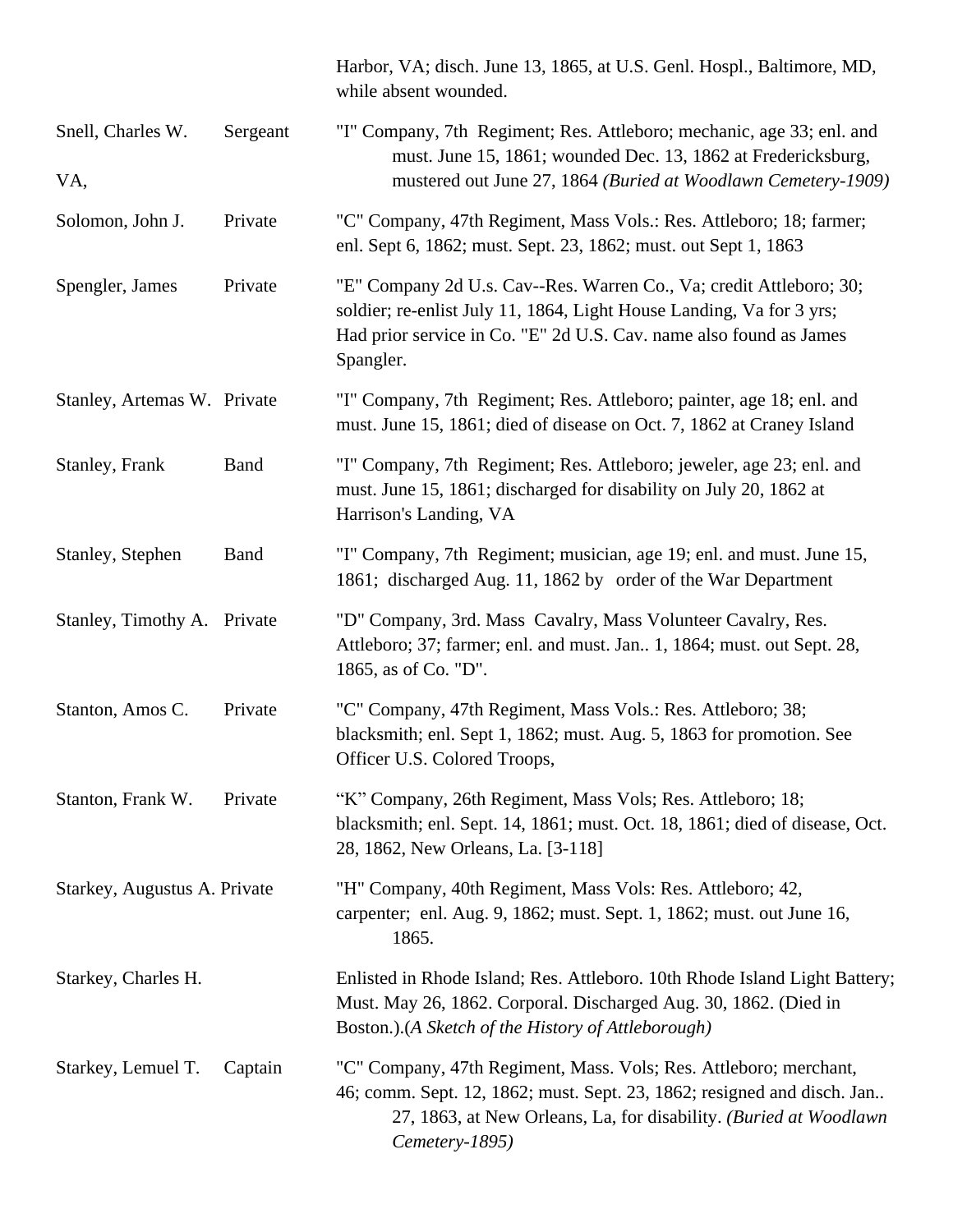| Stone, William M.           | Private  | "C" Company, 47th Regiment, Mass. Vols. Res. Attleboro; bonnet<br>presser; 36; enl. Sept. 8, 1862; must. Sept. 23, 1862; must. out Sept 1,<br>1863 (Buried at Woodlawn Cemetery-1921)                                                                                                              |
|-----------------------------|----------|----------------------------------------------------------------------------------------------------------------------------------------------------------------------------------------------------------------------------------------------------------------------------------------------------|
| Streeter, Henry A.          | Sergt.   | "H" Company, 40th Regiment, Mass Vols: Res. Attleboro; 27; jeweler;<br>enl. Aug. 9, 1862; must. Sept. 1, 1862; comm. 1st Lieut., Sept. 7, 1864<br>from 1st Sergt.; must. Dec. 4, 1864; must. out June 16, 1865, as 1st Lieut.<br>of Co. "E".                                                       |
| Streeter, John F.           | Private  | "H" Company, 40th Regiment, Mass Vols: Res. Attleboro; 24; jeweler;<br>enl. Aug. 9, 1862; must. Sept. 1, 1862; Comm. 1st. Lieut. from Sergt.,<br>Dec. 1, 1864; must. Jan 16, 1865; must. out June 16, 1865; as 1st Lieut.<br>of Co. "G"; Brevet Captain U.S. vols. to date April 9, 1865.          |
| Streeter, William H.        | Private  | "H" Company, 24th Regiment, Mass Vols; Res. Attleboro; 18; farmer;<br>enl. Oct. 15, 1861; must. Oct 19, 1861; re-enlist. Jan 4, 1864, as Corpl.;<br>prom. Sergt., May 1, 1864; killed Aug. 16, 1864, Deep Run, Va. [2-822]                                                                         |
| Steward, George W.          |          | (Name listed in Record of Enlistments in the Town of Attleboro, from 1861<br>to $1865$ , published Sept. 1961)                                                                                                                                                                                     |
| Sturtevant, Edward          |          | (Name listed in Record of Enlistments in the Town of Attleboro, from 1861)<br>to 1865, published Sept. 1961)                                                                                                                                                                                       |
| Sullivan, Michael           | Private  | "F" Company, 2nd Regiment, Mass. Vols; Res. Blackstone; 20; operative;<br>enl. and must. Aug. 23, 1864 and must. Aug. 23, 1864; disch, June 26,<br>1865, Newbern, N.C. See C. "K" 51st Mass Inf. (9 mos.)                                                                                          |
| Sunderland, Alvin t.        |          | Enlisted in Rhode Island; Res. Attleboro; "D" Company, 2nd Regiment,<br>Must. Oct. 31, 1863. Discharged at new organization July 13,<br>1865.(A Sketch of the History of Attleborough)                                                                                                             |
| Swartz, George              |          | (Name listed in Record of Enlistments in the Town of Attleboro, from 1861)<br>to $1865$ , published Sept. 1961)                                                                                                                                                                                    |
| Sweeney, William J. Private |          | "H" Company 5th U.S. Cav-Res. New York; credit Attleboro- 20; soldier;<br>re-enlist July 15, 1864, Light House Point, Va for 3 yrs; disch July 13,<br>1867. Had prior service in Co. "H" 5th U.S. Cav.(Record of Enlistments in<br>the Town of Attleboro, from 1861 to 1865, published Sept. 1961) |
| Sweet, Ansel L.             |          | Enlisted in Rhode Island; Res. Attleboro; "H" Company, 2nd Regiment;<br>Must. Oct. 13, 1862. Corporal. Discharged July 29, 1863. (A Sketch of the<br>History of Attleboro)                                                                                                                         |
| Sweet, Thomas C.            | Sergeant | "I" Company, 7th Regiment; mechanic, age 33, enl. and must. June 15,<br>1861; wounded May 6, 1864 at Wilderness, VA, mustered out June 27,<br>1864                                                                                                                                                 |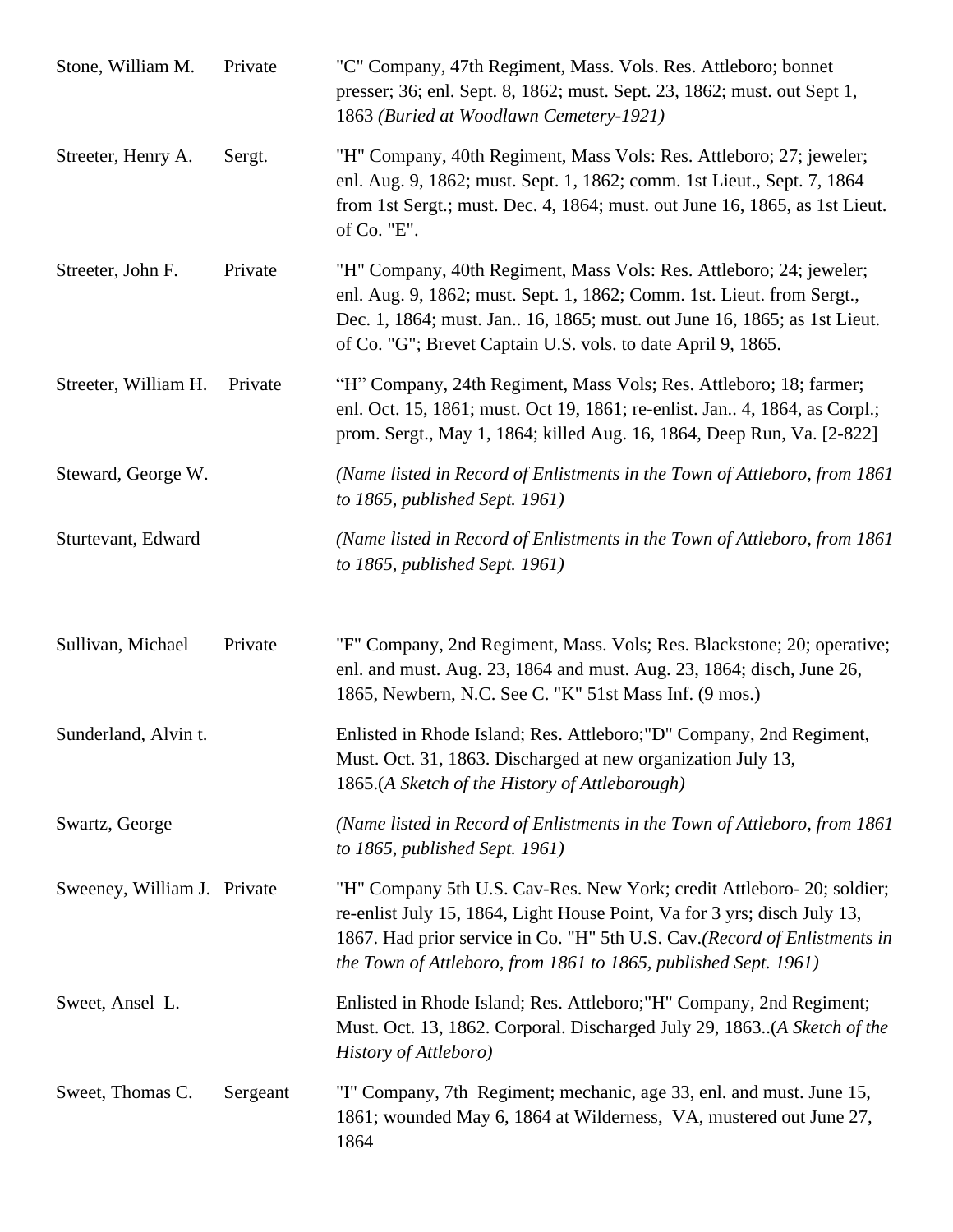| Sweetland, Thomas          | Private | "C" Company, 26th Regiment, Mass Vols; Res. Cumberland, R.I.; 37;<br>farmer; enl. Oct. 19, 1861; must. Oct. 23, 1861; re-enlist. March 24, 1864;<br>must. out Aug. 26, 1865. |
|----------------------------|---------|------------------------------------------------------------------------------------------------------------------------------------------------------------------------------|
| Swift, William             | Private | "C" Company 3rd Cavalry, Mass. Vols. Res. Pawtucket, R.I. 21,<br>Jeweler; enl. and must. Jan. 6, 1864; must. out Sept. 28, 1865 as of Co.<br>"C"                             |
| Sylvester, Eben L.         | Private | "I" Company, 7th Regiment jeweler, age 25; enl. and must. June 15,<br>1861; discharged for disability on Sept. 13, 1861.                                                     |
| Tappan, Ephraim H. Private |         | "C" Company, 47th Regiment, Mass Vols.: Res. Attleboro; 27;<br>jeweler; enl. Aug. 30, 1862; must. Sept. 23, 1862; must. out Sept 1, 1863                                     |
| Terrill, Charles F.        |         | (Name listed in Record of Enlistments in the Town of Attleboro, from 1861)<br>to $1865$ , published Sept. 1961)                                                              |
| Thacher, William T.        |         | Enlisted in Rhode Island; Res. Attleboro; "G" Company, 4th Regiment;<br>Must. August 15, 1862. Wounded. Served in Commissary Dept.                                           |
| Died in<br>the History of  |         | Boston July 15, 1884. Buried in Old Kirk Yard. (Sketch of<br>Attleboro)                                                                                                      |

| Thayer, Abiatha H.            | Private | "H" Company, 14th Regiment, Mass Vols; Res. Attleboro; 36;<br>carpenter; enl. Aug. 9, 1862; must. Sept. 1, 1862; wounded May 20, 1864,<br>near Bermuda Hundred, Va.; died June 8, 1864, of wounds, at Chesapeake<br>Hospl., Fort Monroe, Va. [4-141]      |
|-------------------------------|---------|-----------------------------------------------------------------------------------------------------------------------------------------------------------------------------------------------------------------------------------------------------------|
| Thayer, John J.               | Private | "I" Company, 7th Regiment; Res. Attleboro; jeweler, age 30; enl. and<br>must. June 15, 1861; discharged for disability on Dec. 24, 1863 (Buried at<br><b>Woodlawn Cemetery-1909)</b>                                                                      |
| Thayer, Lorenzo J.            | Private | "C" Company, 47th Regiment, Mass Vols; 33; jeweler; enl. Sept. 9, 1862;<br>must. Sept 23, 1862; died Aug. 16, 1863 at Cleveland, Ohio (Buried at<br>Woodlawn Cemetery-1864)                                                                               |
| Thomas, John                  | Private | "C" Company, 24th Regiment, Mass Vols; Res. Attleboro Falls; 32;<br>jeweler; enl. Sept. 9, 1861; must. Sept. 23, 1861; killed March 14, 1862,<br>Newbern, N. C. [2-795]                                                                                   |
| Thompson, James W. 1st Lieut. |         | "I" Company, 7th Regiment; Res. Attleboro; bookkeeper, age 27; enl.<br>and must. June 15, 1861; appointed Quartermaster Sergeant on Dec. 5,<br>1861, commissioned 2nd Lieutenant June 11, 1863, mustered out June 27,<br>1864 as 1st Lieutenant of Co. F. |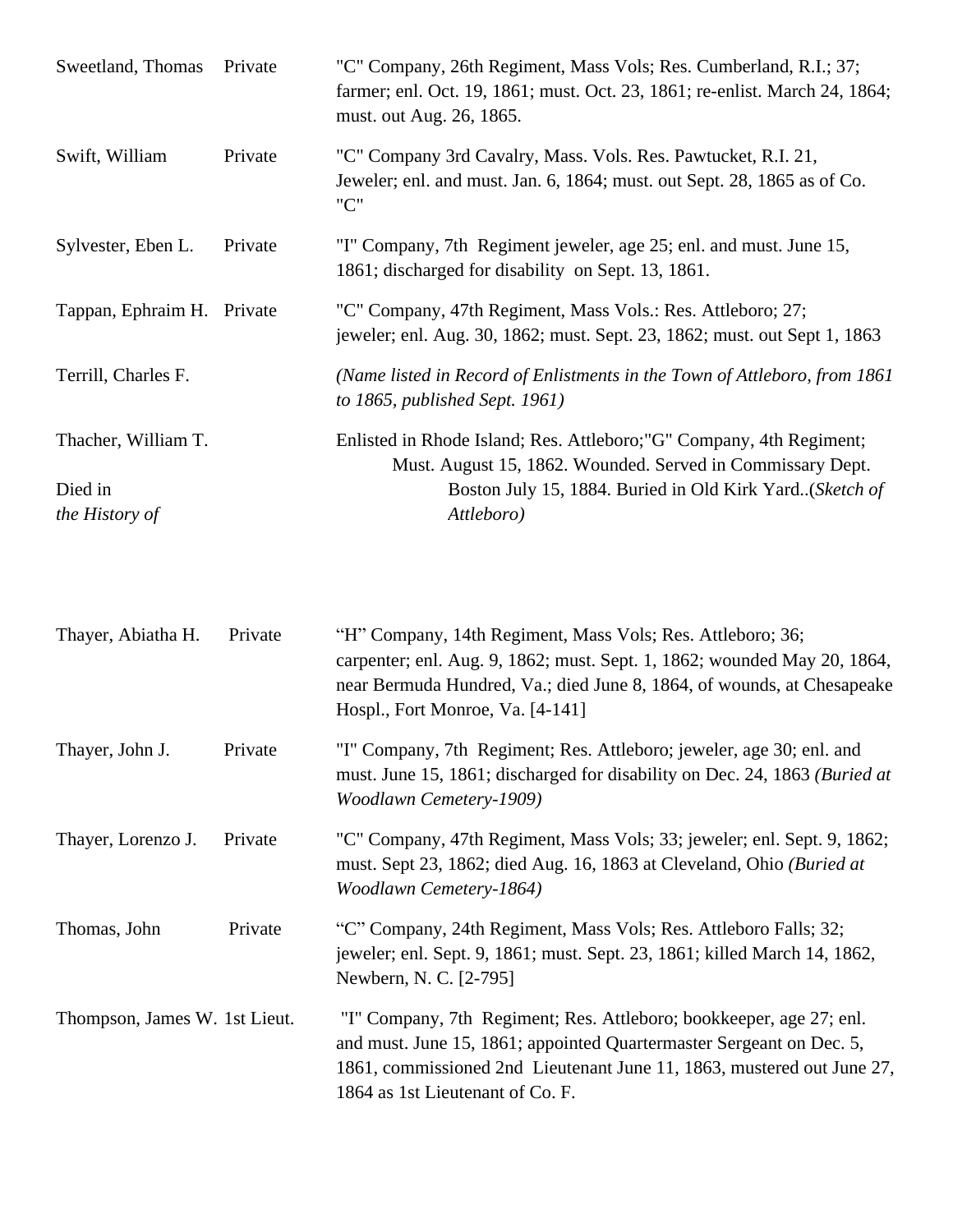| Thompson, Samuel                | Corporal | "I" Company, 7th Regiment; Res. Attleboro; jeweler, age 21; enl. and<br>must. June 15, 1861 appointed Corporal May 1, 1864, mustered out June<br>27, 1864 (Buried at Woodlawn Cemetery-1913)                         |
|---------------------------------|----------|----------------------------------------------------------------------------------------------------------------------------------------------------------------------------------------------------------------------|
| Thompson, Thomas                | Private  | "H" Company 24th Regiment, Mass Vols; Res. Attleboro; 18; jeweler;<br>enl. Oct 21, 1861; must. Oct 23, 1861; wounded Aug. 16, 1864, Deep Run<br>VA; disch. Oct 22, 1864 as Corpl. (Buried at Woodlawn Cemetery-1882) |
| Thornton, Arthur W. Private     |          | "C" Company, 26th Regiment, Mass Vols; Res. Pawtucket, R.I.; 28,<br>teamster; enl. Sept. 28, 2861; must. Oct. 23, 1861; wounded Sept. 19,<br>1864; disch. to date June 3, 1865                                       |
| Tillson, Ichabod A.<br>co. I on | Private  | "I" Company, 7th Regiment; Res. Attleboro; mustered in Feb. 19, 1862,<br>resident of Carver, farmer, age 322, transferred to 37th Mass. Inf.<br>June 15, 1864. See also 37th Reg. Co. I.                             |
| Tirrell, Charles F.             | Private  | "I" Company, 7th Regiment; Res. Attleboro; jeweler, age 19; enl. and<br>must. June 15, 1861 died Dec. 16, 1862 from wounds at Fredericksburg,<br>VA on Dec. 13, 1862                                                 |
| Tisdale, Frank, H.              | Private  | "I" Company, 7th Regiment; Res. Attleboro; jeweler, age 18; enl. and<br>must. June 15, 1861 wounded July 3, 1863 at Gettysburg, PA, mustered<br>out Oct. 5, 1864                                                     |
| Tisdale, James B.               | Private  | "I" Company, 7th Regiment; Res. Attleboro; jeweler, age 27; enl. and<br>must. June 15, 1861 wounded May 3, 1863 at Fredericksburg, VA, died<br>May 11, 1863 at Washington, DC of wounds received in action.          |
| Titus, George L.                |          | (Name listed in Record of Enlistments in the Town of Attleboro, from 1861)<br>to 1865, published Sept. 1961)                                                                                                         |
| Tourtellotte, George Private    |          | "C" Company, 58th Regiment, Mass Vols. Res. Attleboro; 18; laborer;<br>enl. Jan 1, 1864; must. Feb. 20, 1864; must. July 14, 1865.                                                                                   |
| Tripp, George                   |          | (Name listed in Record of Enlistments in the Town of Attleboro, from 1861)<br>to $1865$ , published Sept. 1961)                                                                                                      |
| Tucker, Daniel L.               | Private  | "D" Company, 2d R.I. Inf.; Res. Attleboro; enrolled and must June 5,<br>1861; wounded June 25, 1862 at Fredericksburg, VA; disch. for wounds,<br>Dec. 30, 1862                                                       |
| Tucker, Frank M.                | Corpl    | "D" Battery; 1st R.I. Lt. Arty; Res. Attleboro; enrolled and must Sept 4,<br>1861; re-enlist Jan., 30, 1864; prom. Sergt. date not shown; applied. 2d<br>Lieut. June 12, 1865; not must; must. out July 17, 1865.    |
| Tucker, Roscoe L.               | Private  | "C" Company, 47th Regiment, Mass Vols.: Res. Attleboro; 18; mason;<br>enl. Sept 6, 1862; must. Sept. 23, 1862; must. out Sept 1, 1863.                                                                               |
| Tuffy, Thomas                   | Private  | "H" Company, 5th U.S. Cav--Res. Oswego, N.Y>; credit Attleboro; 30<br>Soldier; re-enlist July 9, 1864, City Point, Va; for 3 yrs; Had prior service                                                                  |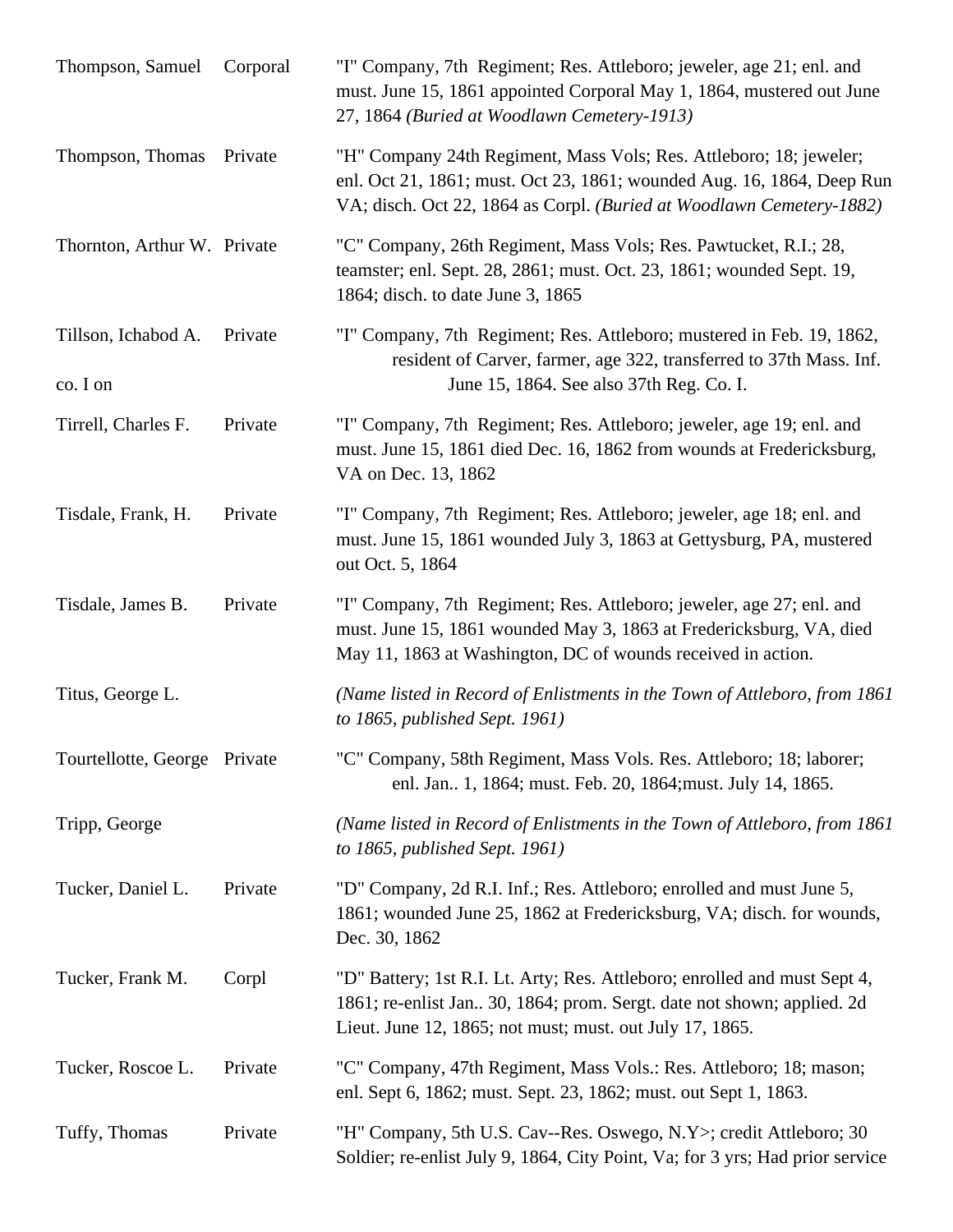|                                                   |         | in Co. "H" 5th U.S. Cav. Name also borne as Thomas Tuffey. (Record of<br>Enlistments in the Town of Attleboro, from 1861 to 1865, published Sept.<br>1961)                                                                                                                 |
|---------------------------------------------------|---------|----------------------------------------------------------------------------------------------------------------------------------------------------------------------------------------------------------------------------------------------------------------------------|
| Varran, Augustus D. Private                       |         | "C" Company, 47th Regiment, Mass Vols.: Res. Attleboro; 34;<br>jeweler; enl. Sept 6, 1862; must. Sept. 23, 1862; must. out Sept 1, 1863                                                                                                                                    |
| Vickery, Otis H.                                  |         | (Name listed in Record of Enlistments in the Town of Attleboro, from 1861)<br>to 1865, published Sept. 1961)                                                                                                                                                               |
| Voss, Frederick                                   |         | (Name listed in Record of Enlistments in the Town of Attleboro, from 1861)<br>to 1865, published Sept. 1961)                                                                                                                                                               |
| Wade, William 1st Lieutenant                      |         | "I" Company, 7th Regiment; Res. Attleboro; bookkeeper, age 21; enl. and<br>must. June 15, 1861 appointed 1st Sergeant, commissioned 2nd Lieutenant<br>on Oct. 25, 1862, commissioned 1st Lieutenant May 4, 1863, mustered out<br>June 27, 1864 as 1st Lieutenant of Co. C. |
| Walcott, William H.                               |         | Enlisted in Rhode Island; Res. Attleboro.1st Rhode Island Light Battery;<br>Must. May 2, 1861. Must. out Aug. 6, 1861. Honorably discharged June 7,<br>1861 to accept a commission in 17th Infantry Regular Army.(A Sketch of<br>the History of Attleboro)                 |
| Wales, Abijah T.                                  | Private | "H" Company, 40th Regiment, Mass Vols: Res. Attleboro; 291<br>blacksmith; enl. Aug. 9, 1862; must. Sept. 1, 1862; trans. to 2d Mass.<br>Cav., order War Dept., Dec. 1862. See Co. "B" 2d Mass. Cav. (Buried at<br><b>Woodlawn Cemetery-1912)</b>                           |
| Walker, Lewis                                     | Private | "C" Company 5th Regiment Cavalry; Res. Attleboro; 22; seaman; enl.<br>Dec. 29, 1863; must. Jan. 29, 1864; must. out Oct. 21, 1865, as Bugler.                                                                                                                              |
| Wallace, George F.                                | Private | "I" Company, 24th Regiment Mass. Vols; Res. Attleboro; 18;<br>machinist; enl. Oct 18, 1861; must. Oct 23, 1861; re-enlist. Jan. 2, 1864.<br>prom. Corpl. Aug. 16, 1864; must. out Jan 20, 1866.                                                                            |
| Wallace, Elliott M.<br>V.R.C.<br>Washington, D.C. | Private | "H" Company, 40th Regiment, Mass Vols: Res. Attleboro; 19; clerk;<br>enl. Aug. 9, 1862; must. Sept. 1, 1862; transf. April 10, 1864, to<br>must. out Aug. 1, 1865 as of Co. "I" 6th V.R.C., at<br>(Buried at Woodlawn Cemetery-1867)                                       |
| Wallis, Charles O.                                | Private | "H" Company, 18th Regiment, Mass Vols; Res. East Attleboro; 18;<br>mechanic; enl. Aug 22, 186; must. August 24, 1861; must. out Sept 2,<br>1864.                                                                                                                           |
| Watson, Henderson H. Private                      |         | "I" Company, 7th Regiment; Res. Attleboro; jeweler, age 22; enl. and<br>must. June 15, 1861; transferred Feb. 21, 1862 to Western Gunboat<br>Flotilla. See also U.S. Navy.                                                                                                 |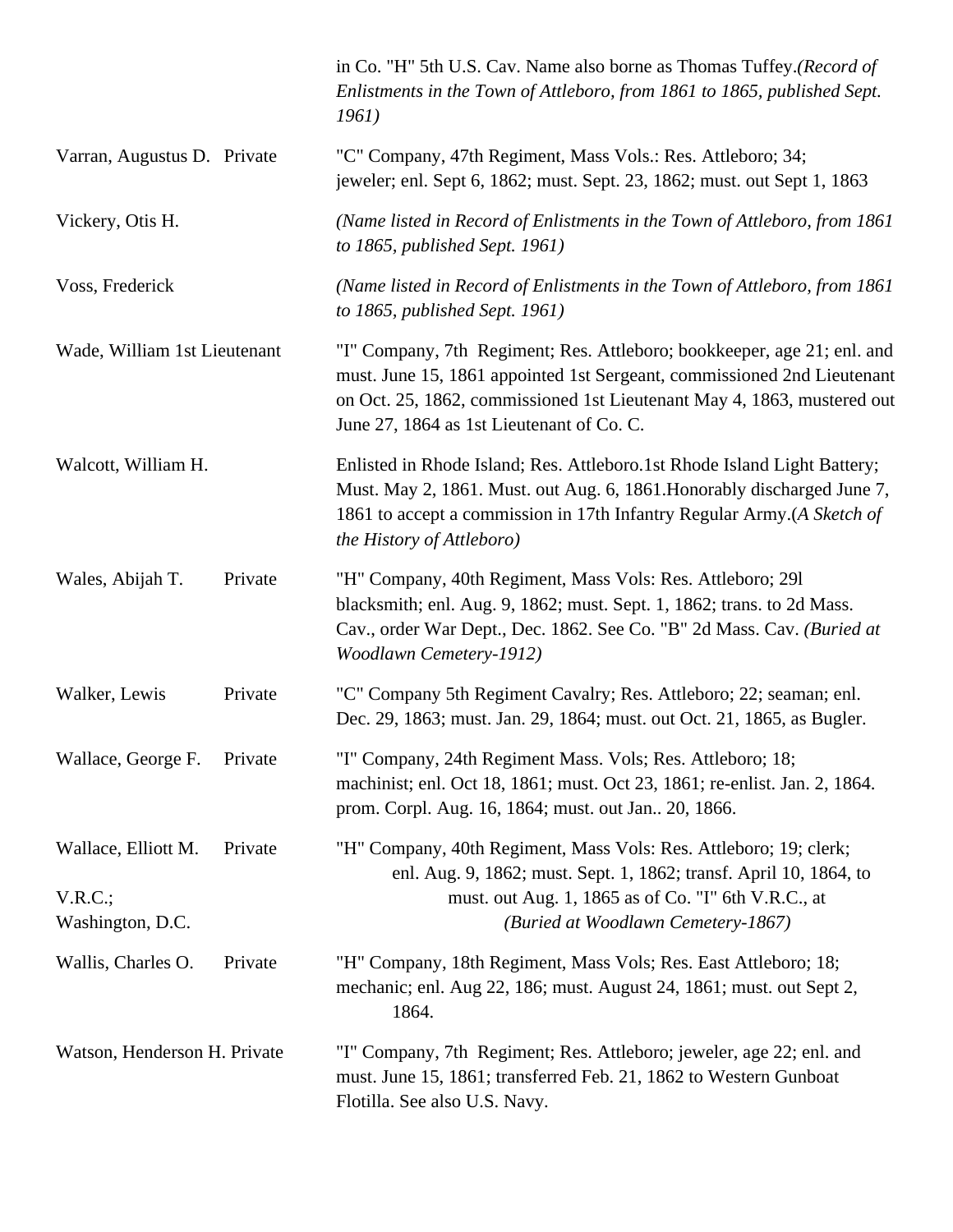| Weaver, Charles H. Private  |          | "H" Company, 40th Regiment, Mass Vols: Res. Attleboro; 22;<br>machinist; enl. Aug. 9, 1862; must. Sept. 1, 1862; disch. Aug. 18, 1863 for<br>disability, at Alexandria, Va. (Buried at Woodlawn Cemetery-1921)                                              |
|-----------------------------|----------|-------------------------------------------------------------------------------------------------------------------------------------------------------------------------------------------------------------------------------------------------------------|
| Weaver, Manfred H. Landsman |          | Served on Reg. Ship OHIO to Sept. 6, 1864 when transf. to the<br>POTOMAC; Res. Boston, credit Attleboro. 21; teamster, Assigned to<br>gunboat GLENA in Gulf Squadron. Enlisted Aug. 27, 1861.                                                               |
| Discharged<br>of Attleboro) |          | June 12, 1865. Died Feb. 14, 1877. (A Sketch of the History                                                                                                                                                                                                 |
| Webster, William            |          | (Buried at Woodlawn Cemetery-1903)U.S. Navy                                                                                                                                                                                                                 |
| Weis, Jacob                 | Private  | "C" Company, 24th Regiment, Mass Vols.: Res; North Attleboro; 30<br>Jeweler; enl. Sept 12, 1861; must. Sept 14, 1861; re-enlist Jan. 4, 1864;<br>must. out Jan 30, 1866                                                                                     |
| Wetherell, Chas. H.         | Private  | Res. Norton; 24; carpenter; enl. Sept. 19, 1862; must out Sept. 23, 1862;<br>(Buried at Woodlawn Cemetery-1896 co F4th mass.                                                                                                                                |
| Wexel, Henry                |          | (Name listed in Record of Enlistments in the Town of Attleboro, from 1861)<br>to 1865, published Sept. 1961)                                                                                                                                                |
| Whaley, John A.             | Private  | "I" Company, 7th Regiment; Res. Attleboro; jeweler, age 26; enl. and<br>must. June 15, 1861 wounded May 3, 1863 at Fredericksburg, VA,<br>discharged for disability Oct. 9, 1863 for wounds received in                                                     |
| action                      |          |                                                                                                                                                                                                                                                             |
| Wheaton, M.O.               |          | (Name listed in Record of Enlistments in the Town of Attleboro, from 1861)<br>to $1865$ , published Sept. 1961)                                                                                                                                             |
| Whipple, Herbert E. Private |          | "C" Company, 58th Regiment, Mass Vols. Res. Attleboro; 18; farmer;<br>enl. Jan., 25, 1864; must. Feb. 20, 1864; wounded May 12, 1864,<br>Spottsylvania, VA; must. out May 22, 1865.                                                                         |
| White, Henry M.             | Private  | "I" Company, 7th Regiment; Res. Attleboro; jeweler, age 21; enl. and<br>must. June 15, 1861; mustered out June 27, 1864                                                                                                                                     |
| White, John G.              | Sergeant | Res. Attleborough; farmer; 39; enl. Sept. 6, 1862; must. Sept 23, 1862;<br>must out Sept 1, 1863(Buried at Woodlawn Cemetery) (Record of<br>Enlistments in the Town of Attleboro, from 1861 to 1865, published                                              |
| Sept.                       |          | 1961)                                                                                                                                                                                                                                                       |
| White, Otis                 | Private  | "H" Company, 40th Regiment, Mass Vols: Res. Attleboro; 23; teacher;<br>enl. Aug. 9, 1862; must. Sept. 1, 1862; transf. April 25, 1864 to V.R.C.;<br>disch, July 6, 1865, as of Co. "A" 6th V.R.C. at Cincinnati, Ohio (Buried<br>at Woodlawn Cemetery-1890) |
| Whitney, Horace M. Private  |          | "C" Company, 58th Regiment, Mass Vols; Res. Attleboro; 18; farmer; enl.<br>Jan., 25, 1864; must. Feb 20, 1864; wounded June 3, 1864, cold Harbor,                                                                                                           |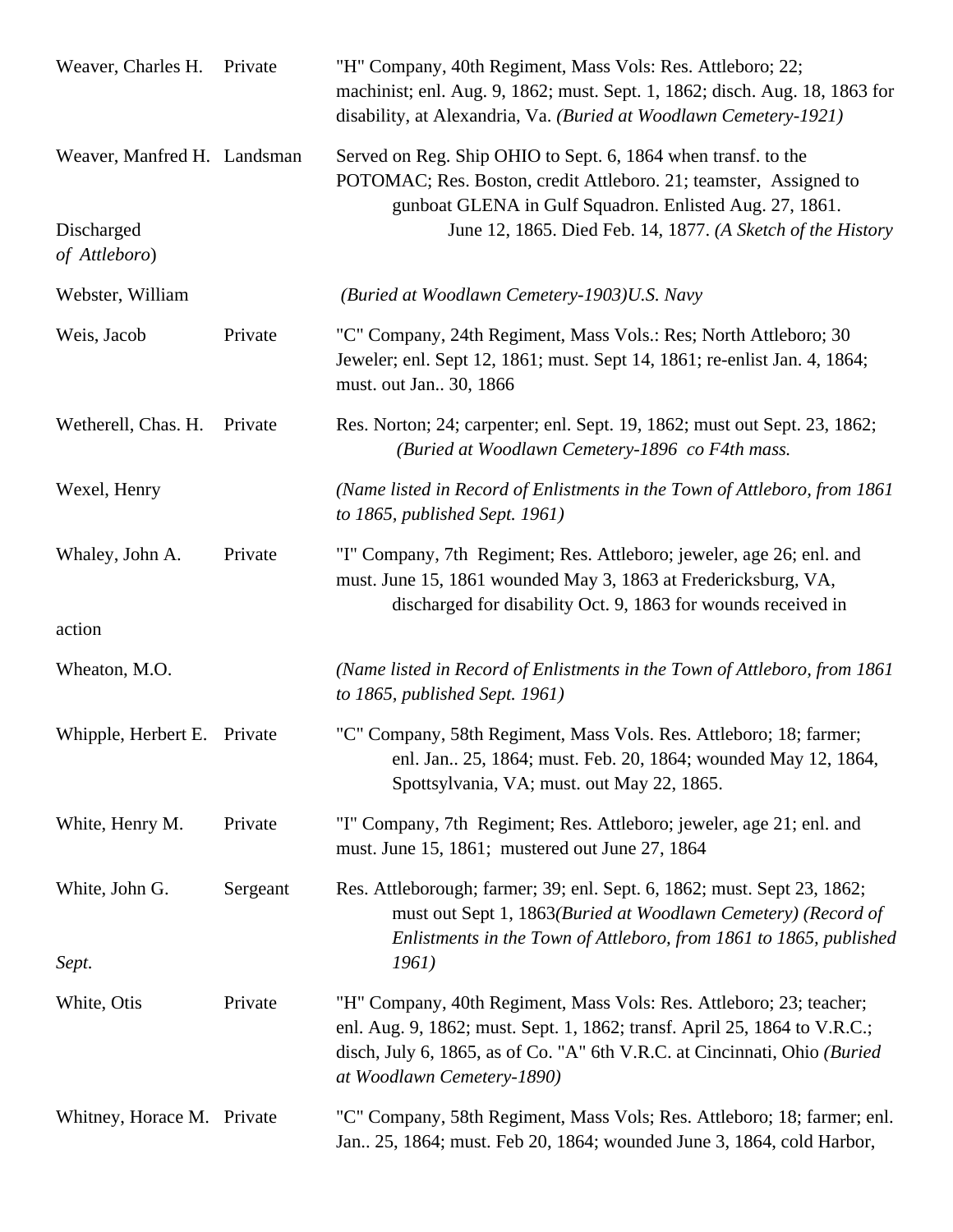|                                  |         | VA; must. out July 14,1 865 as Corpl. (Buried at Woodlawn Cemetery-<br>1897)                                                                                                                                                                                                                                                  |
|----------------------------------|---------|-------------------------------------------------------------------------------------------------------------------------------------------------------------------------------------------------------------------------------------------------------------------------------------------------------------------------------|
| Whitney, Silas Jefferson Private |         | Res. Attleboro; 19; farmer; enl. Aug. 9, 1862; must Sept. 1, 1862; disch<br>Jany. 27, 1863 for disability, at Miner's Hill Va. (Record of Enlistments in<br>the Town of Attleboro, from 1861 to 1865, published Sept. 1961)                                                                                                   |
| Whiting, Prentiss M. Captain     |         | "I" Company, 7th Regiment; Res. Attleboro; jeweler, age 24; enl. and<br>must. June 15, 1861; commissioned 2nd Lieutenant Sept. 2, 1861;<br>commissioned 1st Lieutenant July 21, 1862; commissioned Captain on<br>Nov. 22, 1862, wounded May 3, 1863 at Fredericksburg, VA, died May 4,<br>1863 as Captain of Co. A of wounds. |
| Whitney, Silas J.<br>disability, | Private | "H" Company, 40th Regiment, Mass Vols: Res. Attleboro; 19; farmer;<br>enl. Aug. 9, 1862; must. Sept. 1, 1862; disch. Jan 27, 1863 for<br>at Miner's Hill, Va. (Buried at Woodlawn Cemetery-1903)                                                                                                                              |
| Wickson, Henry C.                |         | Enlisted in Rhode Island; Res. Attleboro "E" Company, 1st Rhode Island<br>Detached Militia. Must. May 2, 1861. Disch. Aug. 2, 1861.(A Sketch of the<br>History of Attleboro)                                                                                                                                                  |
| Wilkinson, John F. Sergt. Major  |         | "I" Company, 7th Regiment; Res. Attleboro; machinist, age 26; enl. and<br>must. June 15, 1861 appointed Sergeant, appointed Prin. Musician, Jan.<br>19, 1863, appointed Sergeant Major on June 19, 1863, mustered out June<br>27, 1864.                                                                                       |
| Williams, Charles F. Private     |         | "H" Company, 40th Regiment, Mass Vols: Res. Attleboro; 19; jeweler;<br>enl. Aug. 9, 1862; must. Sept. 1, 1862; must. out June 3, 1865, at<br>Richmond, Va.                                                                                                                                                                    |
| Williams, Henry                  | Private | "C" Company, 58th Regiment, Mass Vols; Res. Attleboro; 42; farmer; enl.<br>Dec. 4, 1863; must. Feb. 20, 1864;                                                                                                                                                                                                                 |
| Williams, James Y.               | Private | "E" Company, 58th Regiment, Mass Vols; Res. Albany, N.Y. 21;<br>stationer; enl. Feb. 27, 1864; must. March 1, 1864;                                                                                                                                                                                                           |
| Williams, Otis                   | Private | Res. Mansfield, farmer; 23; enl. and must. June 15, 1861; disch on<br>Surgeon's Certif. of Disability, March 16, 1883 near Falmouth, Va.(Buried<br>at Woodlawn Cemetery-1907) (Record of Enlistments<br>in the Town of Attleboro, from 1861 to 1865, published Sept. 1961)                                                    |
| Willis, George H.                | Private | "I" Company, 7th Regiment, resident of North Bridgewater,<br>blacksmith, age 18; enl. and must. June 15, 1861 died of disease July 8,<br>1862 at Bridgewater, MA                                                                                                                                                              |
| Wilmarth, George H. Private      |         | "G" Company, 22nd Regiment, Mass Vols; Res. Attleboro; 23;<br>jeweler; enl. and must. Sept. 23, 1861; killed June 27, 1862, Gaines' Mill,<br>Va. [2-692]                                                                                                                                                                      |